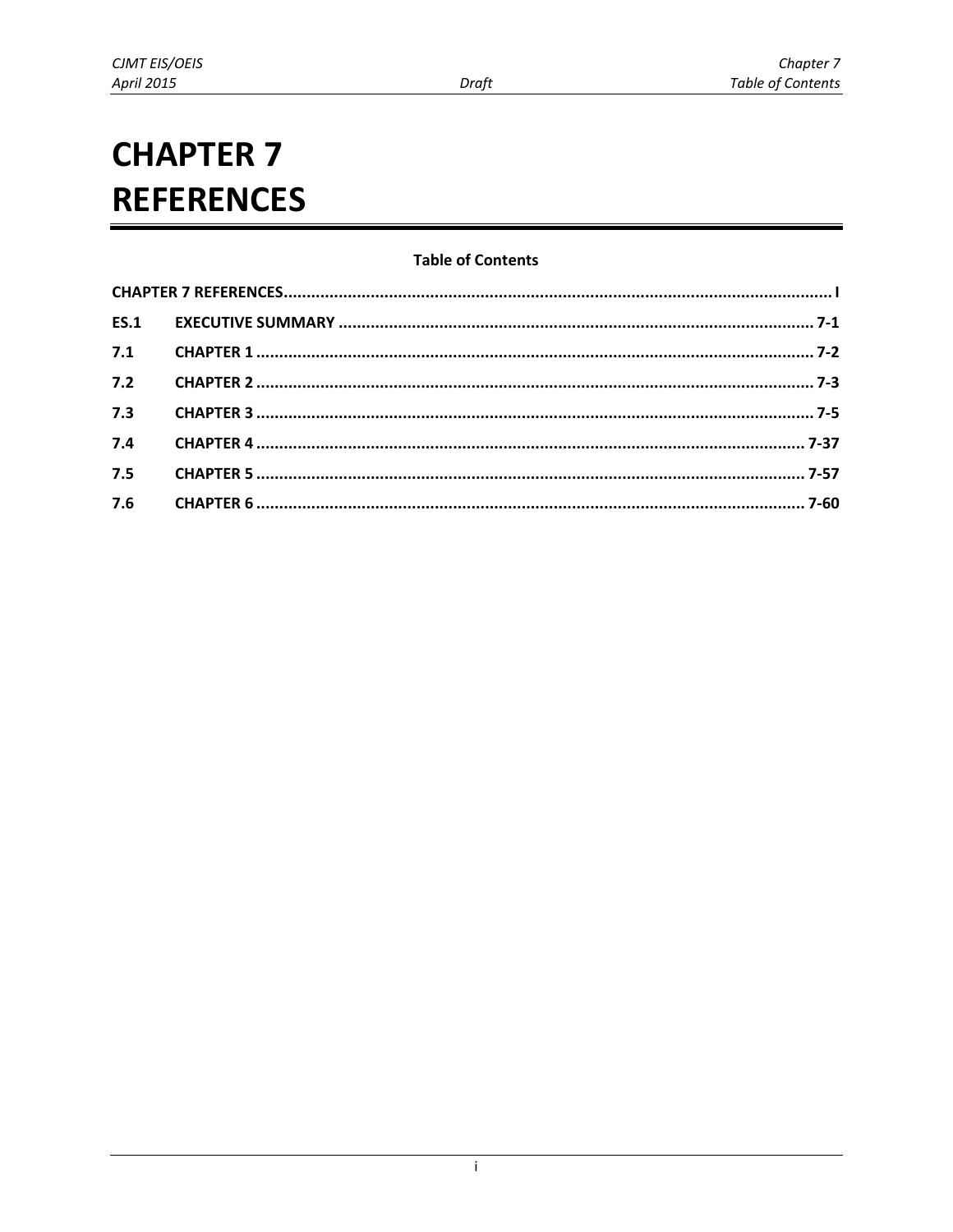This page intentionally left blank.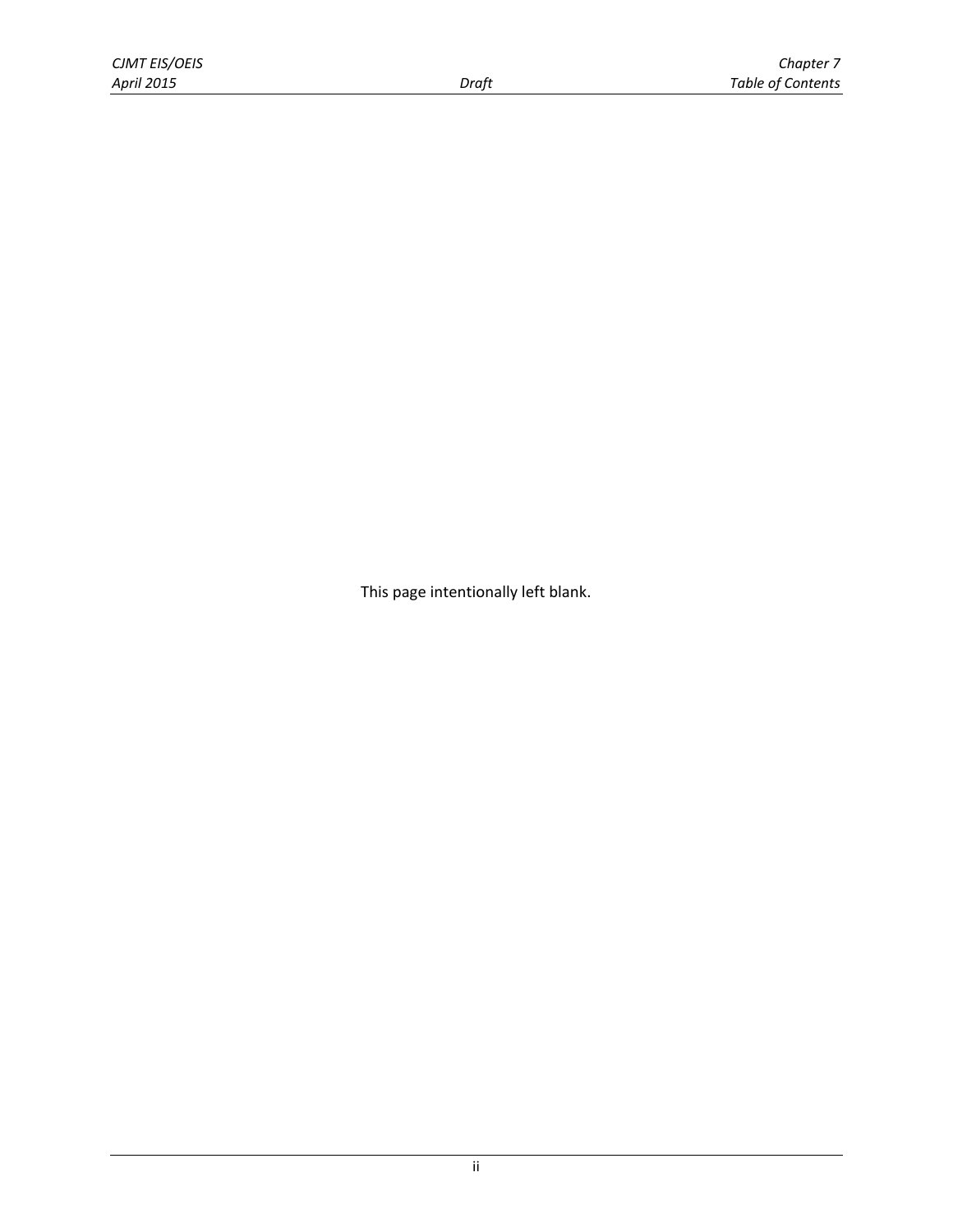### **CHAPTER 7 REFERENCES**

### <span id="page-2-0"></span>**ES.1 EXECUTIVE SUMMARY**

- Department of Defense. (2010). *Quadrennial Defense Review Report*. Washington, D.C. Retrieved from http://www.cnmijointmilitarytrainingeis.com/system/assets/1/original/qdr\_as\_of\_26jan10\_0700.pdf ?1362673871
- Department of Defense. (2014). *Quadrennial Defense Review Report*. Washington, D.C. DoN. (2010a). *Record of Decision for Mariana Islands Range Complex Training* (p. 63). July 20.
- DoN. (2010a). *Record of Decision for Mariana Islands Range Complex Training* (p. 63). July 20.
- DoN. (2010b). *Final Environmental Impact Statement. Guam and CNMI Military Relocation – Relocating Marines from Okinawa, Visiting Aircraft Carrier Berthing, and Army Air and Missile Defense Task Force*. Prepared by TEC-AECOM Pacific Joint Venture for Naval Facilities Engineering Command, Pacific. Retrieved from http://www.guambuildupeis.us/documents
- DoN. (2013a). *Training Needs Assessment: An Assessment of Current Training Ranges and Supporting Facilities in the U.S. Pacific Command Area of Responsibility*. Prepared by TEC-AECOM Pacific Joint Venture for Naval Facilities Engineering Command, Pacific. Retrieved from http://www.cnmijointmilitarytrainingeis.com/system/assets/5/original/dtp\_eis\_tna\_03082013.pdf?1 362969550
- DoN. (2013b). *Commonwealth of the Northern Mariana Islands Joint Military Training Requirements and Siting Study*. Revised. Pearl Harbor, HI: Naval Facilities Engineering Command, Pacific. Retrieved from http://www.cnmijointmilitarytrainingeis.com/system/assets/6/original/cjmt\_siting\_study\_\_as\_of\_17 25\_8\_mar\_2013\_.pdf?1362969628
- DoN. (2014). *Commonwealth of the Northern Mariana Islands Joint Military Training Concept of Operations (aka CONOPs) V4*. Pearl Harbor, HI: Naval Facilities Engineering Command, Pacific.
- DoN and Department of the Army. (2010). Record of Decision. *Final Environmental Impact Statement. Guam and CNMI Military Relocation – Relocating Marines from Okinawa, Visiting Aircraft Carrier Berthing, and Army Air and Missile Defense Task Force*. Retrieved from http://www.guambuildupeis.us/documents/record\_of\_decision/Guam\_Record\_Of\_Decision\_FINAL.p df
- Institute for Defense Analyses. (2009, October). *DoD Training in the Pacific Study: Needs, Capacities and Options for the Future*. Requirements and Funding for an Environmental Impact Statement (EIS) in FY 11.
- Security Consultative Committee. (2012). *Joint Statement of the Security Consultative Committee* (No. 315-12).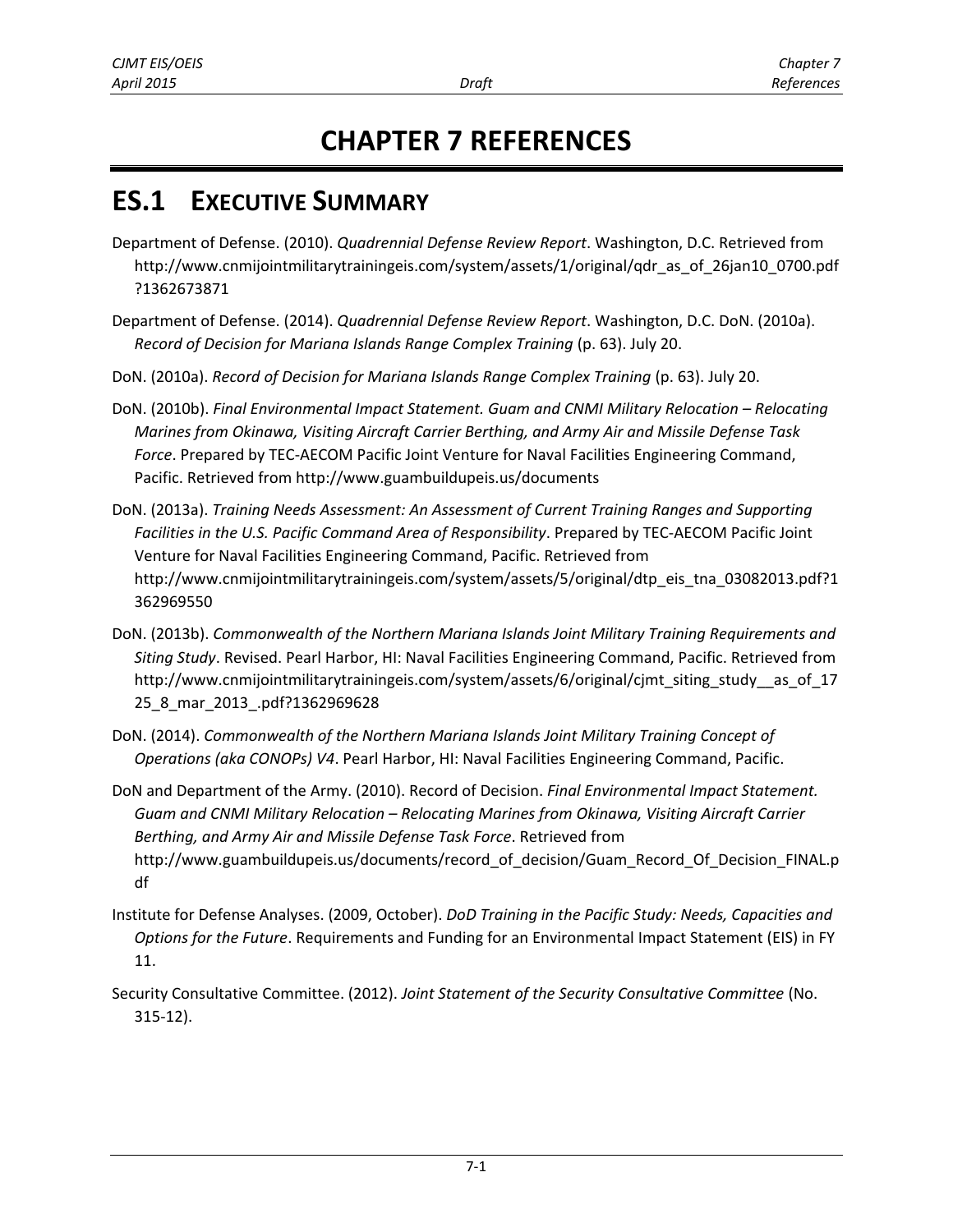### <span id="page-3-0"></span>**7.1 CHAPTER 1**

Department of Defense. (1999). *Military Training in the Marianas Final EIS and Record of Decision*. Retrieved from

http://oai.dtic.mil/oai/oai?verb=getRecord&metadataPrefix=html&identifier=ADA365368 (FEIS) and http://www.gpo.gov/fdsys/pkg/FR-1999-08-18/html/99-21375.htm (ROD)

- DoN. (2010a). *Mariana Islands Range Complex Final Environmental Impact Statement/Overseas Environmental Impact Statement*. Pearl Harbor, HI: Naval Facilities Engineering Command, Pacific. Retrieved from https://mircairspaceea.com/DocumentsandReferences/Documents.aspx
- DoN. (2010b). *Final Environmental Impact Statement. Guam and CNMI Military Relocation Relocating Marines from Okinawa, Visiting Aircraft Carrier Berthing, and Army Air and Missile Defense Task Force*. Prepared by TEC-AECOM Pacific Joint Venture for Naval Facilities Engineering Command, Pacific. Retrieved from http://www.guambuildupeis.us/documents
- DoN. (2013a). *Training Needs Assessment: An Assessment of Current Training Ranges and Supporting Facilities in the U.S. Pacific Command Area of Responsibility*. Prepared by TEC-AECOM Pacific Joint Venture for Naval Facilities Engineering Command, Pacific. Retrieved from http://www.cnmijointmilitarytrainingeis.com/system/assets/5/original/dtp\_eis\_tna\_03082013.pdf?1 362969550
- DoN. (2013b). *Commonwealth of the Northern Mariana Islands Joint Military Training Requirements and Siting Study. Revised*. Pearl Harbor, HI: Naval Facilities Engineering Command, Pacific. Retrieved from http://www.cnmijointmilitarytrainingeis.com/system/assets/6/original/cjmt\_siting\_study\_\_as\_of\_17 25\_8\_mar\_2013\_.pdf?1362969628
- DoN. (2013c). *Mariana Islands Range Complex Airspace Final EA/OEA*. Honolulu, HI: Naval Facilities Engineering Command, Pacific. Retrieved from https://mircairspaceea.com/Portals/MIRCAirspaceEA/mircea/Documents/MIRC\_FINAL\_EA\_JUNE\_20 13.pdf
- DoN. (2013d). *Final Scoping Summary Report. Commonwealth of the Northern Mariana Island Joint Military Training Environmental Impact Statement/Overseas Environmental Impact Statement*. Pearl Harbor, HI: Naval Facilities Engineering Command, Pacific. Retrieved from http://www.cnmijointmilitarytrainingeis.com/system/assets/52/original/cjmt\_scoping\_summ\_rpt\_\_j uly 2013 report only.pdf
- DoN. (2014). *Draft Guam and CNMI Military Relocation Supplemental Environmental Impact Statement*. Prepared by TEC-AECOM Pacific Joint Venture for Naval Facilities Engineering Command, Pacific.
- Federal Aviation Administration. (2006a). *FAA Order JO 1050.1E. Environmental Impacts: Policies and Procedures*. U.S. Department of Transportation. Retrieved from http://www.faa.gov/regulations\_policies/orders\_notices/index.cfm/go/document.current/document Number/1050.1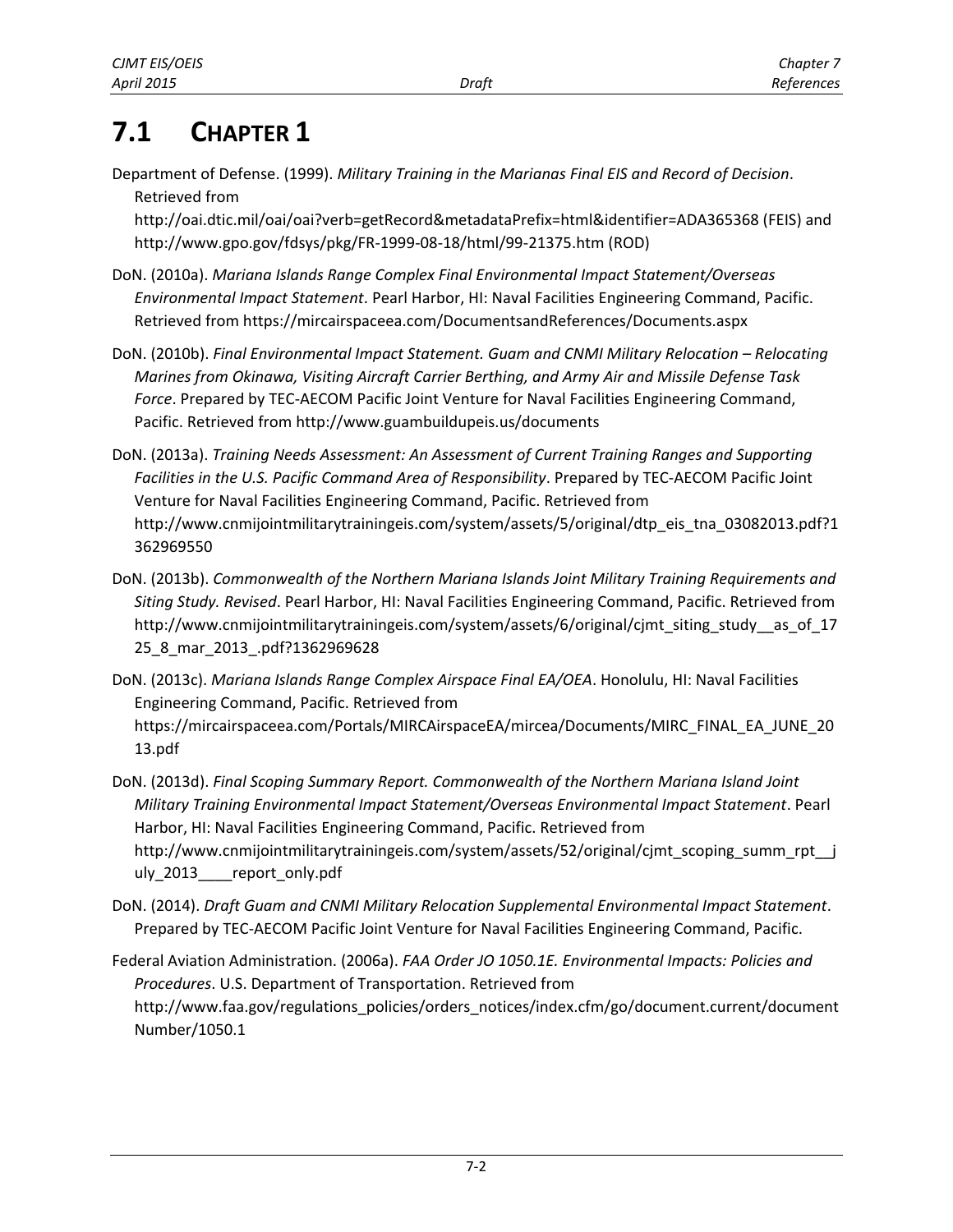| CJMT EIS/OEIS   |                                                                                                     | Chapter 7  |
|-----------------|-----------------------------------------------------------------------------------------------------|------------|
| April 2015      | Draft                                                                                               | References |
|                 | Federal Aviation Administration. (2006b). FAA Order JO 5050.4B. National Environmental Policy Act   |            |
| from            | (NEPA) Implementing Instructions for Airport Projects. U.S. Department of Transportation. Retrieved |            |
| 4B complete.pdf | http://www.faa.gov/airports/resources/publications/orders/environmental 5050 4/media/5050-          |            |
|                 | Federal Aviation Administration. (2012). FAA Order JO 7400.2J. Procedures for Handling Airspace     |            |
|                 | Matters. U.S. Department of Transportation. Retrieved from                                          |            |
|                 | http://www.faa.gov/regulations_policies/orders_notices/index.cfm/go/document.information/docu       |            |

- mentID/928963
- Northern Mariana Islands. (1975a, February 15). *Covenant to Establish a Commonwealth of the Northern Mariana Islands in Political Union with the United States of America. National Legislative Bodies.* Retrieved from http://www.refworld.org/docid/3ae6b54e4.html
- Northern Mariana Islands. (1975b, February 15). *Technical Agreement Regarding Use of Land to Be Leased by the United States in the Northern Mariana Islands.* National Legislative Bodies.
- Obama, B. (2011). *Remarks By President Obama to the Australian Parliament*.
- Obama, B. (2014, November 15). *Remarks by President Obama at the University of Queensland | The White House.* Retrieved January 9, 2015, from http://www.whitehouse.gov/the-pressoffice/2014/11/15/remarks-president-obama-university-queensland
- Pacific Air Forces. (2006). *Environmental Impact Statement. Establishment and Operation of Intelligence Reconnaissance (ISR) and Strike Capability at Andersen AFB*. Hickam Air Force Base, HI: Pacific Air Forces. Retrieved from

http://www.agriculturedefensecoalition.org/sites/default/files/file/us\_air\_force/214A\_2006\_US\_Air Force Final EIS Establishment Operation Intelligence Surveillance Reconnaissance Strike Capab ility\_Andersen\_AFB\_Guam\_Vol\_1\_NOV\_2006.pdf

- Security Consultative Committee. (2012). *Joint Statement of the Security Consultative Committee* (No. 315-12).
- Security Consultative Committee. (2013). *Joint Statement of the Security Consultative Committee Toward a More Robust Alliance and Greater Shared Responsibilities*.

### <span id="page-4-0"></span>**7.2 CHAPTER 2**

- Department of Defense. (2005). *Department of Defense Instruction Operational Range Assessments. Directive 4715.14*. Retrieved from http://www.dtic.mil/whs/directives/corres/pdf/471514p.pdf
- DoN. (2005). *Marine Corps Order P3550.10 W/CH 1, Policies and Procedures for Range and Training Area (RTA) Management*. Department of the Navy, Headquarters United States Marine Corps. Retrieved from http://www.marines.mil/Portals/59/Publications/MCO%20P3550.10%20W%20CH%201.pdf
- DoN. (2010a). *OPNAV Instruction 3500.39C, Operational Risk Management*. Washington, D.C.: Office of the Chief of Naval Operations and Headquarters United States Marine Corps. Retrieved from http://doni.daps.dla.mil/Directives/03000%20Naval%20Operations%20and%20Readiness/03- 500%20Training%20and%20Readiness%20Services/3500.39C.pdf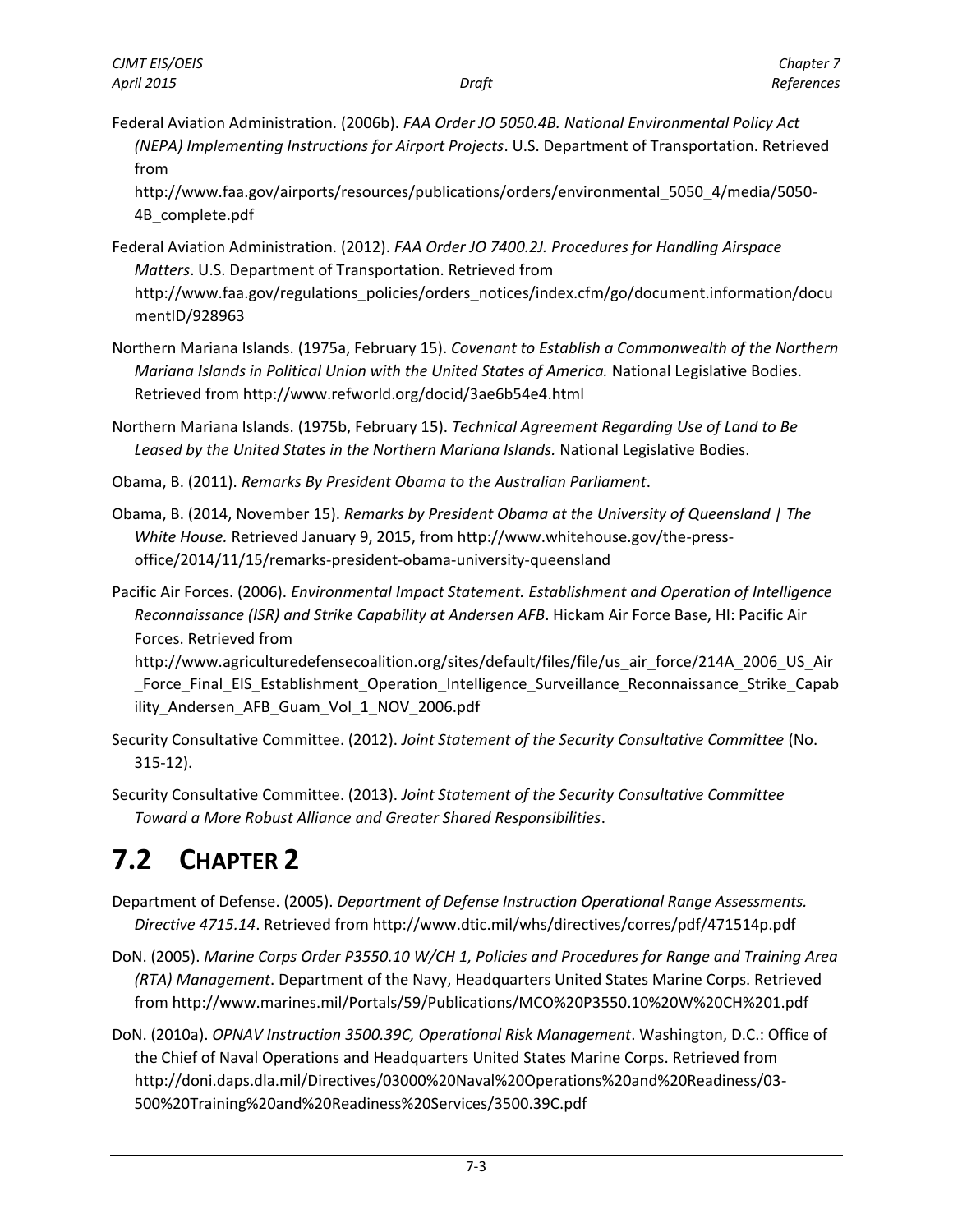DoN. (2010b). *Record of Decision for Mariana Islands Range Complex Training* (p. 63). July 20.

- DoN. (2010c). *Mariana Islands Range Complex Final Environmental Impact Statement/Overseas Environmental Impact Statement*. Pearl Harbor, HI: Naval Facilities Engineering Command, Pacific. Retrieved from https://mircairspaceea.com/DocumentsandReferences/Documents.aspx
- DoN. (2010d). *Final Environmental Impact Statement. Guam and CNMI Military Relocation Relocating Marines from Okinawa, Visiting Aircraft Carrier Berthing, and Army Air and Missile Defense Task Force*. Prepared by TEC-AECOM Pacific Joint Venture for Naval Facilities Engineering Command, Pacific. Retrieved from http://www.guambuildupeis.us/documents
- DoN. (2011). *Marine Corps Order 3500.27B, Logistics Training and Readiness Manual*. Department of the Navy, Headquarters United States Marine Corps. Retrieved from http://www.marines.mil/Portals/59/Publications/NAVMC%203500.27B.pdf
- DoN. (2012). *Marine Corps Order 3570.1C / AR 385-63, Range Safety*. Headquarters Department of the Army, Headquarters United States Marine Corps. Retrieved from http://www.marines.mil/Portals/59/Publications/MCO%203570\_1C.pdf
- DoN. (2013a). *Commonwealth of the Northern Mariana Islands Joint Military Training Requirements and Siting Study. Revised*. Pearl Harbor, HI: Naval Facilities Engineering Command, Pacific. Retrieved from http://www.cnmijointmilitarytrainingeis.com/system/assets/6/original/cjmt\_siting\_study\_\_as\_of\_17 25\_8\_mar\_2013\_.pdf?1362969628
- DoN. (2013b). *Training Needs Assessment: An Assessment of Current Training Ranges and Supporting Facilities in the U.S. Pacific Command Area of Responsibility*. Prepared by TEC-AECOM Pacific Joint Venture for Naval Facilities Engineering Command, Pacific. Retrieved from http://www.cnmijointmilitarytrainingeis.com/system/assets/5/original/dtp\_eis\_tna\_03082013.pdf?1 362969550
- DoN. (2014a). *Commonwealth of the Northern Mariana Islands Joint Military Training Concept of Operations (aka CONOPs) V4*. Pearl Harbor, HI: Naval Facilities Engineering Command, Pacific.
- DoN. (2014b). *Draft Version 2 Commonwealth of the Northern Mariana Islands Joint Military Training Transportation Study*. Pearl Harbor, HI: Naval Facilities Engineering Command, Pacific.
- DoN. (2014c). *Version 1 Commonwealth of the Northern Mariana Islands Joint Military Training Unconstrained Training Concept for Tinian and Pagan*. Pearl Harbor, HI: Naval Facilities Engineering Command, Pacific.
- DoN. (2014d). *Draft Version 2 Commonwealth of the Northern Mariana Islands Joint Military Training Security Study*. Pearl Harbor, HI: Naval Facilities Engineering Command, Pacific.
- DoN and Department of the Army. (2010). *Record of Decision. Final Environmental Impact Statement. Guam and CNMI Military Relocation – Relocating Marines from Okinawa, Visiting Aircraft Carrier Berthing, and Army Air and Missile Defense Task Force*. Retrieved from http://www.guambuildupeis.us/documents/record\_of\_decision/Guam\_Record\_Of\_Decision\_FINAL.p df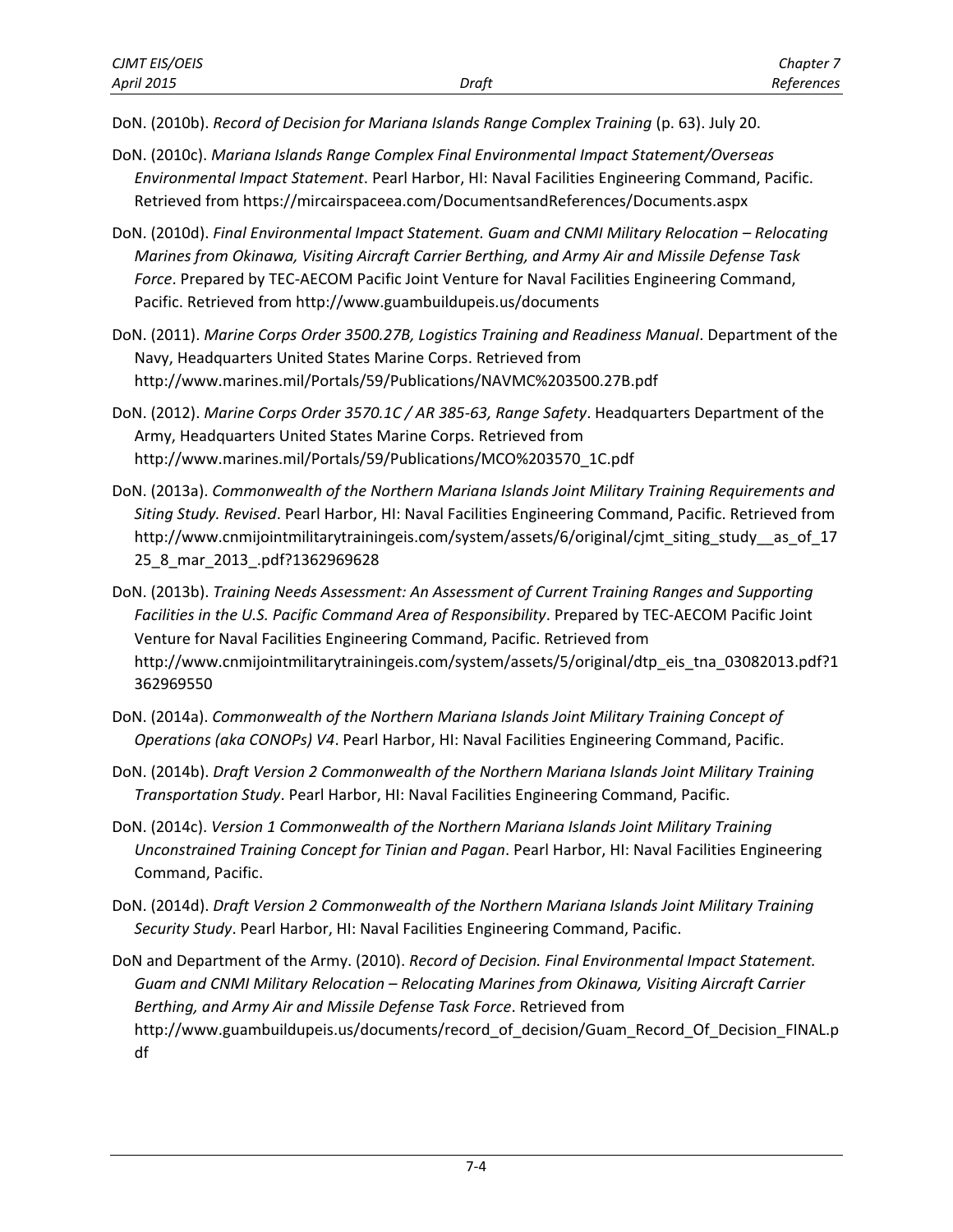### <span id="page-6-0"></span>**7.3 CHAPTER 3**

#### **7.3.1 Introduction**

No references cited.

#### **7.3.2 Geology and Soils**

- Banks, N. G., Koyanagi, R. Y., Sinton, J. M., & Honma, K. T. (1984). *The eruption of Mount Pagan volcano, Mariana Islands*, *15 May 1981. Journal of Volcanology and Geothermal Research,* 22(3-4), 225–269.
- Corwin, G., Bonham, L. D., Terman, M. J., & Viele, G. W. (1957). *Military geology of Pagan, Mariana Islands*. Prepared under the direction of the Chief of Engineers, U.S. Army by the Intelligence Division, Office of the Engineer Headquarters Unites States Army Japan with personnel of the United States Geological Survey. Retrieved from http://www.lib.muohio.edu/multifacet/record/mu3ugb1697610
- Cruz, J., Arriola, L., Johnson, N., & Beauprez, G. (2000). *Wildlife and Vegetation Surveys, Pagan 2000 (No. 7). Lower Base, Saipan: CNMI Division of Fish and Wildlife, Wildlife Section.* Retrieved from http://www.dfw.gov.mp/Downloads/Technical%20Reports/Tech%20Rpt%207%20- %20Pagan%202000%20reduced%20size.pdf
- Ding, Y. C. & Wilson, J. W. (2007). *A Report on the Estimated Reserves and Quality of the Pozzolan Deposits on North Pagan Island, Commonwealth of Northern Mariana Islands.* Prepared for the Secretary, Department of Public Lands, Commonwealth of Northern Mariana Islands. Retrieved from http://www.dpl.gov.mp/new/pagan/Site/Department\_of\_Public\_Lands\_files/Phase\_1\_Final\_Rpt\_for \_CNMI\_5\_15\_07.pdf
- Doan, D. B., Burke, H. W., May, H. G., & Stensland, C. H. (1960). *Military geology of Tinian, Mariana Islands.* Prepared under the direction of the Chief of Engineers, U.S. Army by the Intelligence Division, Office of the Engineer Headquarters Unites States Army Pacific with personnel of the United States Geological Survey. Retrieved from http://search.library.cornell.edu/catalog/5099117
- Gingerich, S. B. (2002). *Geohydrology and Numerical Simulation of Alternative Pumping Distributions and the Effects of Drought on the Ground-Water Flow System of Tinian, Commonwealth of the Northern Mariana Islands* (No. 02-4077) (p. 46). Honolulu, HI: Prepared by the United States Geological Survey in cooperation with the Commonwealth Utilities Corporation, Commonwealth of the Northern Mariana Islands. Retrieved from http://pubs.usgs.gov/wri/wri02-4077/
- Hotovec, A. J., Prejean, S. G., Vidale, J. E., & Gomberg, J. (2013). *Strongly gliding harmonic tremor during the 2009 eruption of Redoubt Volcano*. *Journal of Volcanology and Geothermal Research,* 259, 89–99.
- Islam, M. Z. (2005). *Minimizing Karst Related Risks in Highway Construction. In Geotechnical Engineering for Disaster Mitigation and Rehabilitation.* Retrieved from http://www.thefreelibrary.com/Minimizing+karst+related+risks+in+highway+construction. a0155784180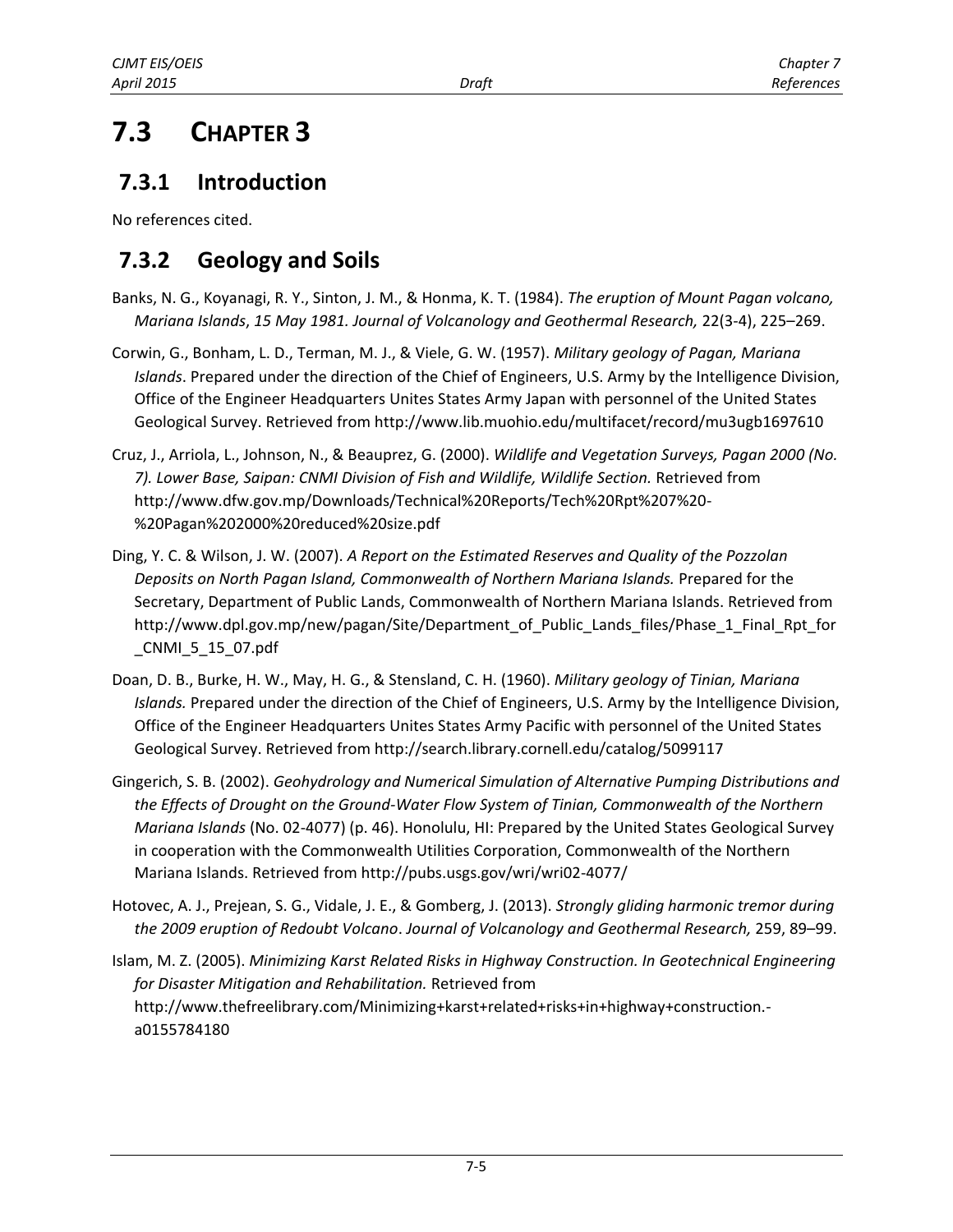| CJMT EIS/OEIS |       | Chapter 7  |
|---------------|-------|------------|
| April 2015    | Draft | References |

Kessler, C. C. (2011). *Status of Feral Ungulates on Pagan Island, CNMI. In Marianas Expedition Wildlife Survey 2010: Terrestrial Resource Surveys of Pagan, Commonwealth of the Northern Mariana Islands.*  Pearl Harbor, HI: Prepared by U.S. Fish and Wildlife Service, Pacific Islands Fish and Wildlife Office, Honolulu, HI for U.S. Marine Corps and Naval Facilities Engineering Command, Pacific. Retrieved from

http://www.cnmijointmilitarytrainingeis.com/system/assets/44/original/12\_feral\_ungulates\_\_\_paga n.pdf?1367959678

- Muckel, G. B. (2004). *Understanding Soil Risks and Hazards: Using Soil Survey to Identify Areas with Risks and Hazards to Human Life and Property. Lincoln, NE: United States Department of Agriculture, Natural Resources Conservation Service, National Soil Survey Center.* Retrieved from http://www.nature.nps.gov/geology/soils/Understanding%20Soil%20Risks%20and%20Hazards.pdf
- Mueller, C. S., Haller, K. M., Luco, N., Petersen, M. D., & Frankel, A. D. (2013). *Seismic Hazard Assessment for Guam and the Northern Mariana Islands* (No. Open File Report 2012-2015). U.S. Geological Survey. Retrieved from http://pubs.er.usgs.gov/publication/ofr20121015
- Oregon State University. (n.d.). *Volcano Sounds.* Retrieved January 2, 2015, from http://volcano.oregonstate.edu/book/export/html/385
- Pangelinan, J. B. & Kapileo, R. I. (1970). *Pagan Island Land Use Proposals. Branch of Land Resources, Mariana Islands District Land Management Office.*
- Quick, J. E. (n.d.). *Volcano Hazards and Monitoring in the CNMI. Mariana Volcanoes. Southern Methodist University.*
- Smithsonian Institution National Museum of Natural History. (2014). *Global Volcanism Program USGS Weekly Volcanic Activity Report.* Retrieved January 2, 2015, from http://www.volcano.si.edu/reports\_weekly.cfm
- Stafford, K. W., Mylroie, J. E., & Jenson, J. B. (2004). *Karst geology of Aguijan and Tinian, Commonwealth of the Northern Mariana Islands cave inventory and structural analysis of development* (No. Water and Energy Research Institute Technical Report #106). Retrieved from http://www.weriguam.org/reports/item/karst-geology-of-aguijan-and-tiniancnmi-cave-inventoryand-structural-analysis-of-development.html
- Stafford, K. W., Mylroie, J. E., Jenson, J. B., & Taborosi, D. (2005). *Karst development on Tinian, Commonwealth of the Northern Mariana Islands: Controls on dissolution in relation to the Carbonate Island Karst Model. Journal of Cave and Karst Studies*, 67(1), 14–27.
- The International Volcanic Health Hazard Network. (n.d.). *Volcanic gas guidelines.* Retrieved January 2, 2015, from http://www.ivhhn.org/images/pdf/gas\_guidelines.pdf
- Trusdell, F. A., Moore, R. B., & Sako, M. K. (2006). *Preliminary Geologic Map of Mount Pagan Volcano, Pagan Island, Commonwealth of the Northern Mariana Islands* (No. Open-File Report 2006-1386). Prepared by the U.S. Geological Survey and in cooperation with the Emergency Management Office, Commonwealth of the Northern Mariana Islands. Retrieved from http://pubs.usgs.gov/of/2006/1386/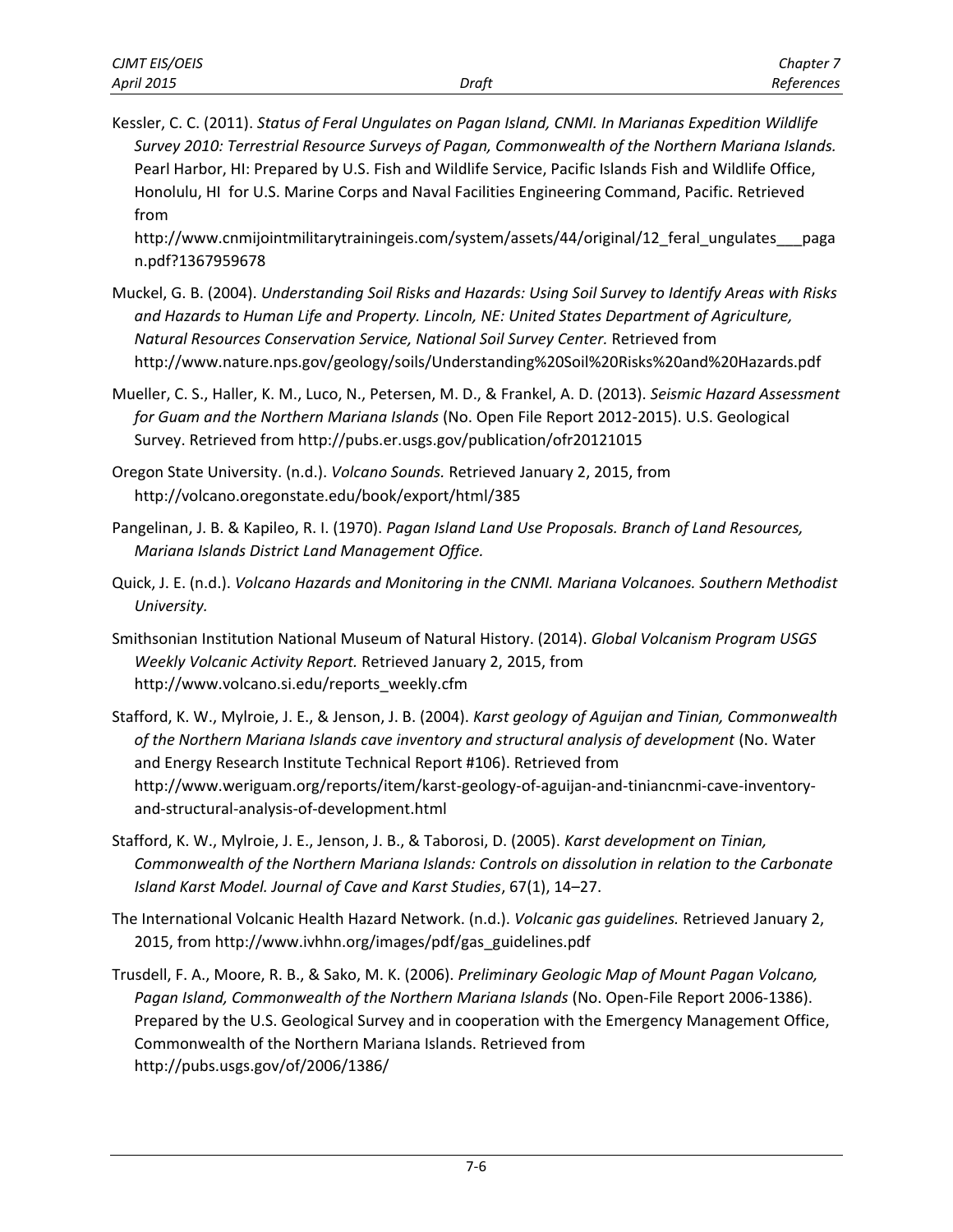- U.S. Geological Survey. (2013, September 10). *Guam Earthquake Information.* Retrieved from http://earthquake.usgs.gov/
- U.S. Geological Survey. (2014). *Volcano Hazards Program.* Retrieved June 2, 2014, from http://volcanoes.usgs.gov/hazards/index.php
- Uslu, B., Eble, M., Arcas, D., & Titov, V. (2013). N*OAA OAR Special Report Tsunami Hazard Assessment Special Series: Vol. 3. Tsunami hazard assessment of the Commonwealth of the Northern Mariana Islands. Seattle: Pacific Marine Environmental Laboratory.* Retrieved from http://nctr.pmel.noaa.gov/hazard\_assessment\_reports/H03\_CNMI\_3949\_lowres.pdf
- Young, F. L. (1989). *Soil Survey of the Islands of Aguijan, Rota, Saipan, and Tinian, Commonwealth of the Northern Mariana Islands.* United States Department of Agriculture Soil Conservation Service.

#### **7.3.3 Water Resources**

AECOS, Inc. and Wil Chee Planning, Inc. (2009). *Final Guam and Tinian Wetlands Inventory*. Honolulu, HI.

- Army Corps of Engineers. (2003). *Final Water Infrastructure Development Plan for the Island of Tinian, Commonwealth of the Northern Mariana Islands*. Honolulu, HI: Prepared by Belt Collins Hawaii Ltd.
- Athens, S. J. (2009). *Final Archaeological Surveys and Cultural Resources Studies on Guam and the Commonwealth of the Northern Mariana Islands in Support of the Joint Guam Build-Up Environmental Impact Statement Volume III-I: Tinian Narrative Report and Volume II-I: Saipan, Saigan, and Pagan Narrative Report*. Prepared by International Archaeological Research Institute Inc.
- Bearden, B., Castro, F., Houk, P., & Chambers, D. (2010). *Commonwealth of the Northern Mariana Islands Integrated 305(b) and 303(d) Water Quality Assessment Report*. Division of Water Quality.
- Bearden, B., Chambers, D., & Okano, R. (2012). *Commonwealth of the Northern Mariana Islands Integrated 305(b) and 303(d) Water Quality Assessment Report*. Division of Water Quality.
- Brainard, R. E. (2012). *Coral Reef Ecosystem Monitoring Report of the Mariana Archipelago: 2003 to 2007*. National Oceanic and Atmospheric Administration Fisheries, Pacific Islands Fisheries Science Center. Retrieved from http://www.pifsc.noaa.gov/cred/hmapping/monitoring\_report\_mariana\_archipelago\_2003- 2007/index.php
- CNMI Office of Transition Studies and Planning. (1978). *Physical Development Master Plan for the Commonwealth of the Northern Mariana Islands* (No. Vol. 3 Tinian & Vol. 5 Pagan). Prepared by Pacific Planning and Design Consultants.
- Commander, U.S. Naval Forces Marianas. (2004). *Integrated Natural Resources Management Plan: Farallon de Medinilla and Tinian Military Lease Areas, Commonwealth of the Northern Mariana Islands. Fiscal Years 2004 to 2012*. Prepared by Helber, Hastert and Fee, Planners.
- Corwin, G., Bonham, L. D., Terman, M. J., & Viele, G. W. (1957). *Military geology of Pagan, Mariana Islands*. Prepared under the direction of the Chief of Engineers, U.S. Army by the Intelligence Division, Office of the Engineer Headquarters Unites States Army Japan with personnel of the United States Geological Survey. Retrieved from http://www.lib.muohio.edu/multifacet/record/mu3ugb1697610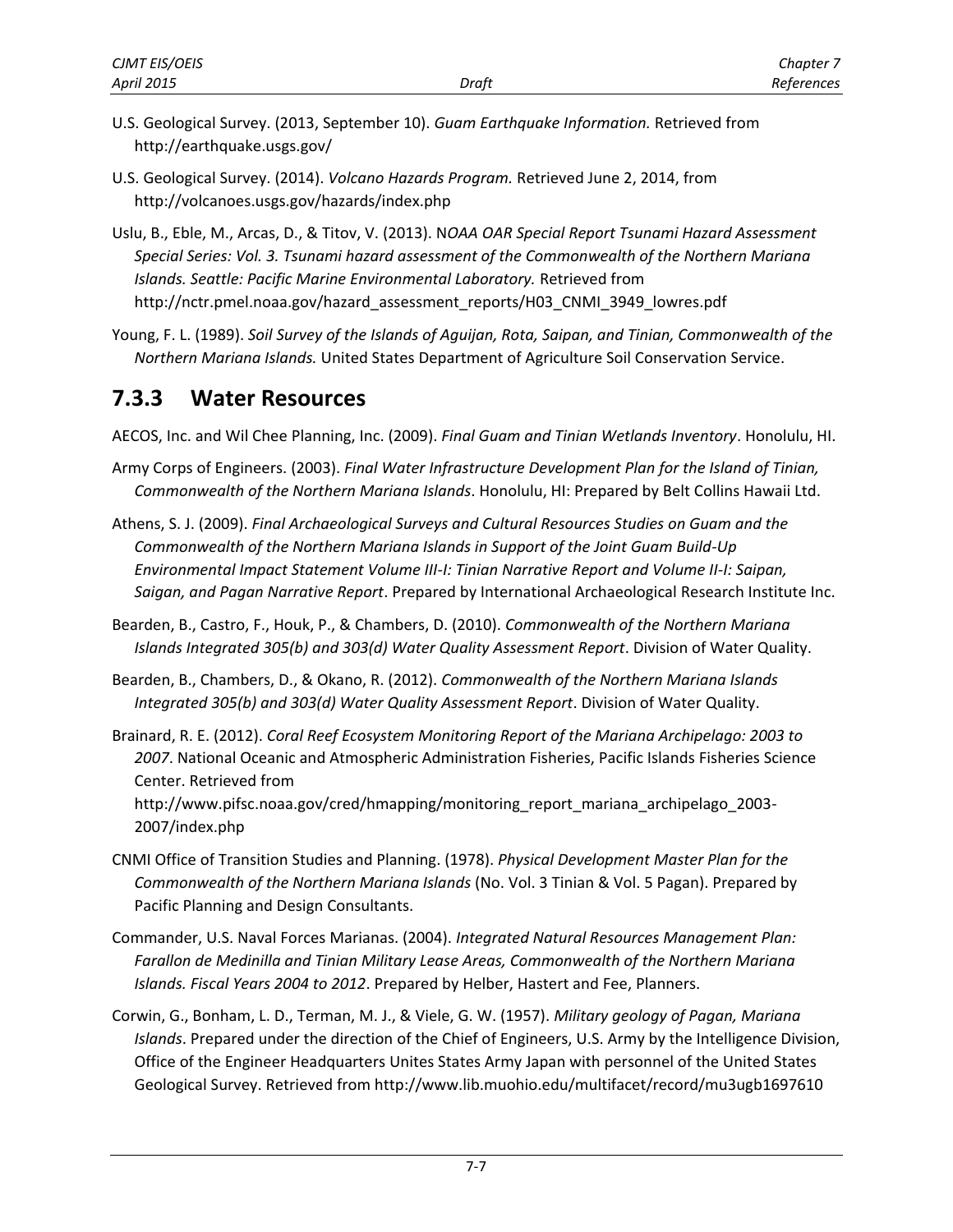- Doan, D. B., Burke, H. W., May, H. G., & Stensland, C. H. (1960). *Military geology of Tinian, Mariana Islands*. Prepared under the direction of the Chief of Engineers, U.S. Army by the Intelligence Division, Office of the Engineer Headquarters Unites States Army Pacific with personnel of the United States Geological Survey. Retrieved from http://search.library.cornell.edu/catalog/5099117
- DoN. (1997). *Military Lease Area Tinian Natural Resources Management Plan* (pp. C–15). Fish and Wildlife Section.
- DoN. (2010a). *Update of Integrated Natural Resources Management Plans for Navy Leased Lands on Tinian and Farallon de Medinilla, Plan Years 2010-2015*. Hagåtña, Guam: Prepared by SWCA Environmental Consultants.
- DoN. (2010b). *Final Environmental Impact Statement. Guam and CNMI Military Relocation Relocating Marines from Okinawa, Visiting Aircraft Carrier Berthing, and Army Air and Missile Defense Task Force*. Prepared by TEC-AECOM Pacific Joint Venture for Naval Facilities Engineering Command, Pacific. Retrieved from http://www.guambuildupeis.us/documents
- DoN. (2013a). *Final Wetlands Management Plan for the Mariana Common Moorhen, Tinian Military Lease Area, Commonwealth of the Northern Mariana Islands (December)*. Pearl Harbor, HI: Naval Facilities Engineering Command, Pacific.
- DoN. (2013b). *Final Scoping Summary Report. Commonwealth of the Northern Mariana Island Joint Military Training Environmental Impact Statement/Overseas Environmental Impact Statement*. Pearl Harbor, HI: Naval Facilities Engineering Command, Pacific. Retrieved from http://www.cnmijointmilitarytrainingeis.com/system/assets/52/original/cjmt\_scoping\_summ\_rpt\_j uly\_2013\_\_\_\_report\_only.pdf
- DoN. (2014). *Final Coral Marine Resources Survey Report in Support of the Commonwealth of the Northern Mariana Islands Joint Military Training Environmental Impact Statement/Overseas Environmental Impact Statement*. Prepared by Tetra Tech for Naval Facilities Engineering Command, Pacific.
- Gingerich, S. B. (2002). *Geohydrology and Numerical Simulation of Alternative Pumping Distributions and the Effects of Drought on the Ground-Water Flow System of Tinian, Commonwealth of the Northern Mariana Islands* (No. 02-4077) (p. 46). Honolulu, HI: Prepared by the United States Geological Survey in cooperation with the Commonwealth Utilities Corporation, Commonwealth of the Northern Mariana Islands. Retrieved from http://pubs.usgs.gov/wri/wri02-4077/
- Polhemus, P. A. (2010). *Marine and Freshwater Insect Surveys on Pagan Island, Northern Mariana Islands. Final Report. In Marianas Expedition Wildlife Surveys 2010: Terrestrial Resource Surveys of Pagan, Commonwealth of the Northern Mariana Islands*. Honolulu, HI: Prepared by U.S. Fish and Wildlife Service, Pacific Islands Fish and Wildlife Office, Honolulu, HI for U.S. Marine Corps and Naval Facilities Engineering Command, Pacific.
- U.S. Department of Agriculture. (1994). *Island Resource Study. Tinian, Commonwealth of the Northern Mariana Islands*. United States Department of Agriculture, Soil Conservation Service.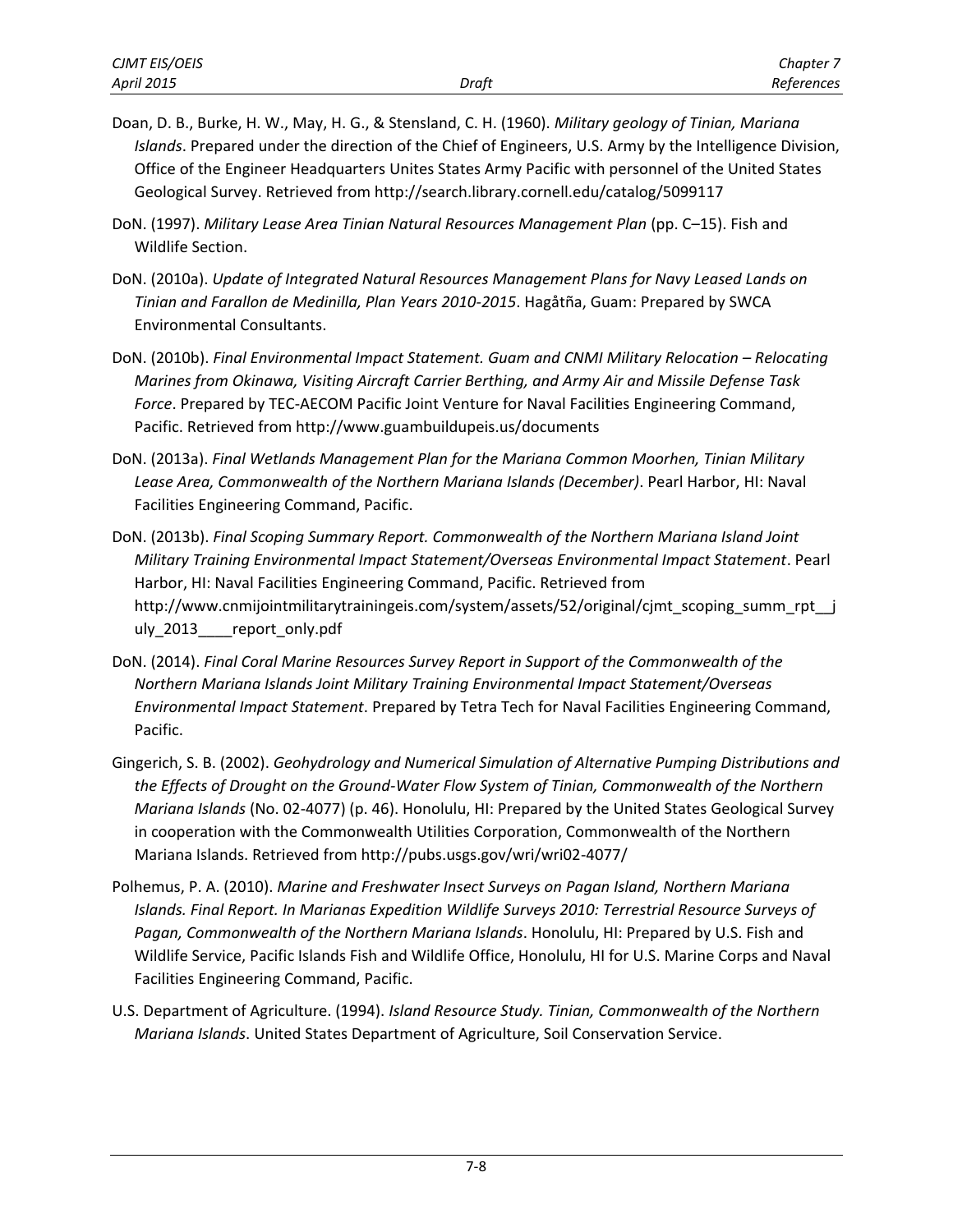U.S. Environmental Protection Agency. (1976). *Quality Criteria for Water*. Washington, D.C. Retrieved from

http://water.epa.gov/scitech/swguidance/standards/criteria/current/upload/2009\_01\_13\_criteria\_r edbook.pdf

- U.S. Environmental Protection Agency. (2014). *Regional Screening Level (RSL) Summary Table (TR=1E-6, HQ=1) May 2014*. Washington, D.C. Retrieved from http://www.epa.gov/reg3hwmd/risk/human/rbconcentration\_table/Generic\_Tables/docs/master\_sl\_table\_run\_MAY2014.pdf
- U.S. Fish and Wildlife Service. (1996). *Characteristics of Mariana Common Moorhens and Wetland Habitats within the U.S. Department of the Navy's Military Lease Area and Exclusive Military Use Area on the Island of Tinian, Commonwealth of the Northern Mariana Islands, July 1994 - August 1995*. Honolulu, HI: Prepared by Division of Ecological Services Pacific Islands Ecoregion, Honolulu, HI for Naval Facilities Engineering Command, Pacific.
- U.S. Geological Survey. (2014). *National Water Information System: Web Interface Pagan.* Retrieved September 10, 2014, from

http://waterdata.usgs.gov/hi/nwis/inventory?search\_station\_nm=pagan&search\_station\_nm\_match type=anywhere&format=station\_list&group\_key=NONE&list\_of\_search\_criteria=search\_station\_n m

Wenninger, P. (2012). *Tinian Military Lease Area Wetland Management Plan, Naval Base Guam*.

#### **7.3.4 Air Quality**

- U.S. Environmental Protection Agency. (2013). *Sources of Greenhouse Gas Emissions.* Retrieved September 25, 2013, from http://epa.gov/climatechange/ghgemissions/sources.html
- U.S. Geological Survey. (2013). *Volcano Information: Pagan.* Retrieved September 18, 2013, from http://volcanoes.usgs.gov/about/volcanoes/nmi/pagan.php

#### **7.3.5 Noise**

- Air Force. (2012). *Draft Environmental Impact Statement for Divert Activities and Exercises, Guam and Commonwealth of the Northern Mariana Islands.* Retrieved from http://pacafdivertmarianaseis.com/docs.html
- Army. (2003). *Army Construction Engineering Research Laboratories, SARNAM Computer Model, Version 2.6.2003-06-06.*
- Army. (2007). *Environmental Protection and Enhancement*. Army Regulation 200-1. Retrieved from http://www.rubiconplanning.com/ar-200-1.html
- Army. (2009). *Construction Engineering Research Laboratories, BNOISE2 Computer Model, Version 2009- 11-30.*
- Army Center for Health Promotion and Preventative Medicine. (2006). *How does the Department of Defense assess noise and its impacts? Aberdeen Proving Ground, MD: U.S. Army Public Health Command, Operational Noise Program.*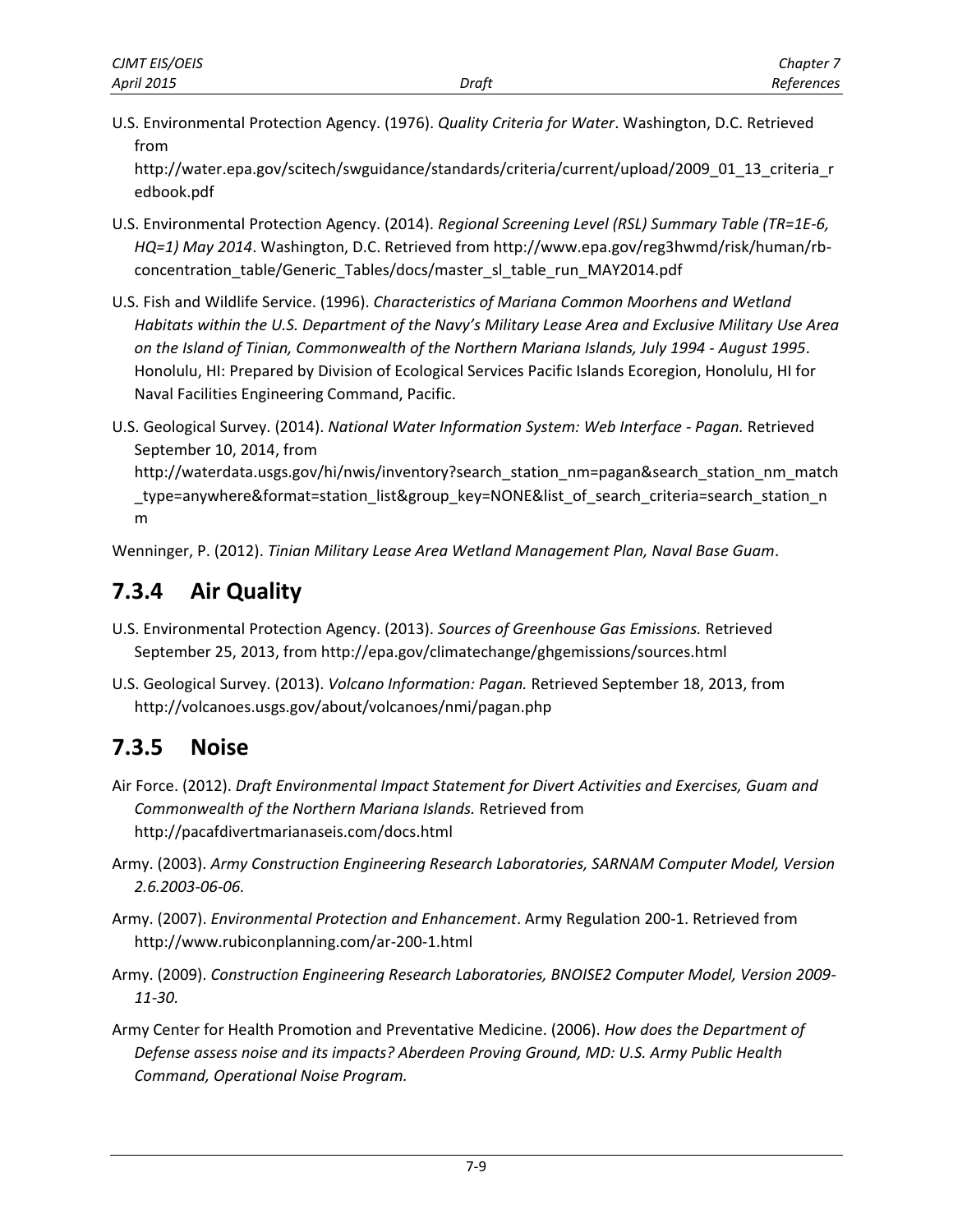- Army Center for Health Promotion and Preventative Medicine. (2009). *Operational Noise Consultation. Operational Noise Contours Proposed Range Development Guam and Tinian* (No. 52-ON-0BVU-09).
- Commonwealth Department of Public Works. (2008). *Comprehensive Highway Master Plan Study 2008.*  San Diego, CA: Prepared by Parsons Brinckerhoff.
- Czech, J. J. & Plotkin, K. J. (1998). *NMAP 7.0 User's Manual.* Wyle Research Report WR 98-13. Wyle Laboratories Inc. Retrieved from http://www.dtic.mil/dtic/tr/fulltext/u2/a223162.pdf
- DoN. (2008a). *OPNAV Instruction 3550.1A, Marine Corps Order 3550.11, Range Air Installations Compatible Use Zones (RAICUZ) Program.* Washington, D.C.: Office of the Chief of Naval Operations and Headquarters United States Marine Corps. Retrieved from http://community.marines.mil/news/publications/Documents/MCO%203550.11.pdf
- DoN. (2008b). *OPNAV Instruction 11010.36C, Air Installations Compatible Use Zones (AICUZ) Program.*  Washington, D.C.: Office of the Chief of Naval Operations and Headquarters United States Marine Corps. Retrieved from

http://doni.daps.dla.mil/Directives/11000%20Facilities%20and%20Land%20Management%20Ashore /11-00%20Facilities%20and%20Activities%20Ashore%20Support/11010.36C.pdf

- Federal Aviation Administration. (2013). A*irport Master Record FAA Form 5010-1, Tinian International Airport.*
- Federal Aviation Administration. (2014). *Nfdc Facilities*. Retrieved from http://www.faa.gov/airports/airport\_safety/airportdata\_5010/menu/
- U.S. Environmental Protection Agency. (1978). *Protective Noise Levels* (No. 550/9-79-100). Washington, D.C.: U.S. Environmental Protection Agency, Office of Noise Abatement & Control. Retrieved from http://soundmask.us/epa\_noise.html

#### **7.3.6 Airspace**

- Air Force Center for Engineering and the Environment and Pacific Air Forces. (2012). *Aeronautical Study in the Commonwealth of the Northern Mariana Islands (CNMI)* (No. Contract No. FA8903-08-D-8771, Task Order 0159). Prepared by HDR. Retrieved from http://www.guambuildupeis.us/documents
- Commonwealth Ports Authority. (2008). *Pagan Airstrip Master Plan*. Saipan, MP: EFC Engineers & Architects Corporation.
- DoN. (2010). *Final Environmental Impact Statement. Guam and CNMI Military Relocation Relocating Marines from Okinawa, Visiting Aircraft Carrier Berthing, and Army Air and Missile Defense Task Force*. Prepared by TEC-AECOM Pacific Joint Venture for Naval Facilities Engineering Command, Pacific. Retrieved from http://www.guambuildupeis.us/documents
- DoN. (2011). *Final Feasibility Assessment for the Establishment of Special Use Airspace for Marine Corps Training Activities on the Islands of Guam, Tinian, and Pagan*.
- DoN. (2013a). *Department of Defense Responsibilities on Federal Aviation. Directive 5030.19*. Retrieved from http://www.dtic.mil/whs/directives/corres/pdf/503019p.pdf
- DoN. (2013b). *COMNAV Instruction 3500.4A, Marianas Training Manual*. Joint Region Marianas.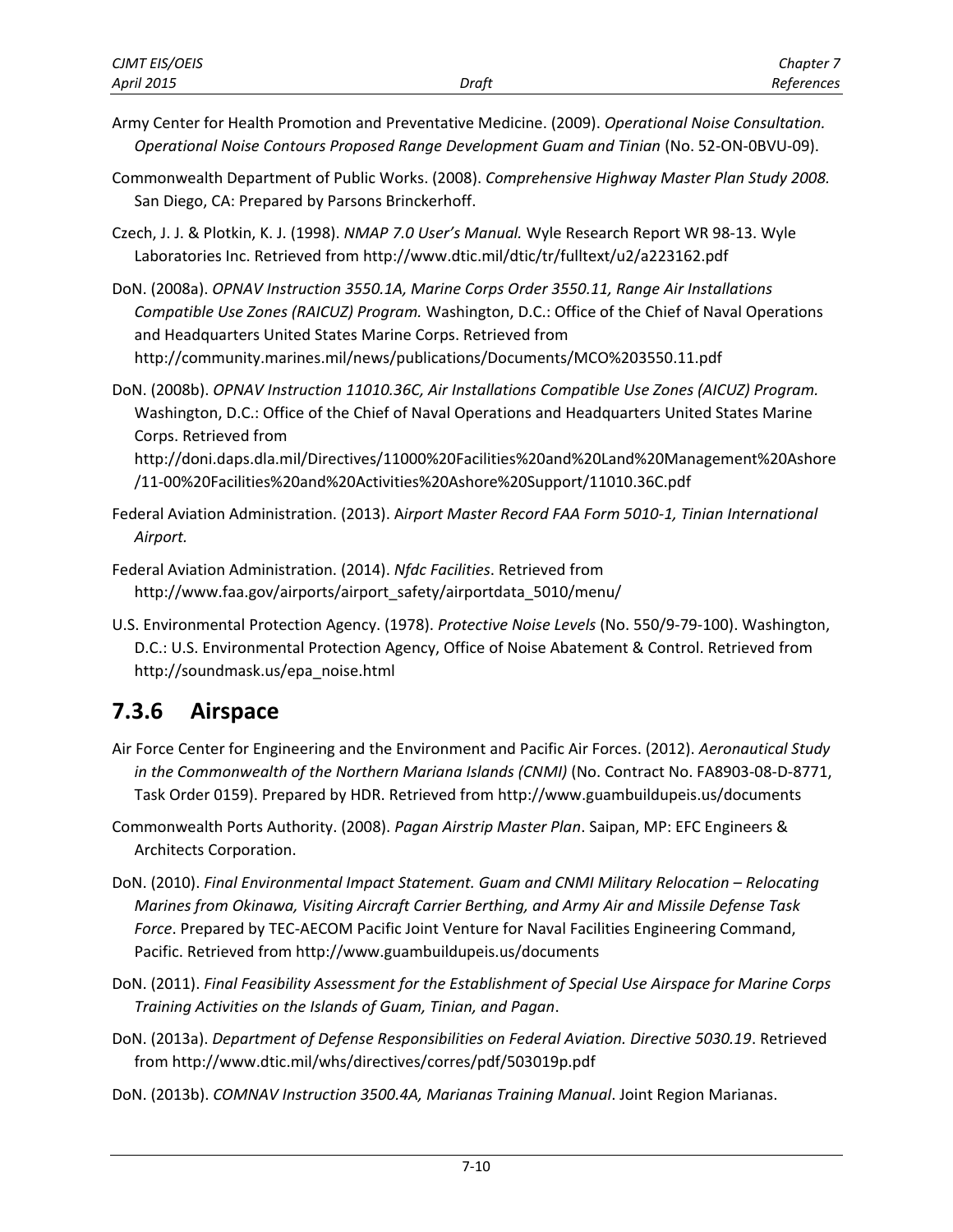| CJMT EIS/OEIS     |       | Chapter 7  |
|-------------------|-------|------------|
| <b>April 2015</b> | Draft | References |

DoN. (2013c). *Mariana Islands Range Complex Airspace Final EA/OEA.* Honolulu, HI: Naval Facilities Engineering Command, Pacific. Retrieved from https://mircairspaceea.com/Portals/MIRCAirspaceEA/mircea/Documents/MIRC\_FINAL\_EA\_JUNE\_20 13.pdf

Federal Aviation Administration. (2006a). FAA Order JO 1050.1E. *Environmental Impacts: Policies and Procedures. U.S. Department of Transportation.* Retrieved from http://www.faa.gov/regulations\_policies/orders\_notices/index.cfm/go/document.current/document Number/1050.1

Federal Aviation Administration. (2006b). FAA Order JO 5050.4B. *National Environmental Policy Act (NEPA) Implementing Instructions for Airport Projects.* U.S. Department of Transportation. Retrieved from

http://www.faa.gov/airports/resources/publications/orders/environmental\_5050\_4/media/5050- 4B\_complete.pdf

Federal Aviation Administration. (2014a). *Oakland Oceanic Controlled Airspace / Flight Information Region (OCA/FIR).* Retrieved from http://www.faa.gov/about/office\_org/headquarters\_offices/ato/service\_units/air\_traffic\_services/ar tcc/oakland/kzak/media/Oakland\_Oceanic\_Airspace.pdf

Federal Aviation Administration. (2014b). *Pilot/Controller Glossary.* 

Federal Aviation Administration. (2014c). FAA Order JO 7400.2K*. Procedures for Handling Airspace Matters. U.S. Department of Transportation.* Retrieved from http://www.faa.gov/regulations\_policies/orders\_notices/index.cfm/go/document.current/document Number/7400.2

Federal Aviation Administration. (2014d). *Airport Master* Record. Tinian International Airport.

Federal Aviation Administration and the Department of Defense. (2005). *FAA/DOD Memorandum of Understanding.* 

FlightStats. (2014). *Flight Status Information.* Retrieved from http://www.flightstats.com/go/FlightStatus/flightStatusByFlight.do

Skyvector. (2013). *Aeronautical Charts.* Retrieved from http://skyvector.com/search/site/marianas

#### **7.3.7 Land Use and Submerged Land Use**

- CNMI Coastal Resources Management Office. (2014). Description of CRM APCs. *Commonwealth of the Northern Mariana Islands Coastal Resources Management Office*. Retrieved June 4, 2014, from http://www.crm.gov.mp/sec.asp?secID=18
- CNMI Department of Public Lands. (2009). *Geographic Information System files for Tinian land use*. Provided by Duenas & Associates in March with updates in October 2009, as authorized by Department of Public Lands on March 10, 2009 via email.
- CNMI Department of Public Lands. (2013a). *Pagan Island Potential Land Use Plan Options A-C* (Exhibits L-N).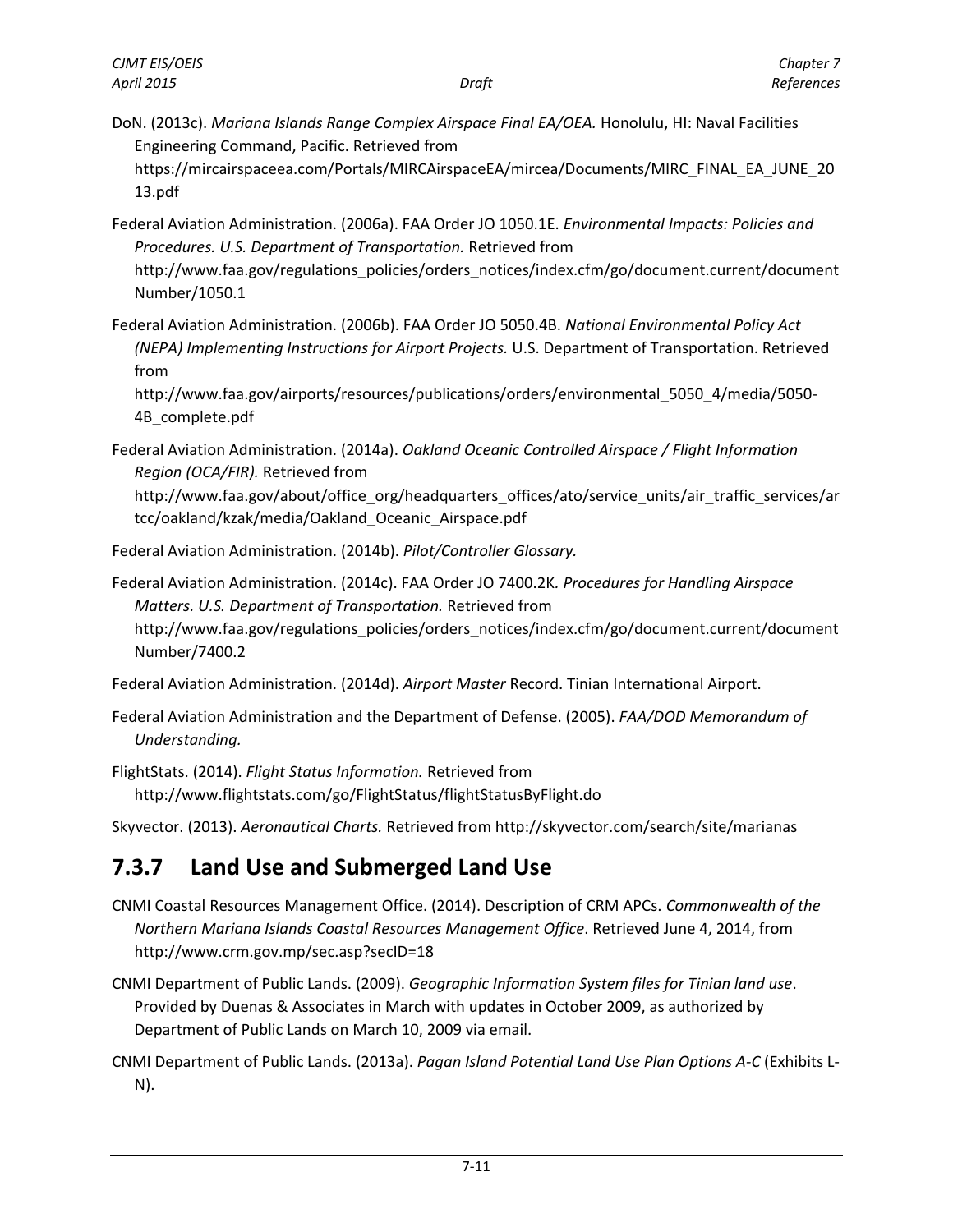CNMI Department of Public Lands. (2013b). Tinian Land Classification as of Fiscal Year 2013.

- CNMI Office of Transition Studies and Planning. (1978). *Physical Development Master Plan for the Commonwealth of the Northern Mariana Islands* (No. Vol. 3 Tinian & Vol. 5 Pagan). Prepared by Pacific Planning and Design Consultants.
- Coastal Resources Management Office. (2008). *Coastal and Estuarine Land Conservation Plan for the Commonwealth of the Northern Mariana Islands.* Retrieved from http://coastalmanagement.noaa.gov/land/media/celcpplancnmifinal.pdf
- Commander, U.S. Naval Forces Marianas. (2004). *Integrated Natural Resources Management Plan: Farallon de Medinilla and Tinian Military Lease Areas, Commonwealth of the Northern Mariana Islands.* Fiscal Years 2004 to 2012. Prepared by Helber, Hastert and Fee, Planners.
- Commonwealth Zoning Board. (2013, July 15). *Saipan Zoning Districts. Commonwealth of the Northern Mariana Islands.* Retrieved from http://www.zoning.gov.mp/sec.asp?secID=6
- DoN. (2008, July 29). CNMI Lease Overview.
- DoN. (2010). *Mariana Islands Range Complex Final Environmental Impact Statement/Overseas Environmental Impact Statement.* Pearl Harbor, HI: Naval Facilities Engineering Command, Pacific. Retrieved from https://mircairspaceea.com/DocumentsandReferences/Documents.aspx
- DoN. (2013). *Final International Broadcasting Bureau/Voice of America Tinian Transmitter Station Requirements Study.* Pearl Harbor, HI: Naval Facilities Engineering Command, Pacific.
- DoN. (2014a). *Preliminary Draft V1 Socioeconomic Impact Assessment Study in Support of the Commonwealth of the Northern Mariana Islands Joint Military Training Environmental Impact Statement/ Overseas Environmental Impact Statement.* Pearl Harbor, HI: Naval Facilities Engineering Command, Pacific.
- DoN. (2014b). *Draft Version 2 Commonwealth of the Northern Mariana Islands Joint Military Training Noise Study.* Pearl Harbor, HI: Naval Facilities Engineering Command, Pacific.
- Fifteenth (15th) Northern Marianas Commonwealth Legislature. (2007). *Regarding the Approval of the Northern Marianas Constitution of a Lease Agreement between Department of Public Lands and Marianas Resort Development Company, Inc.* (No. 15-4).
- Marianas Public Land Corporation. (1989). *CNMI Public Land Use Plan.* Prepared by Duenas & Swavely, Incorporated.
- National Oceanic and Atmospheric Administration. (1980). *Final Environmental Impact Statement and Proposed Coastal Resources Management Program for the Commonwealth of the Northern Mariana Islands.* Office of Coastal Zone Management, National Oceanic and Atmospheric Administration.
- Northern Mariana Islands. (1975a, February 15). *Covenant to Establish a Commonwealth of the Northern Mariana Islands in Political Union with the United States of America.* National Legislative Bodies. Retrieved from http://www.refworld.org/docid/3ae6b54e4.html
- Northern Mariana Islands. (1975b, February 15). *Technical Agreement Regarding Use of Land to Be Leased by the United States in the Northern Mariana Islands.* National Legislative Bodies.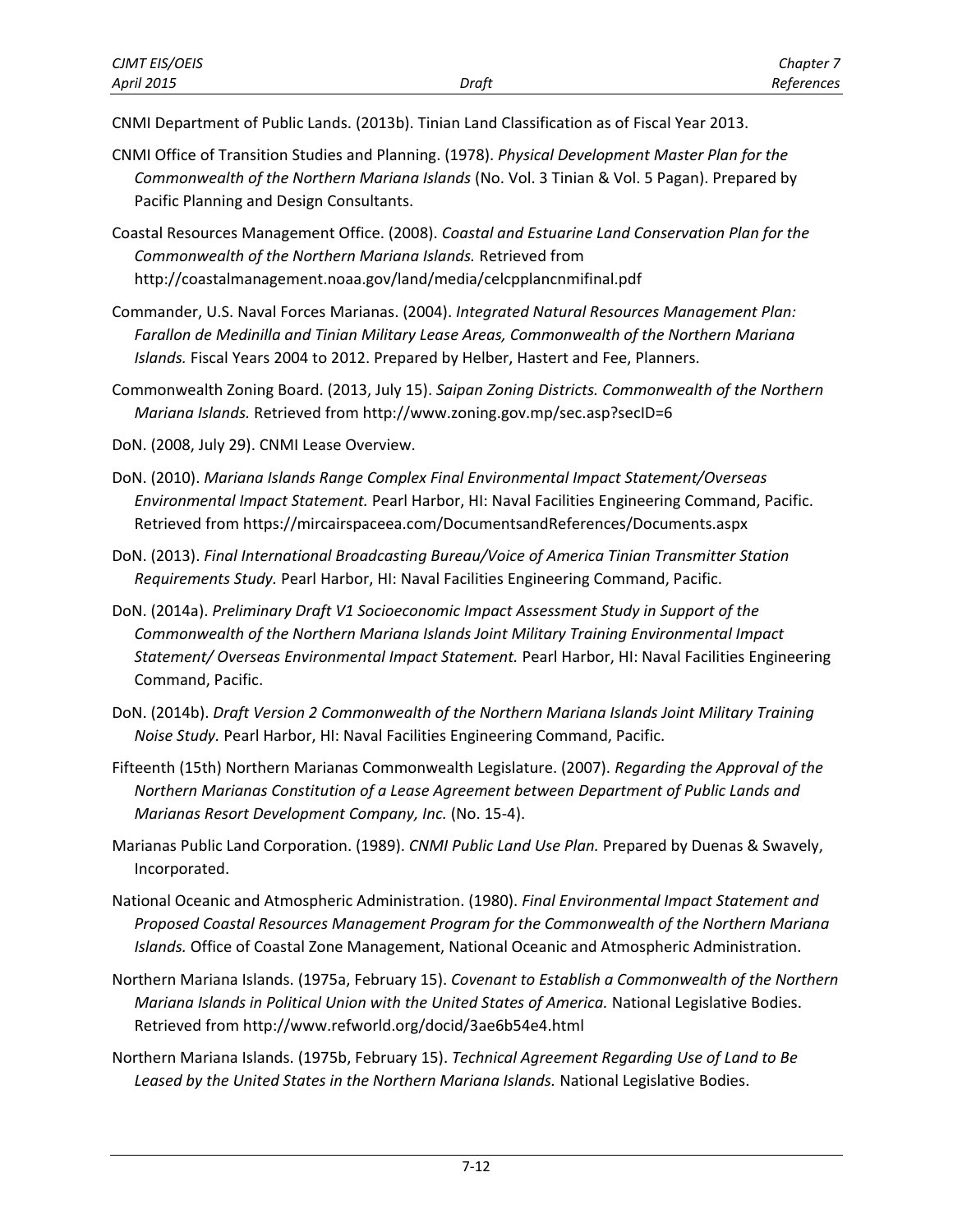- Obama, B. (2014, January 15). *Presidential Proclamation -- Commonwealth of the Northern Mariana Islands | The White House.* Retrieved February 10, 2014, from http://www.whitehouse.gov/thepress-office/2014/01/15/presidential-proclamation-commonwealth-northern-mariana-islands
- U.S. Commander Pacific Fleet. (1999). *Final Environmental Impact Statement Military Training in the Marianas. Prepared by Belt Collins.*
- *Zotomayor, A. V. (2015, January 13). Tinian leaseback agreement extended to 2016. Marianas Variety*. Retrieved from http://www.mvariety.com/cnmi/cnmi-news/local/72773-tinian

#### **7.3.8 Recreation**

- DoN. (2010). *Mariana Islands Range Complex Final Environmental Impact Statement/Overseas Environmental Impact Statement.* Pearl Harbor, HI: Naval Facilities Engineering Command, Pacific. Retrieved from https://mircairspaceea.com/DocumentsandReferences/Documents.aspx
- DoN. (2014). *Preliminary Draft V2 Socioeconomic Impact Assessment Study in Support of the Commonwealth of the Northern Mariana Islands Joint Military Training Environmental Impact Statement/ Overseas Environmental Impact Statement.* Pearl Harbor, HI: Naval Facilities Engineering Command, Pacific.
- Mariana Visitors Authority. (2012). *Northern Mariana Islands Tourism Master Plan for 2012-2016.*
- Mariana Visitors Authority. (2014). *What to do – Sites – Marianas Visitors Authority: Saipan, Tinian, Rota.* Retrieved from http://www.mymarianas.com/wtd\_dtl.asp?secID=30&wtdID=5#list
- National Oceanic and Atmospheric Administration. (2012). *Commonwealth of the Northern Mariana Islands as a Fishing Community.* National Oceanic and Atmospheric Administration, National Marine Fisheries Service, Pacific Islands Fisheries Science Center.
- National Park Service. (2001). *Special Study North Field Historic District Tinian Commonwealth of the Northern Mariana Islands.* U.S. Department of the Interior.
- Ogumoro, J. T. & Torres, W. S. (2014). *The Northern Islands, and ecotourism dream.* Retrieved from http://cnminorthernislands.com/eco.html
- Saipan Tribune. (2013). *Bottom fishing derby on Tinian tomorrow.* Saipan Tribune. Retrieved from http://www.saipantribune.com/newsstory.aspx?newsID=152278
- Saipan Tribune. (2014a). *Hot pepper fest to spice up Tinian island* Feb. 15-16. Saipan Tribune. Retrieved from http://www.saipantribune.com/newsstory.aspx?cat=1&newsID=153200
- Saipan Tribune. (2014b). *Preparations now underway for Tinian's San Jose Fiesta.* Saipan Tribune. Retrieved from http://www.saipantribune.com/newsstory.aspx?cat=1&newsID=153935
- Silversea Expeditions. (2012). *Voyage Itinerary Aboard the Silver Explorer: The Volcanic Islands of Japan & The Mariana Arch.*
- Tinian Dynasty. (2013). *About Tinian – Beaches.* Retrieved September 16, 2013, from http://tiniandynasty.com/tinian\_beaches.asp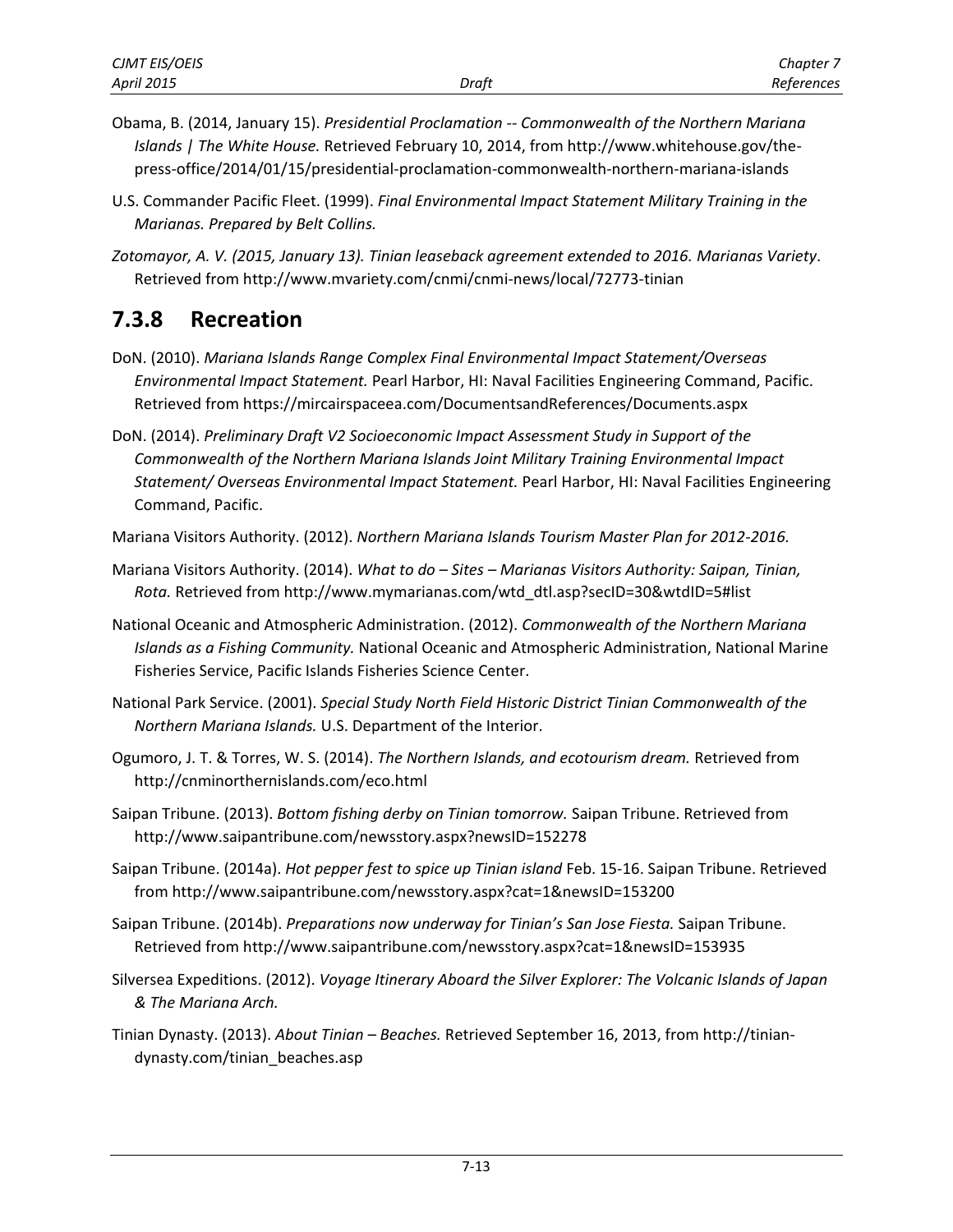#### **7.3.9 Terrestrial Biology**

Adams, A. A. Y., Stanford, J. W., Reed, R. N., & Rodda, G. H. (2010). *Non-volant Small Mammals of Pagan Island, Commonwealth of the Northern Mariana Islands.* Prepared by U.S. Geological Survey, Fort Collins Science Center, Fort Collins, CO. In Marianas Expedition Wildlife Surveys 2010: Terrestrial Resource Surveys of Pagan, Commonwealth of the Northern Mariana Islands. Pearl Harbor, HI: Prepared by U.S. Fish and Wildlife Service, Pacific Islands Fish and Wildlife Office, Honolulu, HI for USMC and Naval Facilities Engineering Command, Pacific. Retrieved from http://www.cnmijointmilitarytrainingeis.com/system/assets/43/original/11\_small\_mammals\_\_\_pag an.pdf?1367959646

AECOS, Inc. and Wil Chee Planning, Inc. (2009). *Final Guam and Tinian Wetlands Inventory.* Honolulu, HI.

Amidon, F. (2009). Vegetation Surveys on Tinian and Aguiguan. In *Terrestrial Resource Surveys of Tinian and Aguiguan, Mariana Islands, 2008 – Final Report* (pp. 8–18). Pearl Harbor, HI: Prepared by U.S. Fish and Wildlife Service, Pacific Islands Fish and Wildlife Office for Marine Forces Pacific and Naval Facilities Engineering Command Pacific. Retrieved from http://www.cnmijointmilitarytrainingeis.com/system/assets/31/original/usfws\_\_2009\_\_final\_terrest rial\_res\_surveys\_of\_tinian\_\_\_aguiguan.pdf?1367958992

- Amidon, F., Marshall, A., & Kessler, C. (2011). Status of the Micronesian Megapode in the Commonwealth of the Northern Mariana Islands. In *Marianas Expedition Wildlife Surveys 2010: Terrestrial Resource Surveys of Pagan, Commonwealth of the Northern Mariana Islands.* Pearl Harbor, HI: Prepared by U.S. Fish and Wildlife Service, Pacific Islands Fish and Wildlife Office, Honolulu, HI for U.S. Marine Corps and Naval Facilities Engineering Command, Pacific. Retrieved from http://www.cnmijointmilitarytrainingeis.com/system/assets/40/original/8\_micronesian\_megapodes \_\_\_cnmi.pdf?1367959522
- Berger, G. M., Gourley, J., & Shroer, G. (2005). *Comprehensive Wildlife Conservation Strategy for the Commonwealth of the Northern Mariana Islands.* Portland, OR: Prepared by CNMI Department of Lands and Natural Resources, Division of Fish and Wildlife for National Advisory Acceptance Team, Migratory Birds and State Programs, U.S. Fish and Wildlife Service.

Brooke, A. (2009). Mariana Fruit Bat on Tinian and Aguiguan*.* In *Terrestrial Resource Surveys of Tinian and Aguiguan, Mariana Islands, 2008 – Final Report* (pp. 269–272). Pearl Harbor, HI: Prepared by U.S. Fish and Wildlife Service, Pacific Islands Fish and Wildlife Office for Marine Forces Pacific and Naval Facilities Engineering Command Pacific. Retrieved from http://www.cnmijointmilitarytrainingeis.com/system/assets/31/original/usfws\_\_2009\_\_final\_terrest rial\_res\_surveys\_of\_tinian\_\_\_aguiguan.pdf?1367958992

Brooke, A. (2012). *Conservation and Management of Micronesian Cycads, Navy leased Land, Tinian. Guam: Joint Region Marianas.* Retrieved from http://www.uaf.edu/files/snras/cesu/Amendment-1- Tinian-CESU-RSOI.pdf

Brown Treesnake Technical Working Group. (2009). *Draft Brown Treesnake Control Plan.*

Camp, R. J., Amidon, F. A., Marshall, A. P., & Pratt, T. K. (2012). *Bird populations on the island of Tinian: Persistence despite wholesale loss of native forests. Pacific Science*, 66, 283–298.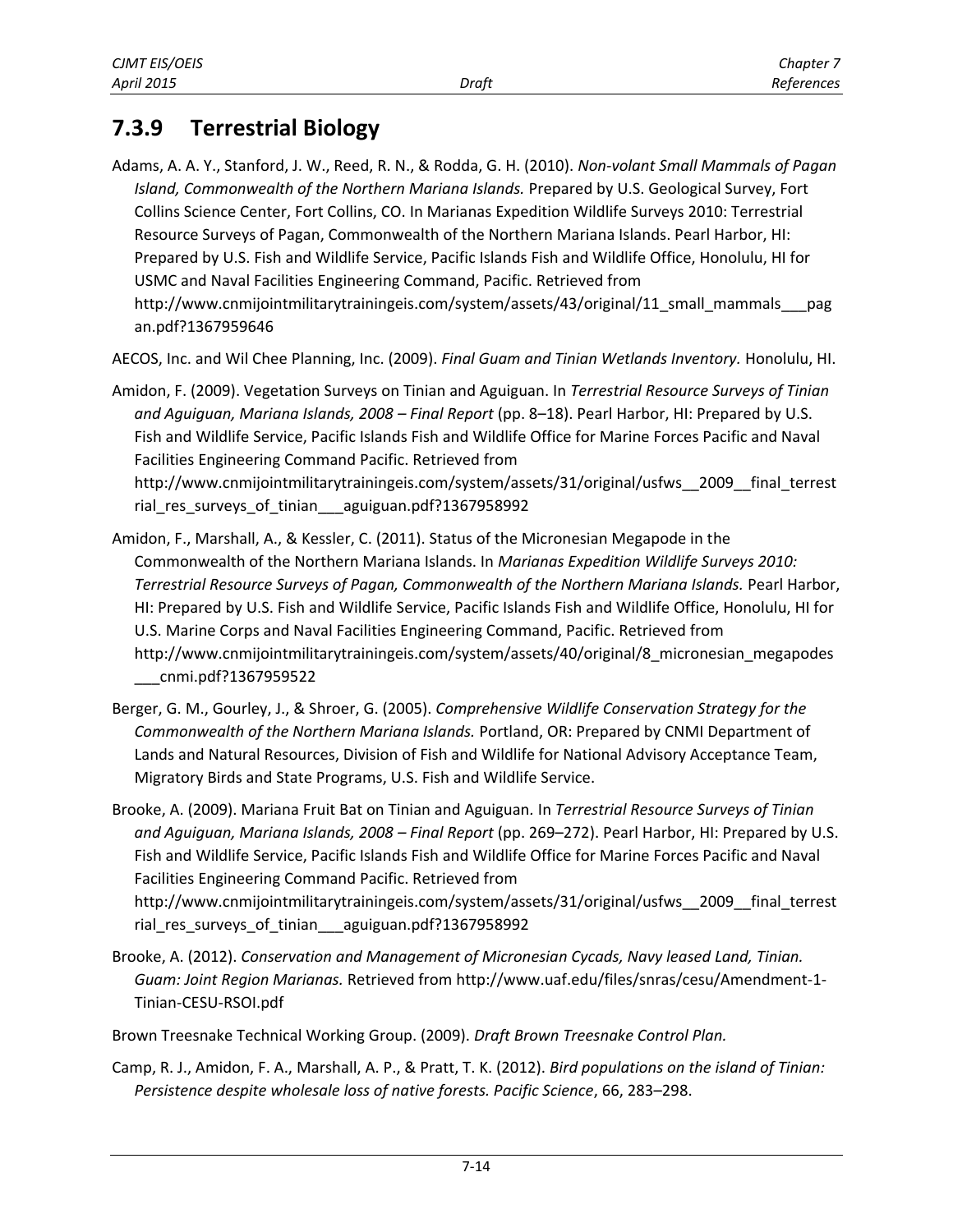- Camp, R. J., Pratt, T. K., Amidon, F. A., Marshall, A. P., Kremer, S., & Laut, M. (2009). *Status and Trends of the Land Bird Avifauna on Tinian and Aguiguan,* Mariana Islands*.* In *Terrestrial Resource Surveys of Tinian and Aguiguan, Mariana Islands, 2008 – Final Report.* Appendix 3.1. Pearl Harbor, HI: Prepared by U.S. Fish and Wildlife Service, Pacific Islands Fish and Wildlife Office for Marine Forces Pacific and Naval Facilities Engineering Command Pacific. Retrieved from http://www.cnmijointmilitarytrainingeis.com/system/assets/31/original/usfws\_\_2009\_\_final\_terrest rial\_res\_surveys\_of\_tinian\_\_\_aguiguan.pdf?1367958992
- Carpenter, K. E. & Niem, V. H. (Eds.). (1998). Gecarcinidae Land Crabs. In *FAO Species Identification Guide for Fishery Purposes: The Living Marine Resources of the Western Central Pacific.* Volume 2: Cephalopods, Crustaceans, Holothurians and Sharks. Rome: United Nations.
- Center for Biological Diversity. (2013). *Petition to List the Tinian Monarch (Monarcha takatsukasae) as Threatened or Endangered under the Endangered Species Act.* Retrieved from http://www.biologicaldiversity.org/species/birds/Tinian\_monarch/pdfs/Tinian\_Monarch\_Petition.pd f
- Commander, U.S. Naval Forces Marianas. (2004). *Integrated Natural Resources Management Plan: Farallon de Medinilla and Tinian Military Lease Areas, Commonwealth of the Northern Mariana Islands.* Fiscal Years 2004 to 2012. Prepared by Helber, Hastert and Fee, Planners.
- Costion, C. M. & Lorence, D. H. (2012). The endemic plants of Micronesia: A geographical checklist and commentary. *Micronesica*, 43(1), 51–100.
- Cruz, J., Arriola, L., Johnson, N., & Beauprez, G. (2000). *Wildlife and Vegetation Surveys, Pagan 2000 (No. 7). Lower Base, Saipan: CNMI Division of Fish and Wildlife, Wildlife Section.* Retrieved from http://www.dfw.gov.mp/Downloads/Technical%20Reports/Tech%20Rpt%207%20- %20Pagan%202000%20reduced%20size.pdf
- DoN. (1997). *Natural Resources Management Plan Military Lease Area, Tinian.* Pearl Harbor, HI: Pacific Division Naval Facilities Engineering Command.
- DoN. (2010a). *Update of Integrated Natural Resources Management Plans for Navy Leased Lands on Tinian and Farallon de Medinilla, Plan Years 2010-2015.* Hagatna, Guam: Prepared by SWCA Environmental Consultants.
- DoN. (2010b). *Annual Report for Biological Opinion for the Mariana Islands Range Complex, Guam and the Commonwealth of the Northern Mariana Islands 2010-2015* (2009-F-0345). Pearl Harbor, HI: Prepared by Naval Facilities Engineering Command, Pacific and Naval Facilities Engineering Command Marianas.
- DoN. (2011). *Annual Report for Biological Opinion for the Mariana Islands Range Complex (MIRC), Guam and the Commonwealth of the Northern Mariana Islands 2010-2015* (2009-F-0345), 1 SEP 2010 – 1 SEP 2011. Pearl Harbor, HI: Prepared by Naval Facilities Engineering Command, Pacific and Naval Facilities Engineering Command Marianas.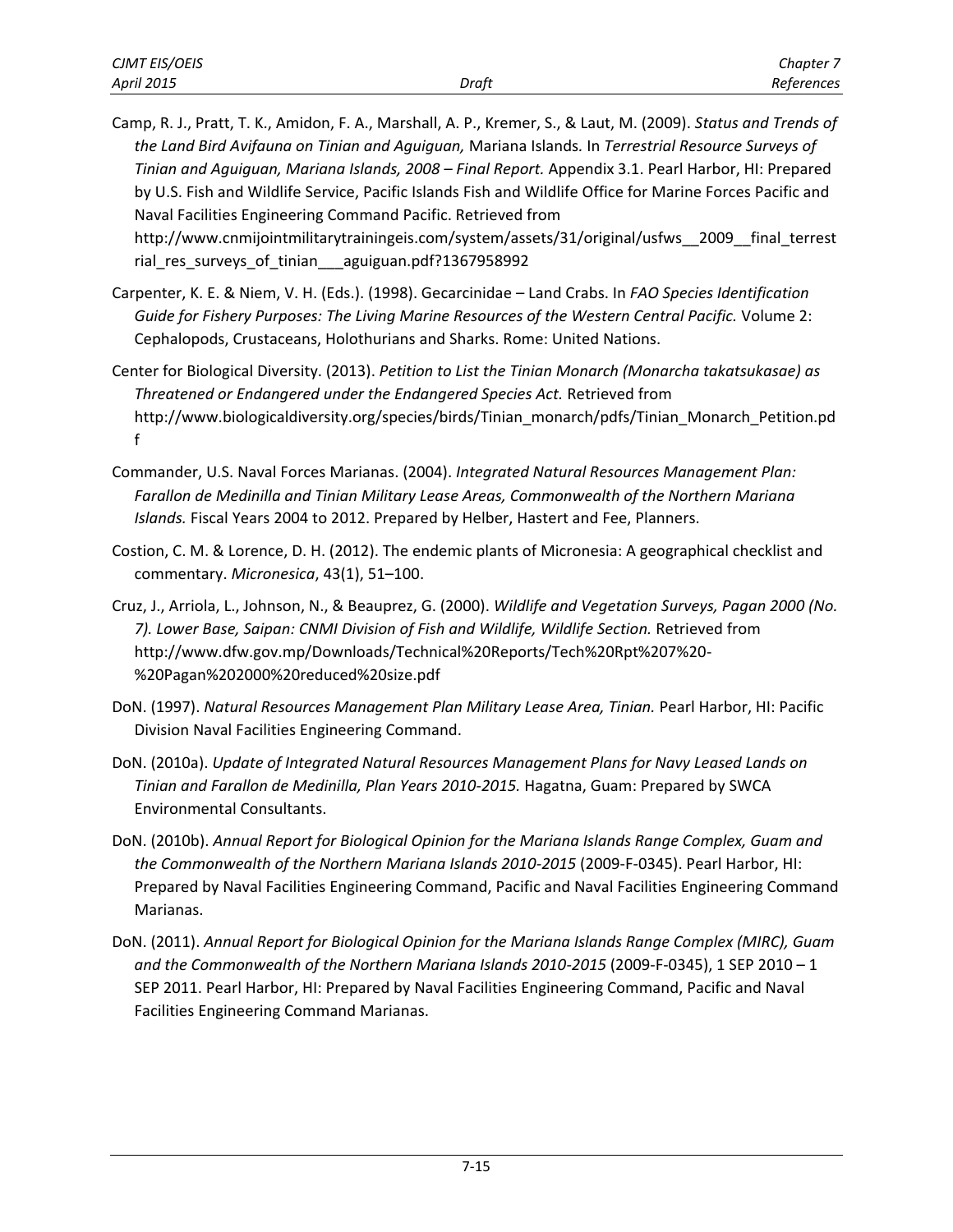- DoN. (2012). *Annual Report for Biological Opinion for the Mariana Islands Range Complex (MIRC), Guam and the Commonwealth of the Northern Mariana Islands 2010-2015* (2009-F-0345), 01 October 2011 – 30 September 2012. Pearl Harbor, HI: Prepared by Naval Facilities Engineering Command, Pacific and Naval Facilities Engineering Command Marianas.
- DoN. (2013a). *Final Integrated Natural Resources Management Plan, Joint Region Marianas* (December).
- DoN. (2013b). *Final Wetlands Management Plan for the Mariana Common Moorhen, Tinian Military Lease Area, Commonwealth of the Northern Mariana Islands* (December). Pearl Harbor, HI: Naval Facilities Engineering Command, Pacific.
- DoN. (2013c). *Annual Report for Biological Opinion for the Mariana Islands Range Complex (MIRC), Guam and the Commonwealth of the Northern Mariana Islands 2010-2015* (2009-F-0345), 01 October 2012 – 30 September 2013. Pearl Harbor, HI: Prepared by Naval Facilities Engineering Command, Pacific and Naval Facilities Engineering Command Marianas.
- DoN. (2014a). *Final Survey Report. Terrestrial Biological Surveys on Tinian in Support of the Commonwealth of the Northern Mariana Islands Joint Military Training Environmental Impact Statement/Overseas Environmental Impact Statement* (July). Pearl Harbor, HI: Naval Facilities Engineering Command, Pacific.
- DoN. (2014b). *Draft V3 Survey Report for Terrestrial Biological Surveys on Tinian in Support of the Commonwealth of the Northern Mariana Islands Joint Military Training Environmental Impact Statement/Overseas Environmental Impact Statement* (May). Pearl Harbor, HI: Naval Facilities Engineering Command, Pacific.
- DoN. (2014c). *Final (Version 3) Sea Turtle Marine Resources Survey Report in Support of the Commonwealth of the Northern Mariana Islands Joint Military Training Environmental Impact Statement/Overseas Environmental Impact Statement* (March). Pearl Harbor, HI: Naval Facilities Engineering Command, Pacific.
- DoN. (2014d). *Mariana Common Moorhen Surveys of the Bateha and Mahalang Wetlands, MLA, Tinian* (June). Guam: Prepared by PCR Environmental, Inc. for Naval Facilities Engineering Command Marianas.
- Evenhuis, N. L., Eldredge, L. G., Arakaki, K. T., Oishi, D., Garcia, J. N., & Haines, W. P. (2010). Terrestrial Arthropod Surveys on Pagan, Northern Marianas. In *Marianas Expedition Wildlife Surveys 2010: Terrestrial Resource Surveys of Pagan, Commonwealth of the Northern Mariana Islands* (pp. 2–72). Pearl Harbor, HI: Prepared by U.S. Fish and Wildlife Service, Pacific Islands Fish and Wildlife Office, Honolulu, HI for U.S. Marine Corps and Naval Facilities Engineering Command, Pacific.
- Falanruw, M. C., Cole, T. G., & Ambacher, A. H. (1989). *Vegetation Survey of Rota, Tinian, and Saipan, Commonwealth of the Northern Mariana Islands* (No. PSW-27). Berkeley, CA: U.S. Department of Agriculture, Forest Service, Pacific Southwest Forest and Range Experiment Station.
- Fosberg, F. R. (1958). Vascular flora of Pagan Island, Northern Marianas. Pacific Science, 12, 17–20.
- Fosberg, F. R. (1960). The vegetation of Micronesia. American Museum of Natural History Bulletin, 119, 1–75.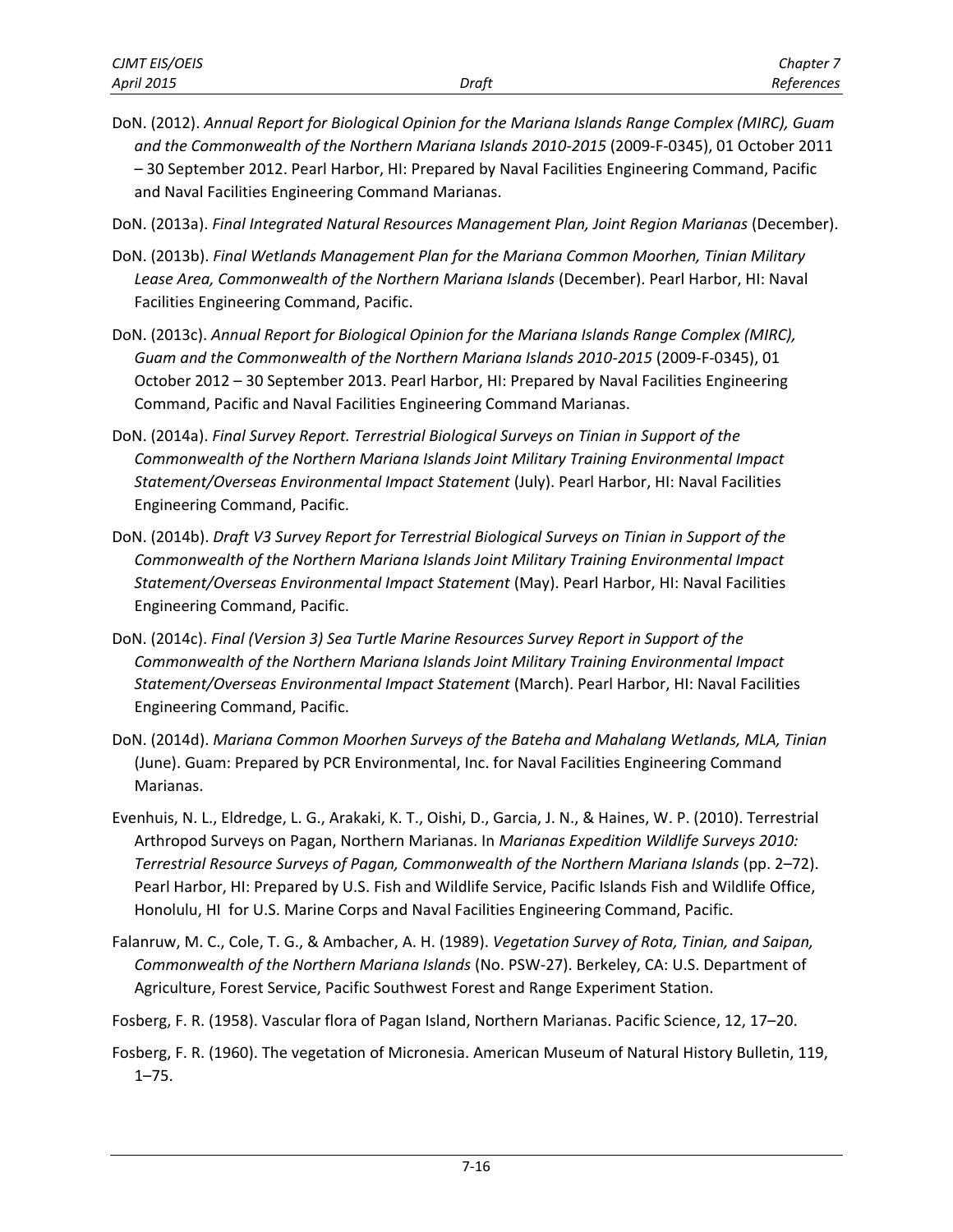- Fosberg, F. R., Falanruw, M. C., & Sachet, M.-H. (1975). *Vascular flora of the Northern Marianas Islands* (No. 22). Washington, D.C.: Smithsonian Institution Press. Retrieved from http://www.sil.si.edu/smithsoniancontributions/botany/pdf\_hi/sctb-0022.pdf
- Fosberg, F. R., Sachet, M.-H., & Oliver, R. (1979). *A geographical checklist of the Micronesian Dicotyledonae.* Micronesica, 15, 41–295.
- Gill, F. & Donsker, D. (2014, January 7). *International Ornithologists' Union (IOC) World Bird List* (v 4.1). Retrieved March 26, 2013, from http://www.worldbirdnames.org/ioc-lists/master-list/
- Hadfield, M. G. (2010). *Pagan Island Tree-Snail Surveys: A Report to the U.S. Fish and Wildlife Service. In Marianas Expedition Wildlife Surveys 2010: Terrestrial Resource Surveys of Pagan, Commonwealth of the Northern Mariana Islands.* Pearl Harbor, HI: Prepared by U.S. Fish and Wildlife Service, Pacific Islands Fish and Wildlife Office, Honolulu, HI for U.S. Marine Corps and Naval Facilities Engineering Command, Pacific. Retrieved from

http://www.cnmijointmilitarytrainingeis.com/system/assets/34/original/2\_terrestrial\_snails\_\_\_paga n.pdf?1367959178

- Hawaiian Agronomics Intenational, Inc. (1985). *Final Report for Flora and Fauna Survey of Tinian, Northern Mariana Islands.* Honolulu, HI: Prepared for Commander, Pacific Division, Naval Facilities Engineering Command. Retrieved from http://www.worldcat.org/title/final-report-for-flora-andfauna-survey-of-tinian-northern-mariana-islands-us-navy-contract-n62742-84-c-0141/oclc/15164926
- Holland, B. & Sischo, D. (2013). *Draft Tinian Island Partula Surveys: Report and Fieldwork Summary.* Honolulu, HI: University of Hawaii.
- Hopper, D. R. & Smith, B. D. (1992). *Status of tree snails (Gastropoda: Partulidae) on Guam, with a resurvey of sites studied by H.E. Crampton in 1920.* Pacific Science, 46, 77–85.
- Kerrigan, K. (2014, September 15). *Brown Treesnake Found on Rota; Officials Continue the Battle Against the Invasive Snake. Pacific News Center.* Retrieved from http://www.pacificnewscenter.com/latest‐ news/48055‐brown‐treesnake‐found‐on‐rota‐officialscontinue‐ the‐battle‐against‐the‐invasive‐snake
- Kessler, C. C. (2009). Feral Goats on Tinian and Aguiguan. In *Terrestrial Resource Surveys of Tinian and Aguiguan, Mariana Islands, 2008 – Final Report* (pp. 279–281). Pearl Harbor, HI: Prepared by U.S. Fish and Wildlife Service, Pacific Islands Fish and Wildlife Office, Honolulu, HI for U.S. Marine Forces and Naval Facilities Engineering Command, Pacific. Retrieved from http://www.cnmijointmilitarytrainingeis.com/system/assets/31/original/usfws\_\_2009\_\_final\_terrest rial\_res\_surveys\_of\_tinian\_\_\_aguiguan.pdf?1367958992
- Kessler, C. C. (2011a). *Status of Feral Ungulates on Pagan Island, CNMI. In Marianas Expedition Wildlife Survey 2010: Terrestrial Resource Surveys of Pagan, Commonwealth of the Northern Mariana Islands.* Pearl Harbor, HI: Prepared by U.S. Fish and Wildlife Service, Pacific Islands Fish and Wildlife Office, Honolulu, HI for U.S. Marine Corps and Naval Facilities Engineering Command, Pacific. Retrieved from http://www.cnmijointmilitarytrainingeis.com/system/assets/44/original/12\_feral\_ungulates\_\_\_paga n.pdf?1367959678
- Kessler, C. C. (2011b). *Incidental Observations. Marianas Expedition Wildlife Survey 2010. In Marianas Expedition Wildlife Survey 2010: Terrestrial Resource Surveys of Pagan, Commonwealth of the*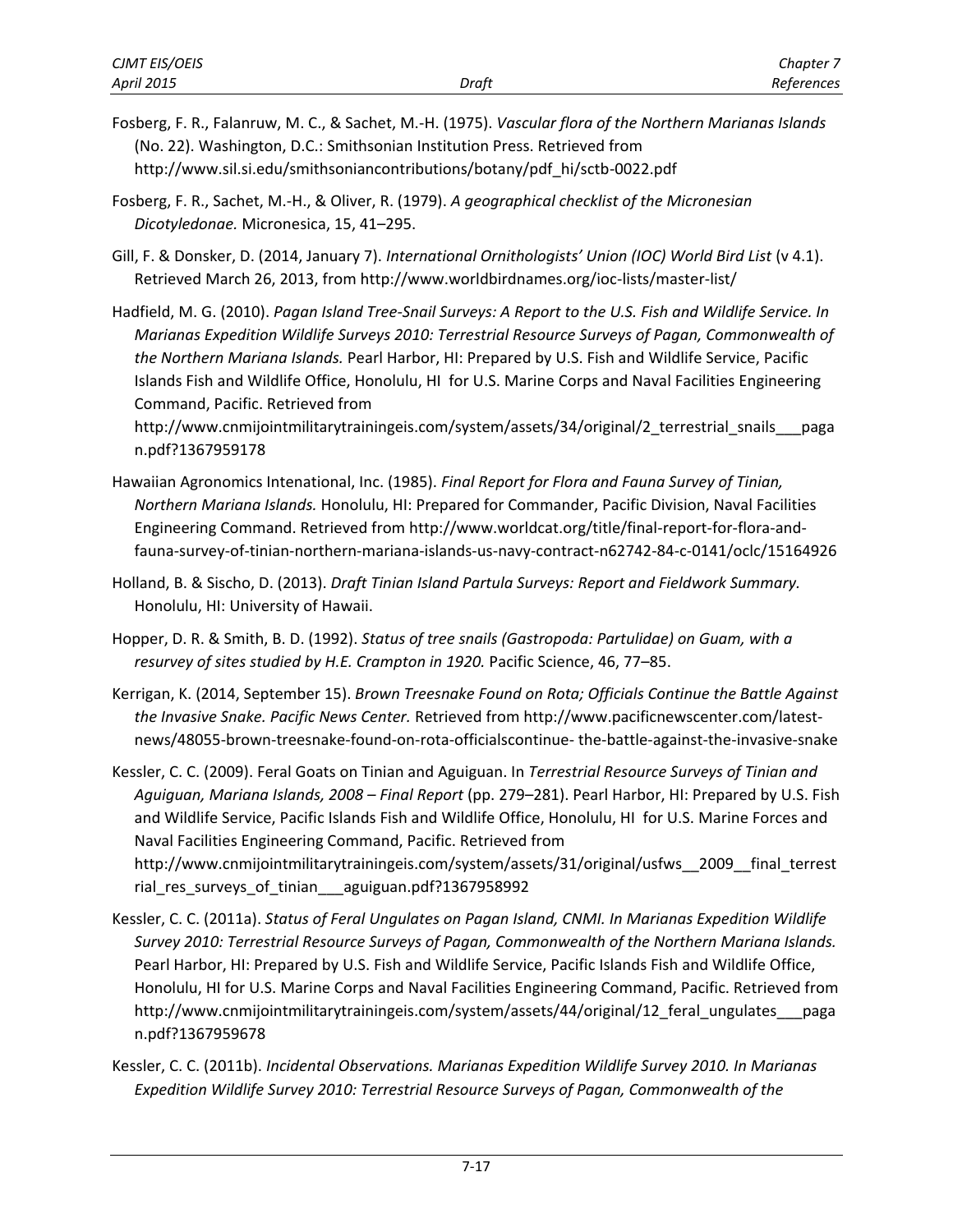*Northern Mariana Islands.* Pearl Harbor, HI: Prepared by U.S. Fish and Wildlife Service, Pacific Islands Fish and Wildlife Office, Honolulu, HI for U.S. Marine Corps and Naval Facilities Engineering Command, Pacific. Retrieved from

http://www.cnmijointmilitarytrainingeis.com/system/assets/45/original/13 incidental observations. pdf?1367959693

Kessler, C. C. & Amidon, F. (2009). *Micronesian Megapode on Tinian and Aguiguan. In Terrestrial Resource Surveys of Tinian and Aguiguan, Mariana Islands, 2008 – Final Report* (pp. 201–218). Pearl Harbor, HI: Prepared by U.S. Fish and Wildlife Service, Pacific Islands Fish and Wildlife Office, Honolulu, HI for U.S. Marine Forces and Naval Facilities Engineering Command, Pacific. Retrieved from

http://www.cnmijointmilitarytrainingeis.com/system/assets/31/original/usfws\_\_2009\_\_final\_terrest rial\_res\_surveys\_of\_tinian\_\_\_aguiguan.pdf?1367958992

Kolinski, S. P. (2001). *Sea Turtles and their Marine Habitats at Tinian and Aguijan, with Projections on Resident Turtle Demographics in the Southern Arc of the Commonwealth of the Northern Mariana Islands* (No. H-01-06C). Retrieved from http://www.pifsc.noaa.gov/library/pubs/admin/SWFC\_Admin\_Report\_01-06C.pdf

- Krueger, S. & O'Daniel, D. (1999). *Observations of Mariana Fruit Bats on Tinian.* Micronesica, 31, 367– 271.
- Lusk, M., Hess, S., Reynolds, M., & Johnston, S. (2000). *Population status of the Tinian Monarch (Monarcha takatsukasae ) on Tinian, Commonwealth of the Northern Mariana Islands.* Micronesica, 32, 181–190.
- Marler, T. E. & Lawrence, J. H. (2012). *Demography of Cycas micronesica on Guam following introduction of the armoured scale Aulacaspis yasumatsui.* Journal of Tropical Ecology, 28, 233–242.
- Marshall, A. P. & Amidon, F. A. (2010). *Status of the Land and Wetland Avifauna of Pagan, Mariana Islands. In Marianas Expedition Wildlife Surveys 2010: Terrestrial Resource Surveys of Pagan, Commonwealth of the Northern Mariana Islands.* Pearl Harbor, HI: Prepared by U.S. Fish and Wildlife Service, Pacific Islands Fish and Wildlife Office, Honolulu, HI for U.S. Marine Corps and Naval Facilities Engineering Command, Pacific. Retrieved from

http://www.cnmijointmilitarytrainingeis.com/system/assets/41/original/9\_forest\_and\_wetland\_bird s\_\_\_pagan.pdf?1367959603

Marshall, A. P., Amidon, F. A., Radley, P., Martin, G., & Camp, R. J. (2009). *Nightingale Reed-Warbler on*  Aguiguan. In Terrestrial Resource Surveys of Tinian and Aguiguan, Mariana Islands, 2008 – Final *Report* (pp. 219–226). Pearl Harbor, HI: Prepared by U.S. Fish and Wildlife Service, Pacific Islands Fish and Wildlife Office, Honolulu, HI for U.S. Marine Forces and Naval Facilities Engineering Command, Pacific. Retrieved from

http://www.cnmijointmilitarytrainingeis.com/system/assets/31/original/usfws\_\_2009\_\_final\_terrest rial\_res\_surveys\_of\_tinian\_\_\_aguiguan.pdf?1367958992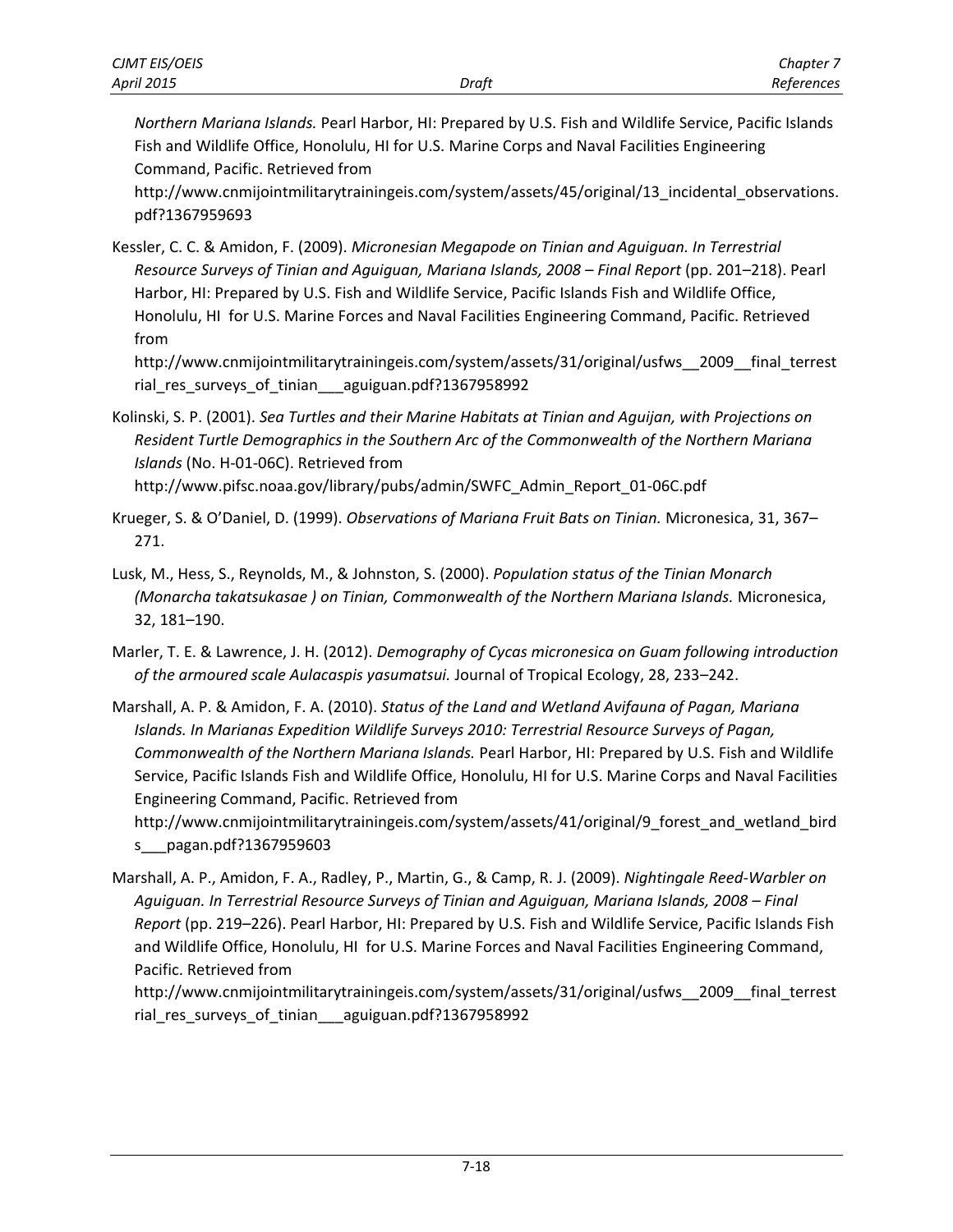- Mildenstein, T. & Mills, L. S. (2013). *Mariana Fruit Bat Conservation through Research and Local Capacity Building.* Final Report. Guam: Prepared by Wildlife Biology Program, Department of Ecosystem and Conservation Sciences, University of Montana, MT for Naval Facilities Engineering Command Marianas and U.S. Marine Corps.
- Morton, J. M., Amidon, F. A., & Quinata, L. R. (2000). *Structure of a limestone forest on Northern Guam. Micronesia*, *32*(2), 229–244.
- Mueller-Dombois, D. & Fosberg, F. R. (1998). *Vegetation of the Tropical Pacific Islands*. New York, NY: Springer-Verlag, Inc. Retrieved from http://books.google.com/books/about/Vegetation\_of\_the\_Tropical\_Pacific\_Islan.html?id=7UB5d33i 8WkC
- National Marine Fisheries Service and U.S. Fish and Wildlife Service. (1998). *Recovery Plan for U.S. Pacific Populations of the Green Turtle (Chelonia mydas). Silver Spring, MD: National Marine Fisheries Service.* Retrieved from http://ecos.fws.gov/docs/recovery\_plan/981201e.pdf
- National Oceanic and Atmospheric Administration. (1998). *Designated Critical Habitat; Green and Hawksbill Sea Turtles. Final Rule. Federal Register*, *63*(170), 46693–46701.
- Pratt, L. W. (2010). Vegetation Assessment of Forests of Pagan Island, Commonwealth of the Northern Mariana Islands. In *Marianas Expedition Wildlife Surveys 2010: Terrestrial Resource Surveys of Pagan, Commonwealth of the Northern Mariana Islands*. Pearl Harbor, HI: Prepared by U.S. Fish and Wildlife Service, Pacific Islands Fish and Wildlife Office, Honolulu, HI for U.S. Marine Corps and Naval Facilities Engineering Command, Pacific. Retrieved from http://hilo.hawaii.edu/hcsu/documents/HCSUTR-023PrattPagan.pdf
- Pregill, G. K. & Steadman, D. W. (2009). *The prehistory and biogeography of terrestrial vertebrates of Guam, Mariana Islands. Diversity and Distributions*, *15*, 983–996.
- Raulerson, L. (2006). *Checklist of Plants of the Mariana Islands. University of Guam Herbarium Contribution*, *37*, 1–69.
- Reed, R. N., Rodda, G. H., Siers, S. R., Wostl, E., & Adams, A. A. Y. (2010). Terrestrial Reptiles of Pagan Island, Commonwealth of the Northern Mariana Islands. In *Marianas Expedition Wildlife Surveys 2010: Terrestrial Resource Surveys of Pagan, Commonwealth of the Northern Mariana Islands*. Pearl Harbor, HI: Prepared by U.S. Fish and Wildlife Service, Pacific Islands Fish and Wildlife Office, Honolulu, HI for U.S. Marine Corps and Naval Facilities Engineering Command, Pacific.

Reichel, J. D. & Glass, P. O. (1991). *Checklist of the birds of the Mariana Islands. 'Elepaio*, *51*, 3–10.

Rodda, G. H., Reed, R. N., Siers, S. R., Hinkle, T. J., Fritts, T. H., & Reynolds, R. P. (2009). *Reptiles and Amphibians of Tinian. In Terrestrial Resource Surveys of Tinian and Aguiguan, Mariana Islands, 2008 – Final Report* (pp. 79–130). Pearl Harbor, HI: Prepared by U.S. Fish and Wildlife Service, Pacific Islands Fish and Wildlife Office for Marine Forces Pacific and Naval Facilities Engineering Command Pacific. Retrieved from

http://www.cnmijointmilitarytrainingeis.com/system/assets/31/original/usfws\_\_2009\_\_final\_terrest rial\_res\_surveys\_of\_tinian\_\_\_aguiguan.pdf?1367958992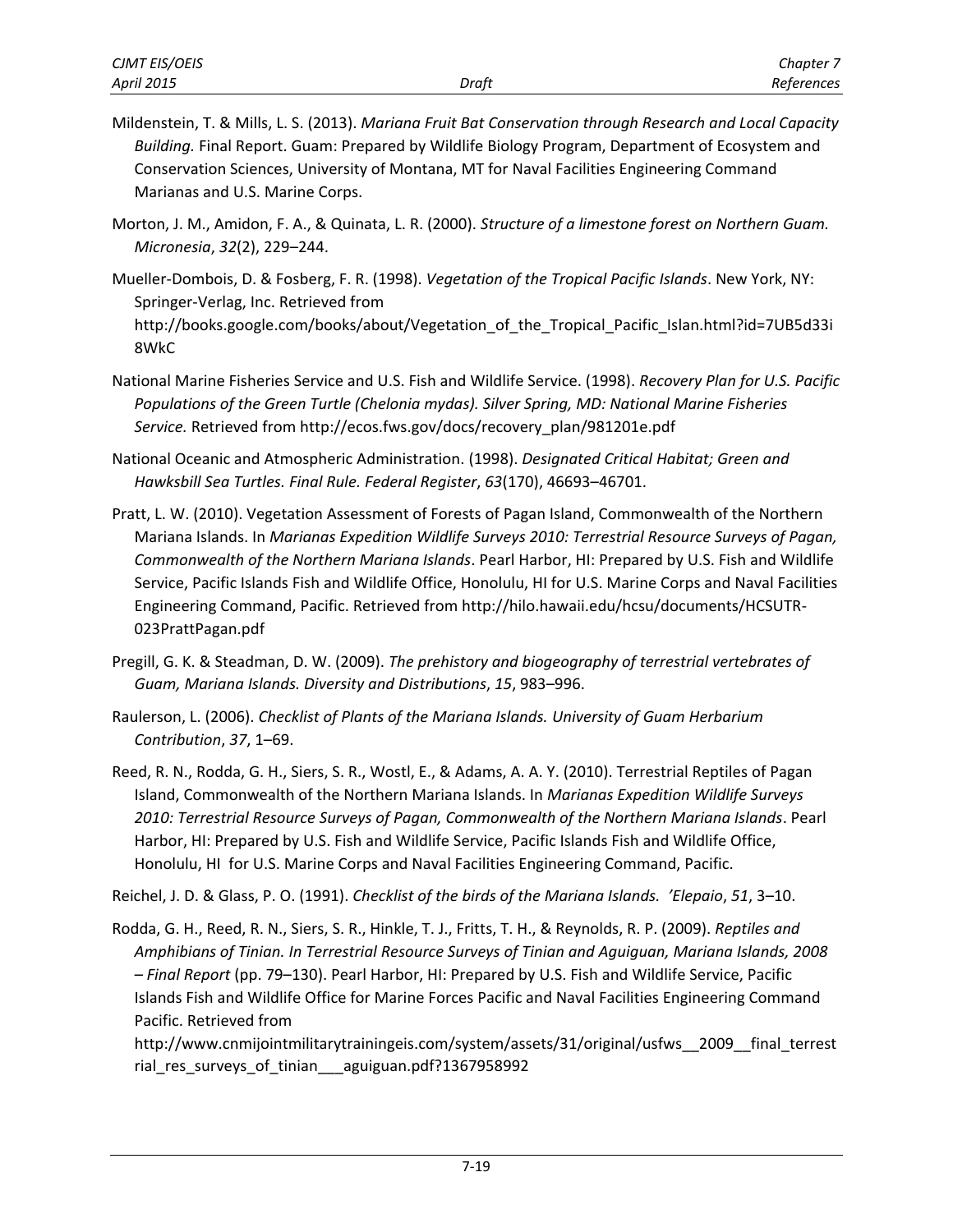Rodda, G. H. & Savidge, J. A. (2007). *Biology and impacts of Pacific Island invasive species. 2. Boiga irregularis the brown treesnake (Reptilia: Colubridae). Pacific Science*, *61*, 307–324.

Rogers, H. (2010). Appendix 3 – *Landcover Mapping of the Island of Pagan, Mariana Islands, 2010. In Marianas Expedition Wildlife Surveys 2010: Terrestrial Resource Surveys of Pagan, Commonwealth of the Northern Mariana Islands*. Pearl Harbor, HI: Prepared by U.S. Fish and Wildlife Service, Pacific Islands Fish and Wildlife Office, Honolulu, HI for U.S. Marine Corps and Naval Facilities Engineering Command, Pacific. Retrieved from

http://www.cnmijointmilitarytrainingeis.com/system/assets/43/original/11\_small\_mammals\_\_\_pag an.pdf?1367959646

- Takano, L. & Haig, S. M. (2004). *Distribution and abundance of the Mariana subspecies of the common moorhen. Waterbirds*, *27*, 245–250.
- Tang, J. W., Lu, X. T., Yin, J. X., & Qi, J. F. (2011). *Diversity, composition and physical structure of tropical forest over limestone in Xishuangbanna, south-west China. Journal of Tropical Forest Science*, *23*, 425–433.
- U.S. Department of Agriculture. (2014, August 19). *Possible Brown Tree Snake (BTS) in HHG shipped from Guam to Los Angeles, California.*
- U.S. Fish and Wildlife Service. (1991). *Recovery Plan, Mariana Islands Common Moorhen,* Gallinula chloropus guami. Portland, OR. Retrieved from http://babel.hathitrust.org/cgi/pt?id=mdp.39015029975177
- U.S. Fish and Wildlife Service. (1996). *Characteristics of Mariana Common Moorhens and Wetland Habitats within the U.S. Department of the Navy's Military Lease Area and Exclusive Military Use Area on the Island of Tinian, Commonwealth of the Northern Mariana Islands, July 1994 - August 1995*. Honolulu, HI: Prepared by Division of Ecological Services Pacific Islands Ecoregion, Honolulu, HI for Naval Facilities Engineering Command, Pacific.
- U.S. Fish and Wildlife Service. (1998). *Biological Opinion of the U.S. Fish and Wildlife Service for Airport Improvements at the Tinian International Airport, Commonwealth of the Northern Mariana Islands. Consultation 1-22-98-F-06LTG*. Honolulu, HI: Pacific Islands Ecoregion.
- U.S. Fish and Wildlife Service. (2004). *Endangered and Threatened Wildlife and Plants; Final Rule to Remove the Tinian Monarch from the Federal List of Endangered and Threatened Wildlife. Federal Register*, (69), 56367–56371.
- U.S. Fish and Wildlife Service. (2005). *Post-delisting Monitoring Plan for the Tinian monarch (*Monacha takatsukasae*)*. Honolulu, HI: Endangered Species Division, Pacific Islands Fish and Wildlife Office. Retrieved from http://www.fws.gov/pacificislands/publications/tiniandelistplan.pdf
- U.S. Fish and Wildlife Service. (2009). *Terrestrial Resource Surveys of Tinian and Aguiguan, Mariana Islands, 2008 – Final Report*. Pearl Harbor, HI: Prepared by U.S. Fish and Wildlife Service, Pacific Islands Fish and Wildlife Office for Marine Forces Pacific and Naval Facilities Engineering Command Pacific. Retrieved from

http://www.cnmijointmilitarytrainingeis.com/system/assets/31/original/usfws\_\_2009\_\_final\_terrest rial\_res\_surveys\_of\_tinian\_\_\_aguiguan.pdf?1367958992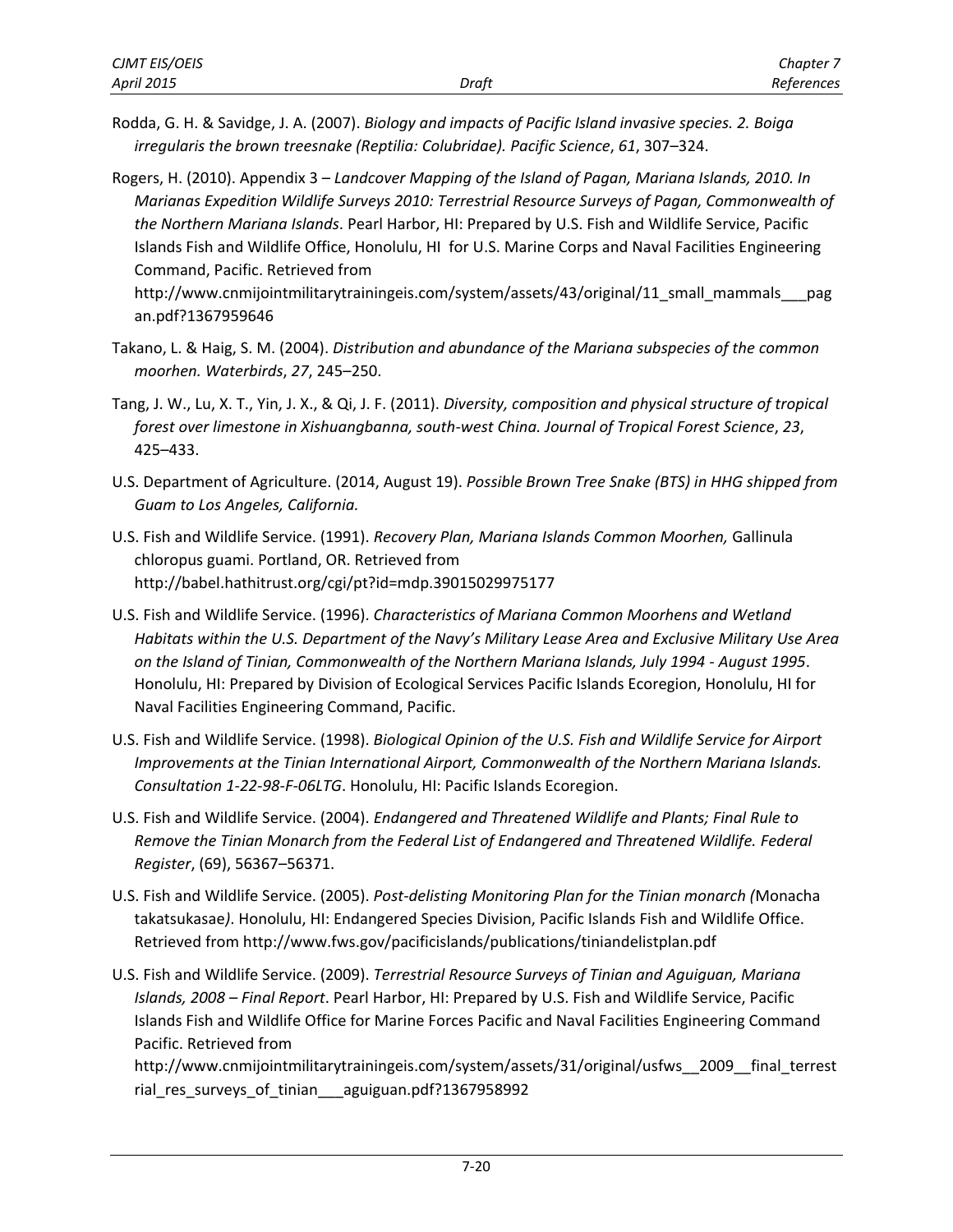- U.S. Fish and Wildlife Service. (2010). *Marianas Expedition Wildlife Surveys 2010: Terrestrial Resource Surveys of Pagan, Commonwealth of the Northern Mariana Islands*. Pearl Harbor, HI: Prepared by U.S. Fish and Wildlife Service, Pacific Islands Fish and Wildlife Office, Honolulu, HI for U.S. Marine Corps and Naval Facilities Engineering Command, Pacific. Retrieved from http://www.cnmijointmilitarytrainingeis.com/system/assets/32/original/1\_title\_page executive\_s ummary.pdf?1367959038
- U.S. Fish and Wildlife Service. (2012a). *Endangered and Threatened Wildlife and Plants; Review of Native Species That Are Candidates for Listing as Endangered or Threatened; Annual Notice of Findings on Resubmitted Petitions; Annual Description of Progress on Listing Actions. Federal Register*, *77*, 69994– 70060.
- U.S. Fish and Wildlife Service. (2012b). *Species Assessment and Listing Priority Assignment Form: Partula gibba, Humped Tree Snail.* Honolulu, HI: Pacific Islands Fish and Wildlife Office.
- U.S. Fish and Wildlife Service. (2013). *General Provisions; Revised List of Migratory Birds; Final Rule 2013. Federal Register*, *78*(212), 65844–65864.
- U.S. Fish and Wildlife Service. (2014). *Endangered and Threatened Wildlife and Plants; Proposed Endangered Status for 21 Species and Proposed Threatened Status for 2 Species in Guam and the Commonwealth of the Northern Mariana Islands; Proposed Rule. Federal Register*, *79*(190), 59364– 59413.
- U.S. Forest Service. (2006). *Commonwealth of the Northern Mariana Islands Vegetation Mapping. 2nd Edition*. McClellan, CA: Pacific Southwest Region, Forest Health Protection. Retrieved from http://www.fs.usda.gov/Internet/FSE\_DOCUMENTS/fsbdev3\_046396.pdf
- Valdez, E. W. (2010). Population Assessment of the Mariana Fruit Bat (*Pteropus mariannus mariannus*) on Anatahan, Sarigan, Guguan, Alamagan, Pagan, Agrihan, Asuncion, and Maug; 15 June – 10 July 2010. In *Marianas Expedition Wildlife Surveys 2010: Terrestrial Resource Surveys of Pagan, Commonwealth of the Northern Mariana Islands*. Pearl Harbor, HI: Prepared by U.S. Fish and Wildlife Service, Pacific Islands Fish and Wildlife Office, Honolulu, HI for U.S. Marine Corps and Naval Facilities Engineering Command, Pacific. Retrieved from

http://www.cnmijointmilitarytrainingeis.com/system/assets/42/original/10\_fruit\_bats\_\_\_cnmi.pdf?1 367959616

- Vogt, S. (2006). *Fiscal Year 2005 Annual Report for 61755NR410 Wildlife Surveys on Military Leased Lands, Tinian CNMI*. Honolulu, HI: Naval Facilities Engineering Command, Pacific.
- Vogt, S. (2008a). *Fiscal Years 2007 and 2008 Report for 61755NR410. Wildlife Surveys on Military Leased Lands, Tinian, CNMI*. Honolulu, HI: Naval Facilities Engineering Command, Pacific.
- Vogt, S. (2008b). *Micronesian Megapode (*Megapodius laperouse laperouse*) Surveys on Tinian, Commonwealth of the Northern Mariana Islands (Draft)*. Honolulu, HI: Naval Facilities Engineering Command, Pacific.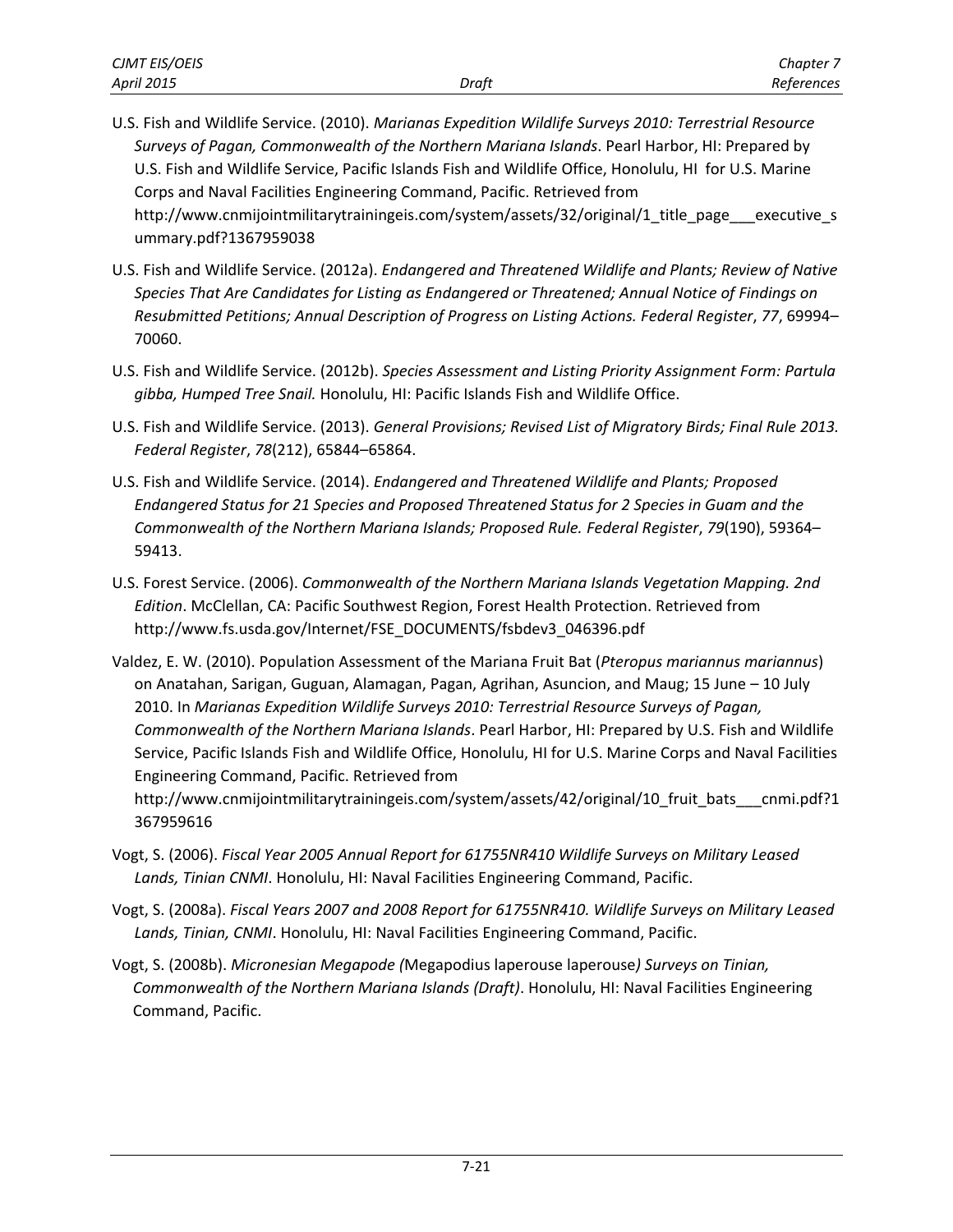| CJMT EIS/OEIS     |       | Chapter 7  |
|-------------------|-------|------------|
| <b>April 2015</b> | Draft | References |

Vogt, S. (2009). *Coconut Crab Surveys on Military Lease Lands on Tinian. In Terrestrial Resource Surveys of Tinian and Aguiguan, Mariana Islands, 2008 – Final Report*. Pearl Harbor, HI: Prepared by U.S. Fish and Wildlife Service, Pacific Islands Fish and Wildlife Office for Marine Forces Pacific and Naval Facilities Engineering Command Pacific.

Vogt, S. (2010a). Coconut Crab (*Birgus latro*) *Surveys on Pagan, Commonwealth of the Northern Mariana Islands. In Marianas Expedition Wildlife Surveys 2010: Terrestrial Resource Surveys of Pagan, Commonwealth of the Northern Mariana Islands*. Pearl Harbor, HI: Prepared by U.S. Fish and Wildlife Service, Pacific Islands Fish and Wildlife Office, Honolulu, HI for U.S. Marine Corps and Naval Facilities Engineering Command, Pacific. Retrieved from http://www.cnmijointmilitarytrainingeis.com/system/assets/37/original/5\_coconut\_crabs\_\_\_pagan. pdf?1367959457

- Vogt, S. (2010b). *Population Densities and Diet of Monitor Lizards (Varanus indicus) on Pagan, Commonwealth of the Northern Mariana Islands. In Marianas Expedition Wildlife Surveys 2010: Terrestrial Resource Surveys of Pagan, Commonwealth of the Northern Mariana Islands*. Pearl Harbor, HI: Prepared by U.S. Fish and Wildlife Service, Pacific Islands Fish and Wildlife Office, Honolulu, HI for U.S. Marine Corps and Naval Facilities Engineering Command, Pacific. Retrieved from http://www.cnmijointmilitarytrainingeis.com/system/assets/39/original/7\_monitor\_lizards\_\_\_pagan .pdf?1367959496
- Vogt, S. & Williams, L. L. (2004). *Common Flora and Fauna of the Mariana Islands*. Saipan, MP. Retrieved from http://trove.nla.gov.au/work/31829047?q&versionId=38621021
- Wagner, W. L., Herbst, D. R., Weitzman, A., & Lorence, D. H. (2012). Flora of Micronesia. Retrieved from http://botany.si.edu/pacificislandbiodiversity/micronesia/index.htm
- Wiewel, A., Adams, A. A. Y., & Rodda, G. H. (2009). *Rodents on Tinian. In Terrestrial Resource Surveys of Tinian and Aguiguan, Mariana Islands, 2008 – Final Report* (pp. 240–257). Pearl Harbor, HI: Prepared by U.S. Fish and Wildlife Service, Pacific Islands Fish and Wildlife Office for Marine Forces Pacific and Naval Facilities Engineering Command Pacific. Retrieved from

http://www.cnmijointmilitarytrainingeis.com/system/assets/31/original/usfws\_\_2009\_\_final\_terrest rial\_res\_surveys\_of\_tinian\_\_\_aguiguan.pdf?1367958992

- Wiles, G. J., Bart, J., Beck Jr., R. E., & Aguon, C. F. (2003). *Impacts of the brown treesnake: patterns of decline and species persistence in Guam's avifauna. Conservation Biology*, *17*, 1350–1360.
- Witteman, G. J. (2001). *A Quantitative Survey and Inventory of the Micronesian Megapode and Its Habitat on Tinian, CNMI*. Honolulu, HI: URS Corporation.

#### **7.3.10 Marine Biology**

- Analytical Laboratories of Hawaii. (2004). *Mapping of Benthic Habitats for U.S. Pacific Territories: American Samoa, Guam, and The Commonwealth of the Northern Mariana Islands.*
- Baumann-Pickering, S., Simonis, A. E., Roch, M. A., McDonald, M. A., Solsona-Berga, A., Oleson, E. M., Wiggins, S. M., Brownell Jr., R. L., & Hildebrand, J. A. (2012). S*patio-temporal patterns of beaked whale echolocation signals in the North Pacific* (No. SC/64/SM21). Intl. Whaling Commission.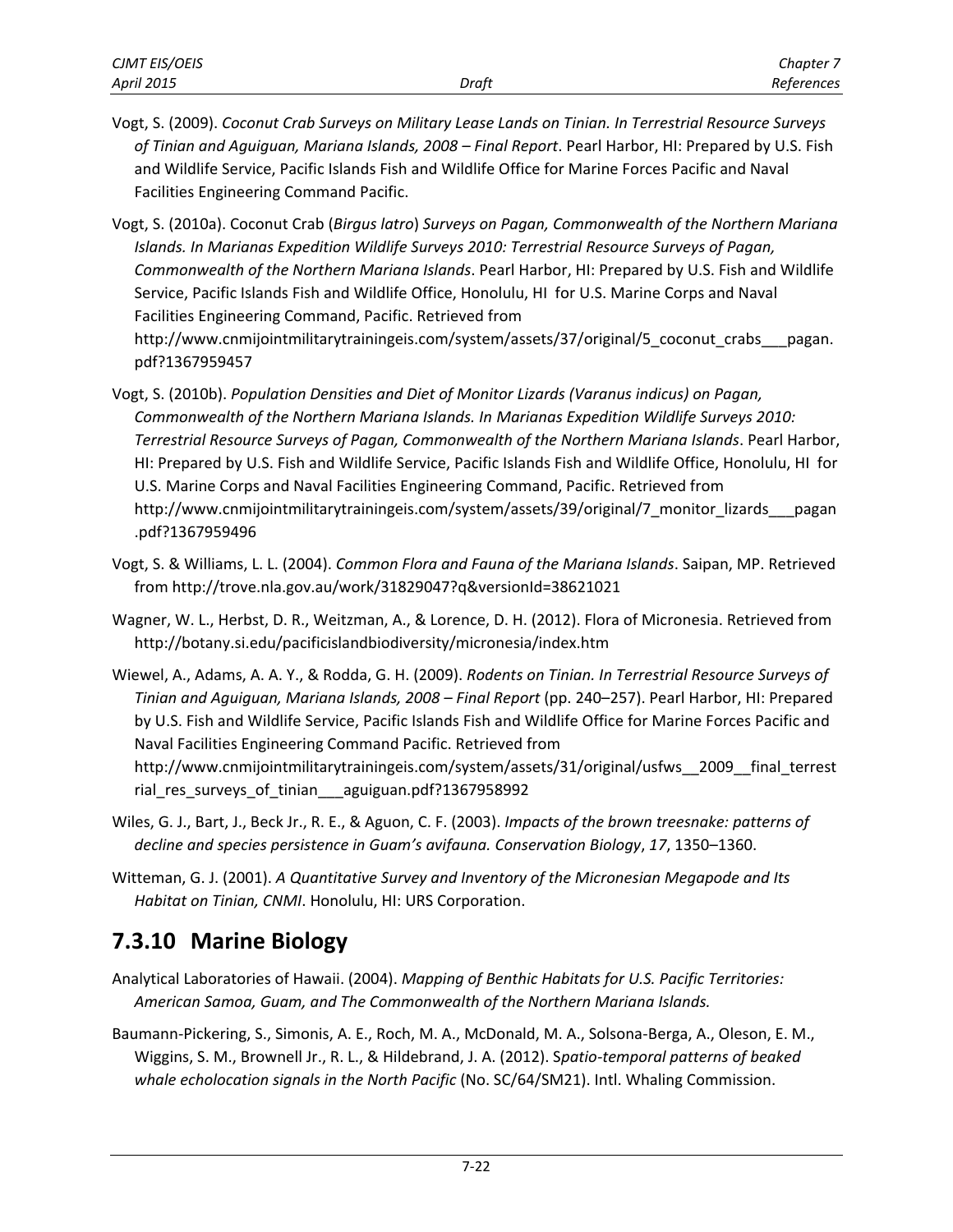- Bearden, C., Brainard, R., de Cruz, T., Hoeke, R., Houk, P., Holzwarth, S., Kolinski, S., Miller, J., Schroeder, R., Timmers, M., Vroom, P., & Stamer, J. (2008). *The State of Coral Reef Ecosystems of the Commonwealth of the Northern Mariana Islands. Silver Spring*, MD: NOAA/NCCOS Center for Coastal Monitoring and Assessment's Biogeography Team.
- Berger, G. M., Gourley, J., & Shroer, G. (2005). *Comprehensive Wildlife Conservation Strategy for the Commonwealth of the Northern Mariana Islands.* Portland, OR: Prepared by CNMI Department of Lands and Natural Resources, Division of Fish and Wildlife for National Advisory Acceptance Team, Migratory Birds and State Programs, U.S. Fish and Wildlife Service.
- Bjorndal, K. A. (1997). Foraging Ecology and Nutrition of Sea Turtles. In P. L. Lutz & J. A. Musick (Eds.), *The Biology of Sea Turtles* (pp. 199–231). Boca Raton, FL: CRC Press. Retrieved from http://www.seaturtle.org/pdf/ocr/bjorndalka\_1997\_inthebiologyofseaturtles\_p199-231.pdf
- Brainard, R. E. (2012). *Coral Reef Ecosystem Monitoring Report of the Mariana Archipelago: 2003 to 2007.* National Oceanic and Atmospheric Administration Fisheries, Pacific Islands Fisheries Science Center. Retrieved from http://www.pifsc.noaa.gov/cred/hmapping/monitoring\_report\_mariana\_archipelago\_2003- 2007/index.php
- Brainard, R. E., Birkeland, C., Eakin, C. M., McElhany, P., Miller, M. W., Patterson, M., & Piniak, G. A. (2011). *Status review report of 82 candidate coral species petitioned under the U.S. Endangered Species Act* (NOAA Tech. Memo., NOAA-TM-NMFS-PIFSC-27) (p. 530). U.S. Department of Commerce. Retrieved from http://www.pifsc.noaa.gov/library/pubs/tech/NOAA\_Tech\_Memo\_PIFSC\_27.pdf
- Carretta, J. V., Oleson, E., Weller, D. W., Lang, A. R., Forney, K. A., Baker, J., Hanson, B., Martien, K., Muto, M. M., Lowry, M. S., Barlow, J., Lynch, D., Carswell, L., Brownell Jr., R. L., & Mattila, D. K. (2014). *U.S. Pacific Marine Mammal Stock Assessments: 2013* (No. NOAA-TM-NMFS-SWFSC-532). La Jolla, CA: U.S. Department of Commerce, National Oceanic and Atmospheric Administration, National Marine Fisheries Service, Southwest Fisheries Science Center. Retrieved from http://www.nmfs.noaa.gov/pr/sars/pdf/po2012.pdf
- Center for Biological Diversity. (2012). *Petition to List Eight Species of Pomacentrid Reef Fish, Including the Orange Clownfish and Seven Damselfish, as Threatened or Endangered Under the U.S. Endangered Species Act.* Retrieved from http://sero.nmfs.noaa.gov/protected\_resources/listing\_petitions/documents/clownfish-anddamselfish-petition-2012.pdf
- Commander, U.S. Naval Forces Marianas. (2004). *Integrated Natural Resources Management Plan: Farallon de Medinilla and Tinian Military Lease Areas, Commonwealth of the Northern Mariana Islands.* Fiscal Years 2004 to 2012. Prepared by Helber, Hastert and Fee, Planners.
- Cowardin, L. M., Carter, V., Golet, F. C., & LaRoe, E. T. (1979). *Classification of Wetlands and Deepwater Habitats of the United States.* Washington, D.C.: U.S. Department of the Interior, Fish and Wildlife Service. Retrieved from http://www.fws.gov/wetlands/Documents/Classification-of-Wetlands-and-Deepwater-Habitats-of-the-United-States.pdf
- Darling, J. D. & Mori, K. (1993). *Recent observations of humpback whales (Megaptera novaeangliae) in Japanese waters off Ogasawara and Okinawa*. *Canadian Journal of Zoology*, 71, 325–333.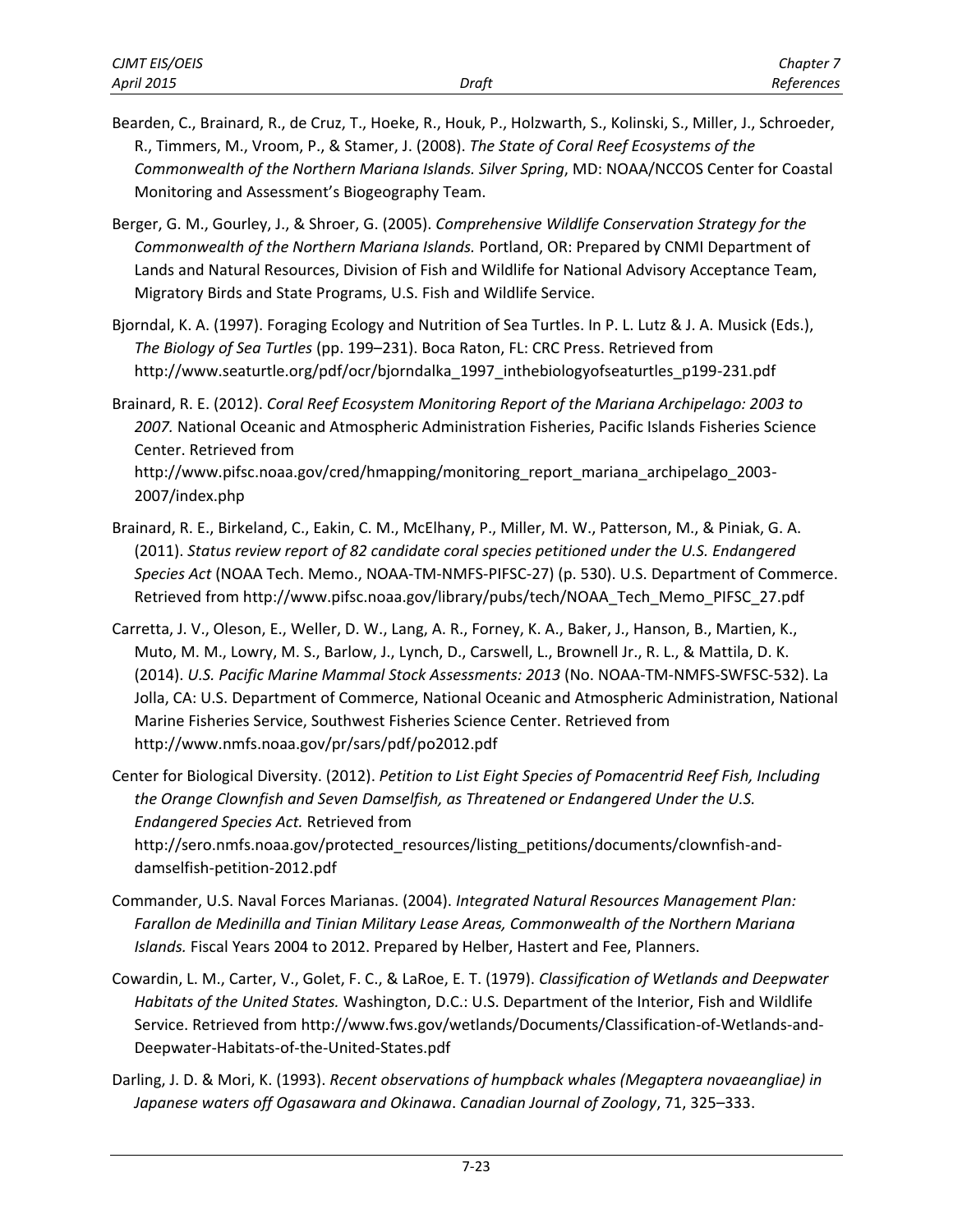- DoN. (2005). *Marine Resources Assessment for the Marianas Operating Area.* Final Report. Plano, TX: Prepared by Geo-Marine, Inc. for Commander, U.S. Pacific Fleet.
- DoN. (2007). *Marine Mammal and Sea Turtle Survey and Density Estimates for Guam and the Commonwealth of the Northern Mariana Islands.* Pearl Harbor, HI: Naval Facilities Engineering Command, Pacific.
- DoN. (2010). *Final Environmental Impact Statement. Guam and CNMI Military Relocation Relocating Marines from Okinawa, Visiting Aircraft Carrier Berthing, and Army Air and Missile Defense Task Force.* Prepared by TEC-AECOM Pacific Joint Venture for Naval Facilities Engineering Command, Pacific. Retrieved from http://www.guambuildupeis.us/documents
- DoN. (2013). *Pacific Navy Marine Species Density Database* (Technical Report). Naval Facilities Engineering Command, Pacific. Retrieved from http://mitteis.com/Portals/MITTEIS/SupportingTechnicalDocs/MITT\_NMSDD\_Technical\_Report\_Sept\_13\_2013r .pdf
- DoN. (2013a). *Draft Mariana Islands Training and Testing (MITT) Environmental Impact Statement /Overseas Environmental Impact Statement.* Retrieved from http://mitteis.com/DocumentsandReferences/EISDocuments/NoticeofIntentinFederalRegister.aspx
- DoN. (2013b). F*ish Species List in Support of the Commonwealth of the Northern Mariana Islands Joint Military Training Environmental Impact Statement/Overseas Environmental Impact Statement.* Pearl Harbor, HI: Naval Facilities Engineering Command, Pacific.
- DoN. (2014a). *Final Coral Marine Resources Survey Report in Support of the Commonwealth of the Northern Mariana Islands Joint Military Training Environmental Impact Statement/Overseas Environmental Impact Statement.* Prepared by Tetra Tech for Naval Facilities Engineering Command, Pacific.
- DoN. (2014b). *Final (Version 3) Sea Turtle Marine Resources Survey Report in Support of the Commonwealth of the Northern Mariana Islands Joint Military Training Environmental Impact Statement/Overseas Environmental Impact Statement* (March). Pearl Harbor, HI: Naval Facilities Engineering Command, Pacific.
- DoN. (2014c). *Final (Version 3) Marine Mammal Marine Survey Report in Support of the Commonwealth of the Northern Mariana Islands Joint Military Training Environmental Impact Statement/Overseas Environmental Impact Statement.* Pearl Harbor, HI: Naval Facilities Engineering Command, Pacific.
- Donaldson, T. J. (1983). *Further Investigations of the Whales Peponocephela electra and Flobicephela macrorhynchus Reported from Guam. Micronesica*, 19(1-2), 173–181.
- Eldredge, L. G. (1983). *Summary of Environmental and Fishing Information on Guam and the Commonwealth of the Northern Mariana Islands: Historical Background, Description of the Islands, and Review of the Climate, Oceanography, and Submarine Topography* (No. NOAA-TM-NMFS-SWFC-40) (pp. 1–181). Retrieved from http://noaa.ntis.gov/view.php?pid=NOAA:ocm11351339
- Eldredge, L. G. (1991). *Annotated Checklist of the Marine Mammals of Micronesia. Micronesica*, 24(2), 217–230.
- Eldredge, L. G. (2003). *The marine reptiles and mammals of Guam. Micronesica*, 35-36, 653–660.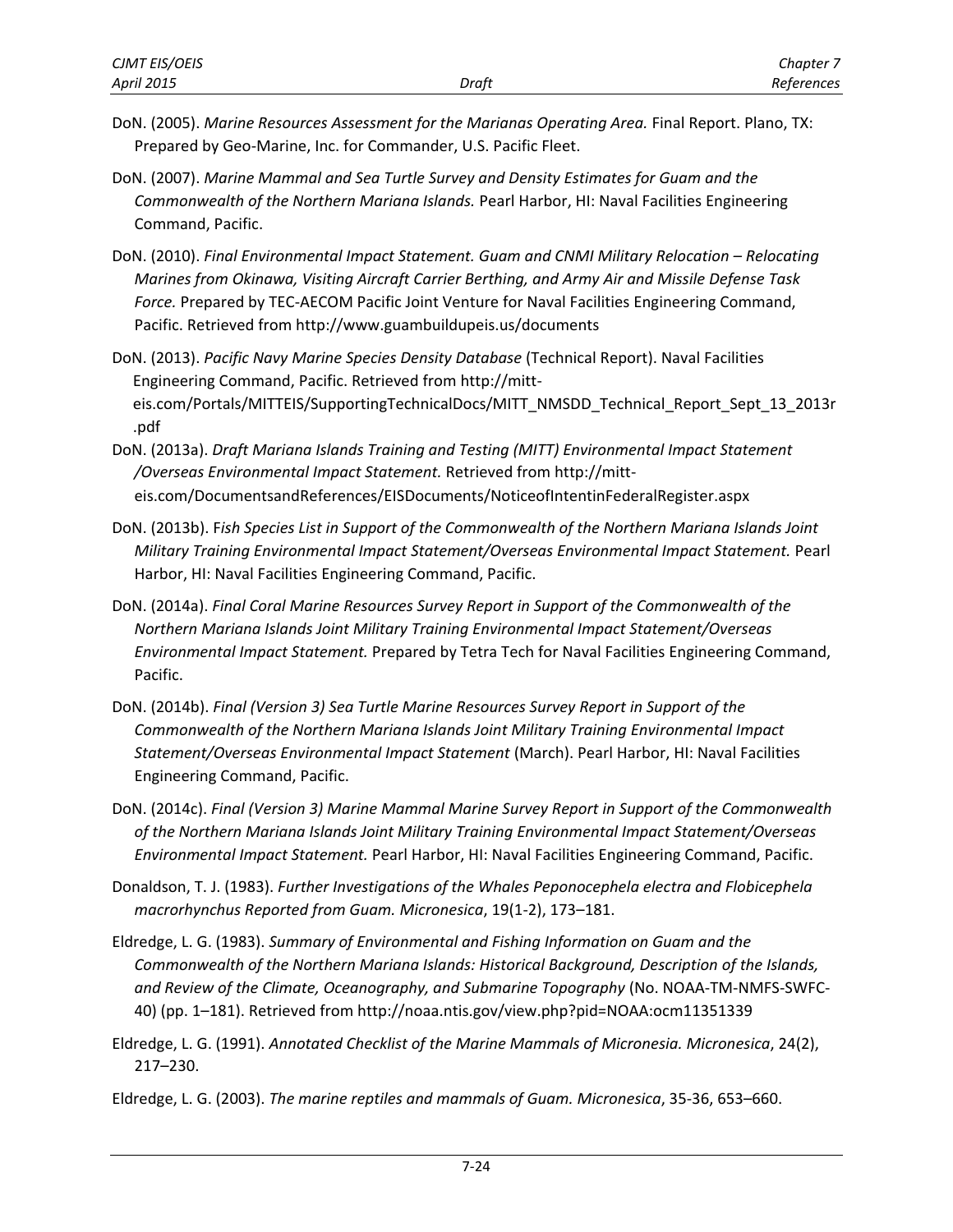- Fulling, G. L., Thorson, P. H., & Rivers, J. (2011). *Distribution and abundance estimates for cetaceans in the waters off Guam and the Commonwealth of the Northern Mariana Islands. Pacific Science*, 65, 321–343.
- Gilman. (2008). *Pacific Leatherback Conservation and Research Activities, Financing and Priorities*. IUCN and Western Pacific Regional Fishery Management Council.
- HDR. (2011). *Guam Marine Species Monitoring Survey. Vessel-Based Monitoring Surveys. Winter 2011.*
- HDR. (2012). *Guam and Saipan Marine Species Monitoring: Winter-Spring Survey 15-29 March.* Pearl Harbor, HI: Prepared for U.S. Pacific Fleet and submitted to Naval Facilities Engineering Command (NAVFAC) Pacific.
- Helfman, G. S., Collette, B. B., Facey, D. E., & Bowen, B. W. (2009). *The Diversity of Fishes.* Biology, Evolution, and Ecology (2nd ed.). West Sussex, UK: John Wiley & Sons.

Hill, M., Ligon, A., Deakos, M., U, A., Milette-Winfree, A., & Oleson, E. (2013). *Cetacean Surveys of Guam and CNMI Waters: May–July, 2012: Including Individual Photo-Identification of Pilot Whales, Spinner Dolphins and Bottlenose Dolphins (2010-2012)* (No. Data Report DR-13-001). Pacific Islands Fisheries Science Center. Retrieved from http://www.navymarinespeciesmonitoring.us/files/7213/6559/6815/Hill\_et\_al\_2013\_-\_Appendix\_A.pdf

- Hill, M., Ligon, A., Deakos, M., U, A., Milette-Winfree, A., Oleson, E., & Bendlin, A. (2014). *Cetacean Surveys in the Waters of the Southern Mariana Archipelago* (February 2010‐ April 2014) (No. PIFSC Data Report DR-14-013). Prepared for the U.S. Pacific Fleet Environmental Readiness Office.
- Hill, M., Ligon, A., Deakos, M., U, A., Norris, E., & Oleson, E. (2012). *Cetacean Surveys of Guam and CNMI Waters: August - September, 2011* (No. Data Report DR-12-002). Pacific Islands Fisheries Science Center. Retrieved from http://www.pifsc.noaa.gov/library/pubs/DR-12-002.pdf
- Houk, P. & Starmer, J. (2010). *Constraints on the diversity and distribution of coral-reef assemblages in the volcanic Northern Mariana Islands. Coral Reefs,* 29(1), 59–70.
- Intergovernmental Panel on Climate Change. (2007). Climate Change 2007: The Physical Science Basis. *Contribution of Working Group I to the Fourth Assessment Report of the Intergovernmental Panel on Climate Change.*
- Intergovernmental Panel on Climate Change. (2013). Summary for Policymakers. In: C*limate Change 2013: The Physical Science Basis. Contribution of Working Group I to the Fifth Assessment Report of the Intergovernmental Panel on Climate Change.*
- International Business Publications, USA. (2011). *Northern Mariana Islands Country Study Guide. Volume 1 Strategic Information and Developments.* Washington, D.C. Retrieved from http://books.google.com/books?id=DCPtTfe49lIC&printsec=frontcover#v=onepage&q&f=false
- Jefferson, T. A., Fertl, D., Michael, M., & Fagin, T. D. (2006). *An unusual encounter with a mixed school of melon-headed whales (Peponocephala electra) and rough-toothed dolphins (Steno bredanensis) at Rota, Northern Mariana Islands. Micronesica*, 38(2), 239–244.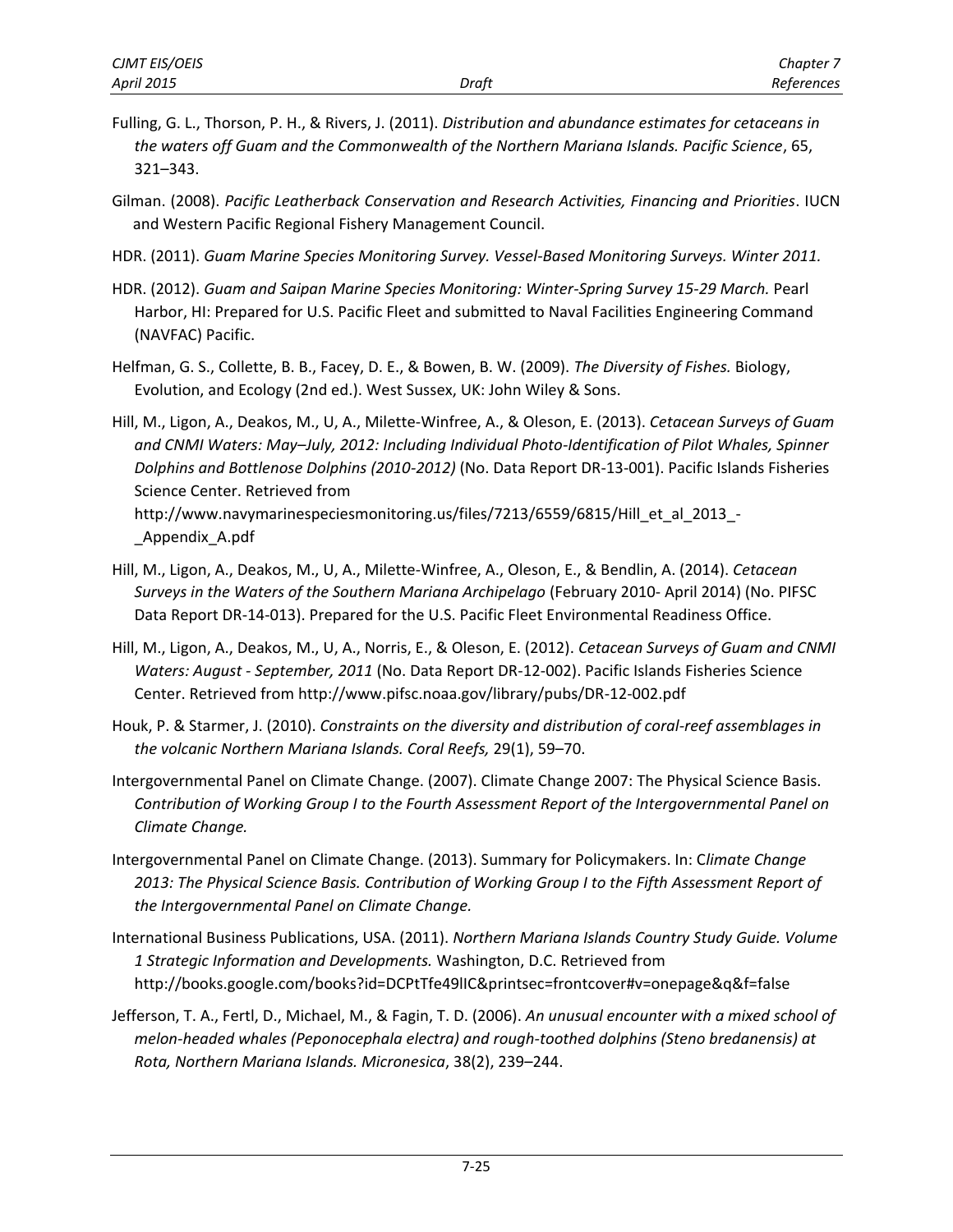Kami, H. T. (1976). *Records of the Dwarf Sperm Whale Kogia simus Owen from Guam. Micronesica*, 12(2).

Kami, H. T. (1982). *Recent Beachings of Whales on Guam. Micronesica,* 18.

Kolinski, S. P. (2003). *Turtle Data* (Unpublished raw data).

- Kolinski, S. P., Ilo, L. I., & Manglona, J. M. (2004). *Green turtles and their marine habitats at Tinian and Aguijan, with projections of resident turtle demographics in the southern arc of the Commonwealth of the Northern Mariana Islands. Micronesica,* 37, 95–118.
- Ligon, A. D., Deakos, M. H., & U, A. C. (2011). *Small-Boat Cetacean Surveys Off Guam and Saipan, Mariana Islands*, February - March 2010. Pacific Island Fisheries Science Center.
- Lobban, C. S. & Tsuda, R. T. (2003). *Revised checklist of benthic marine macroalgae and seagrasses of Guam and Micronesia. Aquatic Mammals,* 35/36, 54–99.
- Maison, K. A., Kinan Kelly, I., & Frutchey, K. P. (2010). *Green Turtle Nesting Sites and Sea Turtle Legislation throughout Oceania* (NOAA Technical Memorandum No. NMFS-F/SPO-110). U.S. Department of Commerce, National Oceanic and Atmospheric Administration, National Marine Fisheries Service.
- Martien, K., Hill, M., Van Cise, A., Robertson, K., Woodman, S., Dollar, L., Pease, V., & Oleson, E. (2014). *Genetic Diversity and Population Structure in Four Species of Cetaceans Around the Mariana Islands*  (NOAA Technical Memorandum NMFS No. NOAA-TM-NMFS-SWFSC-536).
- Masaki, Y. (1972). *Tagging Investigations of Whales in the Ogasawara and Mariana Islands.* News of the Cetacean Research Institute.
- Minton, D., Brown, V., Dugger, K., Flores, T., Foster, K., Houk, P., Iguel, J., Kessler, C., Kolinski, S., Schols, T., Starmer, J., Suhkraj, N., Tenorio, M., & Trianni, M. (2009). Draft Report. *Marine Resource Surveys of Tinian, Commonwealth of the Northern Mariana Islands.* Volume I (January).
- Miyashita, T., Kishiro, T., Higashi, N., Sato, F., Mori, K., & Kato, H. (1996). *Winter Distribution of Cetaceans in the Western North Pacific Inferred from Sighting Cruises 1993-1995.* Rep. Int. Whal. Commn, 46, 437–441.
- Miyazaki, N. & Wada, T. (1978). *Observation of Cetacea During Whale Marking Cruise in the Western Tropical Pacific, 1976.* Sci. Rep. Whales Res. Inst., 30, 179–195.
- Mobley, J. R. (2007). M*arine Mammal Monitoring Surveys in Support of "Valiant Shield" Training Exercises* (Aug. 13-17, 2007) -- Final Report. Prepared by Marine Mammal Research Consultants for Environmental Division Commander, U.S. Pacific Fleet.
- Myers, R. F. & Donaldson, T. J. (2003). *The fishes of the Mariana Islands. Micronesica*, 35-36, 594–648.
- Myers and Hayes. (2006). *Do leatherback turtles (Dermochelys coriacea) forage during the breeding season? A combination of data-logging devices provide new insights. Marine Ecology Progress Series*, *322*, 259–267.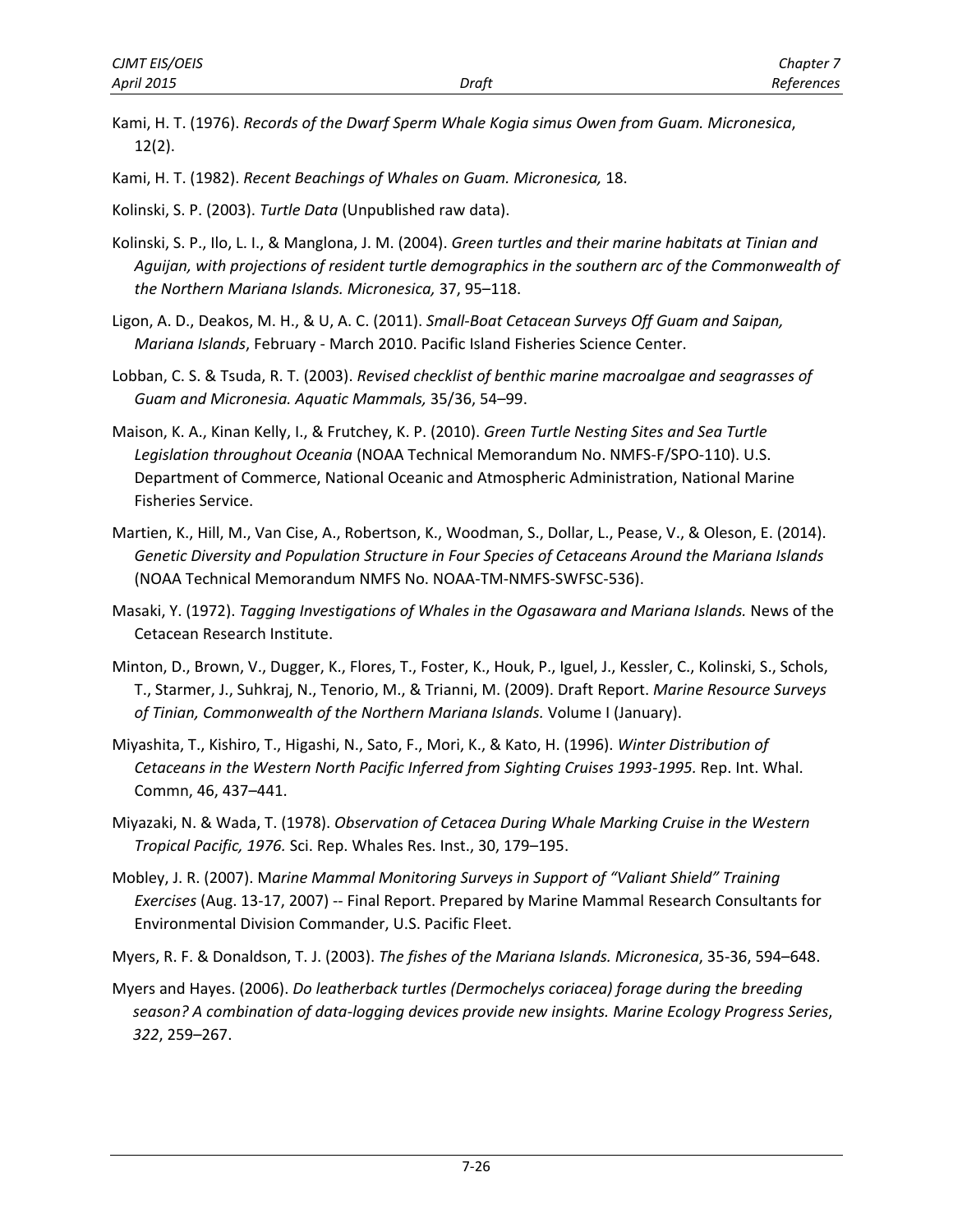- National Marine Fisheries Service. (2013). *Endangered and Threatened Wildlife; 90-Day Finding on a Petition to List the Humphead Wrasse as Threatened or Endangered Under the Endangered Species Act. Federal Register,* 78(40), 13614–13617.
- National Marine Fisheries Service. (2014a). *Endangered and Threatened Wildlife and Plants: Final Listing Determinations on Proposal To List 66 Reef-Building Coral Species and To Reclassify Elkhorn and Staghorn Corals. Federal Register,* 79(175), 53852–54114.
- National Marine Fisheries Service. (2014b). *Endangered and Threatened Wildlife and Plants; Threatened and Endangered Status for Distinct Population Segments of Scalloped Hammerhead Sharks; Final Rule. Federal Register,* 79(128), 38214–38242.
- National Marine Fisheries Service and U.S. Fish and Wildlife Service. (1992). *Recovery Plan for Leatherback Turtles Dermochelys coriacea in the U.S. Caribbean, Atlantic, and Gulf of Mexico*. Washington, D.C.: National Marine Fisheries Service.
- National Oceanic and Atmospheric Administration. (2014a). C*ooperative Turtle Research Advances in the Marianas and American Samoa* (NOAA PIFSC Quarterly Research Bulletin). National Oceanic and Atmospheric Administration-Pacific Islands Fisheries Science Center. Retrieved from http://www.pifsc.noaa.gov/qrb/2014\_03/article\_10.php
- National Oceanic and Atmospheric Administration. (2014b, March 18). *Marine Mammals*. NOAA Fisheries. Office of Protected Resources. Retrieved April 11, 2014, from http://www.nmfs.noaa.gov/pr/species/mammals/
- National Oceanic and Atmospheric Administration, National Centers for Coastal Ocean Science. (2005). *Shallow-Water Benthic Habitats of American Samoa, Guam, and the Commonwealth of the Northern Mariana Islands* (NOAA Technical Memorandum NOS NCCOS No. 8). Silver Spring, MD. Retrieved from http://ccma.nos.noaa.gov/ecosystems/coralreef/us\_pac\_terr/
- Norris, T. F., Oswald, J., Yack, T., Ferguson, E., Hom-Weaver, C., Dunleavy, K., Coates, S., & Dominello, T. (2012). *An Analysis of Acoustic Data from the Mariana Islands Sea Turtle and Cetacean Survey (MISTCS)* (No. N62470-10-D-3011). Encinitas, CA: Prepared by Bio-Waves Inc. for Commander, Pacific Fleet.
- Ohizumi, H., Matsuishi, T., & Kishino, H. (2002). *Winter sightings of humpback and Bryde's whales in tropical waters of the western and central North Pacific. Aquatic Mammals*, 28(1), 73–77.
- Ohsumi, S. & Masaki, Y. (1975). *Japanese whale marking in the North Pacific,* 1963-1972. Far Seas Fisheries Research Laboratory.
- Oleson, E. (2014). I*nterim Progress Report: Analysis of Long-term Acoustic Datasets from the Mariana Islands Range Complex (MIRC)* (No. NOAA -NMFS- PIFSC - 13 - 008). Commander, United States Pacific Fleet. Retrieved from http://www.navymarinespeciesmonitoring.us/files/4313/9606/1227/Oleson\_2014- Long Term Acoustic Datasets-Appendix A.pdf
- Oleson, E. M. & Hill, M. C. (2010). *2010 Report to PACFLT: Report of Cetacean Surveys in Guam, CNMI, and the High-seas & Follow up on 2009 Main Hawaiian Islands Cetacean Survey*. NOAA-NMFS-Pacific Islands Fisheries Science Center.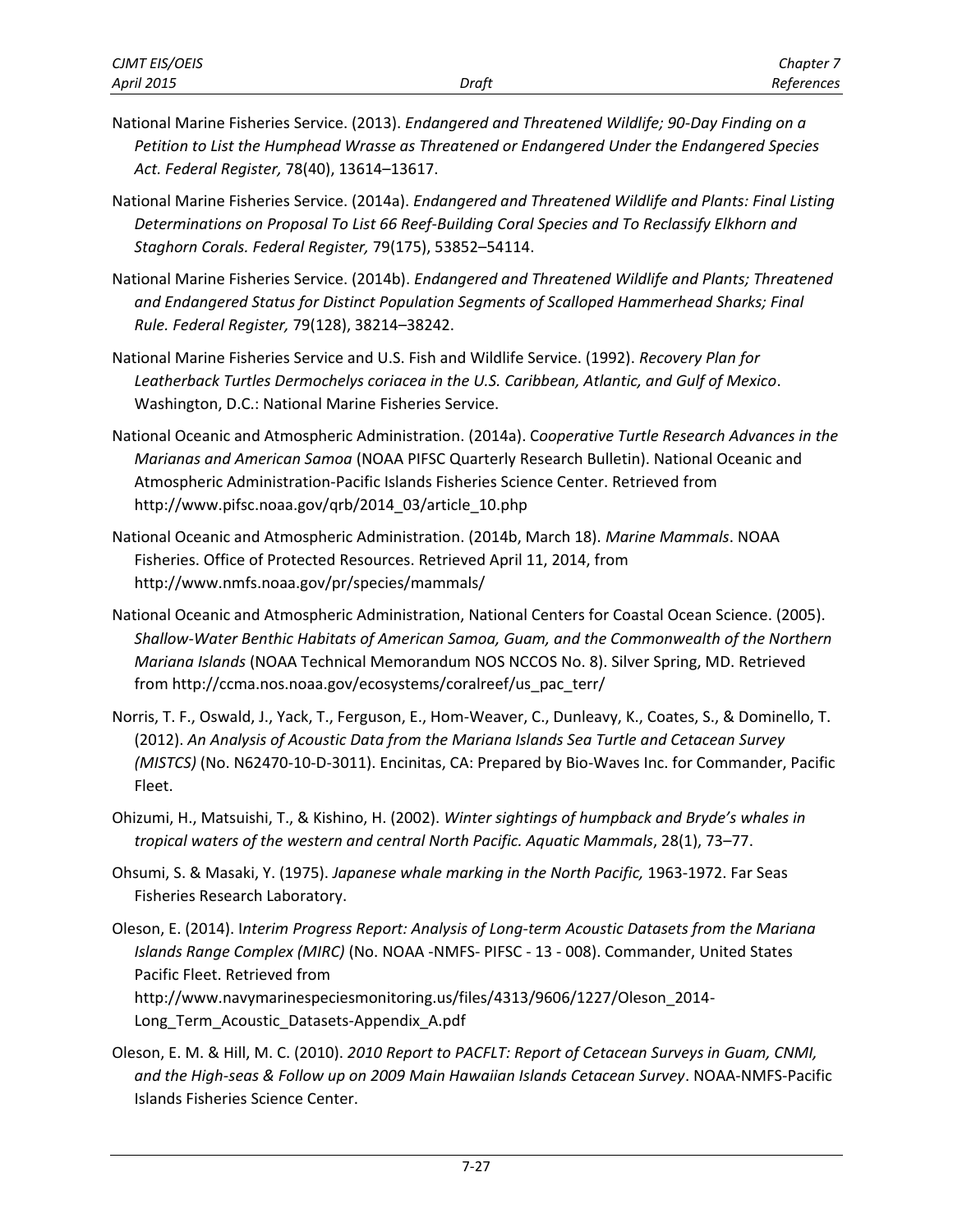- Pritchard, P. C. H. (1977). *Marine Turtles of Micronesia*. Chelonia Press. Retrieved from http://books.google.com/books/about/Marine\_Turtles\_of\_Micronesia.html?id=UHfkHwAACAAJ
- Riegl, B. M. & Dodge, R. E. (2008). *Coral Reefs of the USA (Vol. 1). Dordrecht, The Netherlands: Kluwer Academic Publishers.*
- Shimada, H. & Miyashita, T. (2001). R*eport of the Sighting Surveys for Winter Distribution of Large Cetaceans in the Low Latitudinal Waters of the Western North Pacific, 1999-2001.* National Research Institute of Far Seas Fisheries, Fisheries Research Agency.
- Smith, S. H. (2012). *Field Note of Sea Turtle Surveys and Roving Diver Rapid Ecological Assessment off Unai Babui, Unai Chulu, and Unai Dangkolo Tinian, Commonwealth of the Northern Mariana Islands.*  Naval Facilities Engineering Service Center Scientific Diving Services.
- Spalding, M. D., Taylor, M. L., Ravilious, C., Short, F. T., & Green, E. P. (2003). *Global Overview: The Distribution and Status of Seagrasses.* In E. P. Green & F. T. Short (Eds.), World Atlas of Seagrasses. Berkeley, CA: University of California Press.
- Starmer, J., Bearden, C., Brainard, R., de Cruz, T., Hoeke, R., Houk, P., Holzwarth, S., Kolinski, S., Miller, J., Schroeder, R., Timmers, M., & Vroom, P. (2008). *The State of Coral Reef Ecosystems of the Commonwealth of the Northern Mariana Islands* (NOAA Technical Memorandum NOS NCCOS 73) (p. 569). Silver Spring, MD: NOAA/NCCOS Center for Coastal Monitoring and Assessment's Biogeography Team. Retrieved from http://ccma.nos.noaa.gov/ecosystems/coralreef/coral2008/pdf/CNMI.pdf
- Sukhraj, N., Brown, V., Schils, T., Cox, E., Kolinski, S., Tenorio, M., McKagan, S., deVillers, A., & Foster, K. B. (2010). Draft Report. *Marine Resource Surveys of Pagan, Commonwealth of the Northern Mariana Islands.* Volume I (November).
- Summers, T. M. (2011, September). Saipan sea turtles: An internationally-shared resource. *Indian Ocean - South-east Asian Marine Turtle Memorandum of Understanding.* Retrieved September 20, 2013, from http://www.ioseaturtles.org/pom\_detail.php?id=114
- Summers, T. M., Lepczyk, C. A., Hapdei, J. R., & Ruak, J. K. (2012). *Preliminary Assessment of Green, Chelonia mydas and Hawksbill, Eretmochelys imbricata (Reptilia: Cheloniidae) Sea Turtles at Near*shore Foraging Areas in the Commonwealth of the Northern Mariana Islands. Draft Manuscript.
- Townsend, C. H. (1935). *The Distribution of Certain Whales as shown by Logbook Records of American Whaleships. Zoologica,* 19(1).
- Trianni, M. S. & Kessler, C. C. (2002). *Incidence and strandings of the spinner dolphin, Stenella longirostris, in Saipan Lagoon. Micronesica,* 34, 249–260.
- Trianni, M. S. & Tenorio, M. C. (2012). *Summary of recorded cetacean strandings in the Commonwealth of the Northern Mariana Islands. Micronesica,* 43(1), 1–13.

Veron, J. E. N. (2014). R*esults of an Update of the Corals of the World Information Base for the Listing Determination of 66 Coral Species under the Endangered Species Act.* Honolulu, HI: Western Pacific Regional Fishery Management Council. Retrieved from http://www.nmfs.noaa.gov/pr/pdfs/species/corals\_veron\_report2014.pdf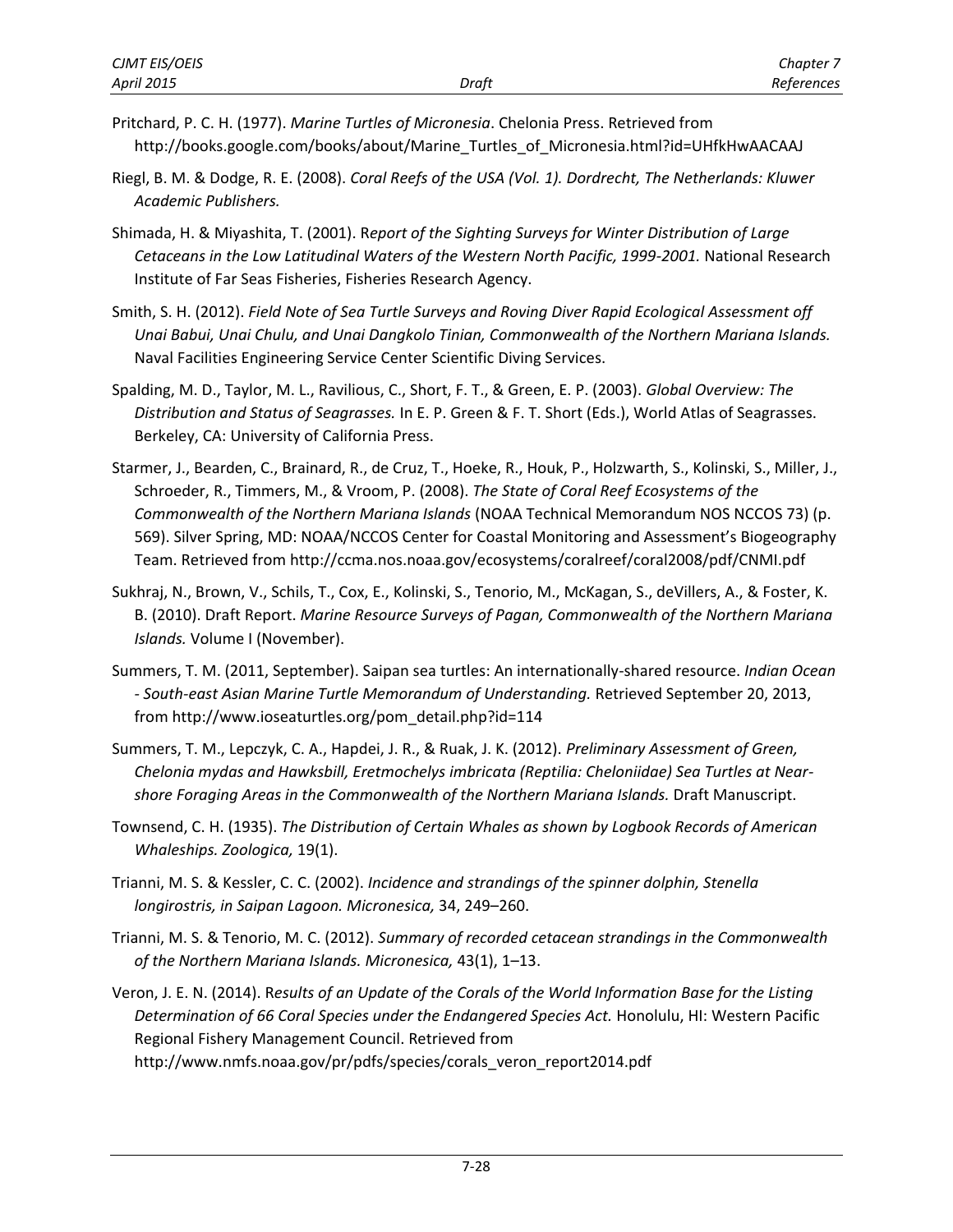- Western Pacific Regional Fishery Management Council. (2009). *Fishery Ecosystem Plan for the Mariana Archipelago.* Honolulu, HI. Retrieved from http://www.wpcouncil.org/fishery-plans-policiesreports/marianas-fishery-ecosystem-plan/
- Wiles, G. J. (2005). *A Checklist of the Birds and Mammals of Micronesia. Micronesica,* 38(1), 141–189.
- Yamaguchi, M. (1995). *The study of humpback whales in the Northern Mariana Islands Annual Report 1995.* Tokyo, Japan: Ogasaswara Marine Center.
- Yamaguchi, M. (1996). *The study of humpback whales in the Mariana Islands Annual Report 1996*. Tokyo, Japan: Ogasaswara Marine Center.
- Yamaguchi, M., Acebes, J. M., & Miyamura, Y. (2002). *The Breeding Ground Distribution of the Humpback Whales (Megaptera novaeangliae) in the Western North Pacific and their Trans-Movements among the Ogasawara Islands, the Ryukyu Islands and the Babuyan Islands, Philippines*  (No. 21). SEAMAM II Program and Book of Abstracts.

#### **7.3.11 Cultural Resources**

- Athens, S. J. (2009). *Final Archaeological Surveys and Cultural Resources Studies on Guam and the Commonwealth of the Northern Mariana Islands in Support of the Joint Guam Build-Up Environmental Impact Statement Volume III-I: Tinian Narrative Report and Volume II-I: Saipan, Saigan, and Pagan Narrative Report.* Prepared by International Archaeological Research Institute Inc.
- Dixon, B. & Welch, D. (2002). *Archaeological Survey of the West Tinian Airport Improvement Area, Commonwealth of the Mariana Islands.* Honolulu, HI: IARII.
- DoN. (2010a). *Mariana Islands Range Complex Final Environmental Impact Statement/Overseas Environmental Impact Statement.* Pearl Harbor, HI: Naval Facilities Engineering Command, Pacific. Retrieved from https://mircairspaceea.com/DocumentsandReferences/Documents.aspx
- DoN. (2010b). *Final Environmental Impact Statement. Guam and CNMI Military Relocation Relocating Marines from Okinawa, Visiting Aircraft Carrier Berthing, and Army Air and Missile Defense Task Force.* Prepared by TEC-AECOM Pacific Joint Venture for Naval Facilities Engineering Command, Pacific. Retrieved from http://www.guambuildupeis.us/documents
- DoN. (2014a). *Draft Cultural Resources on Tinian in Support of the Commonwealth of the Northern Mariana Islands Joint Military Training Environmental Impact Statement/Overseas Environmental Impact Statement.* Pearl Harbor, HI: Naval Facilities Engineering Command, Pacific.
- DoN. (2014b). *Final Cultural Resources Survey on Pagan in Support of the Commonwealth of the Northern Mariana Islands Joint Military Training Environmental Impact Statement/Overseas Environmental Impact Statement.* Pearl Harbor, HI: Naval Facilities Engineering Command, Pacific.
- DoN. (2015). *Draft Additional Cultural Resources Survey on Tinian in Support of the Commonwealth of the Northern Mariana Islands Joint Military Training Environmental Impact Statement/Overseas Environmental Impact Statement*. Prepared by Naval Facilities Engineering Command, Pacific. February.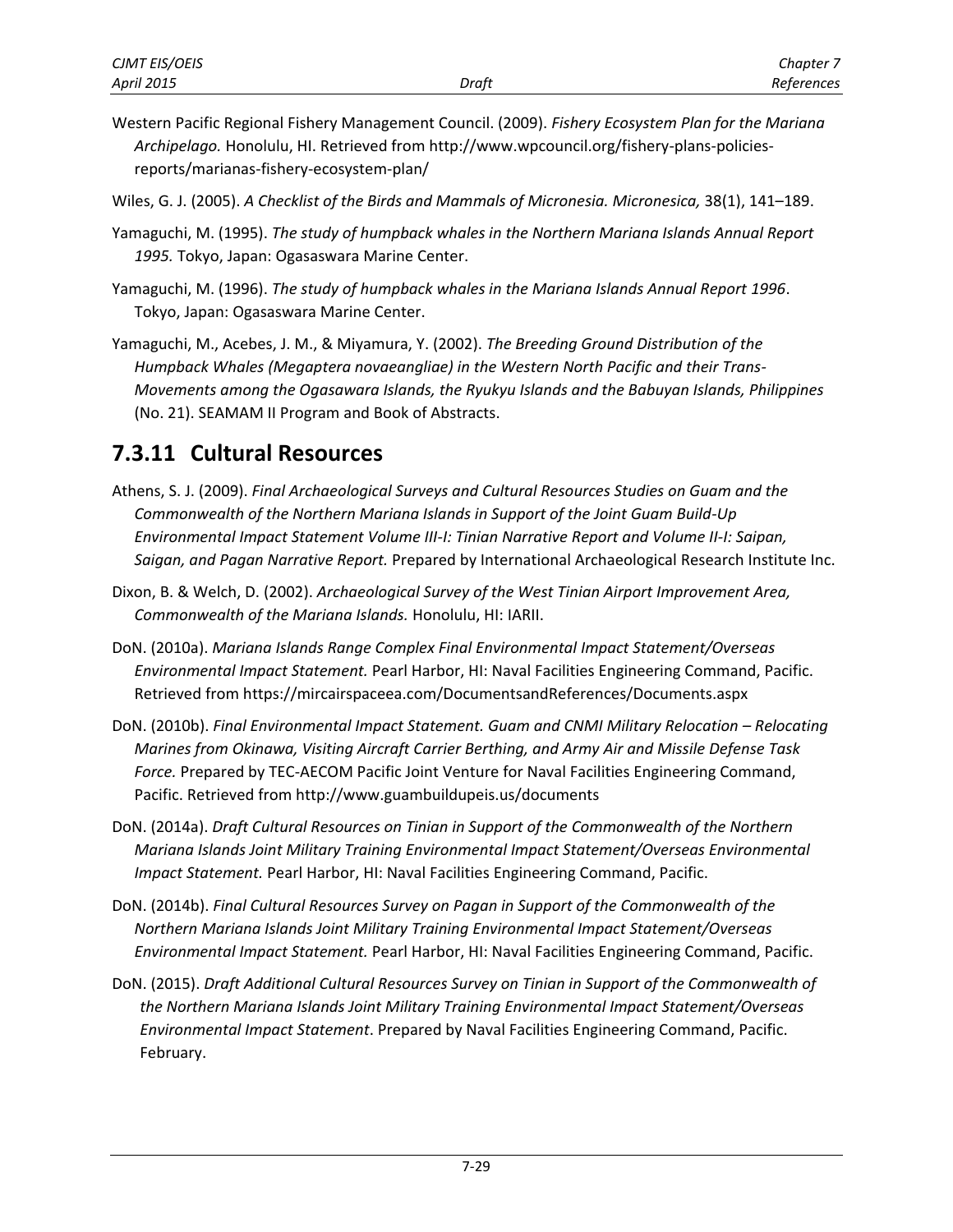- Higelmire, K. & DeFant, D. (2013). *End of Fieldwork Letter Report regarding Archaeological Monitoring in Support of the Pagan volcano Imaging and Monitoring Program, Island of Pagan, Commonwealth of Northern Mariana Islands.*
- Thompson, E.N. (1984). *National Register of Historic Places Inventory-Nomination Form for Tinian Landing Beaches, Ushi Point Field, and North Field, Tinian Island* (North Field Historic District). National Park Service, Denver, June.
- Thursby, L. (2010). *Architectural Survey of Tinian Harbor and Voice of America Facility, Tinian, Commonwealth to the Northern Marianas Islands Supporting the Joint Guam Build-up Environmental Impact Statement.* Pearl Harbor, HI: Prepared for Naval Facilities Engineering Command, Pacific.

#### **7.3.12 Visual Resources**

- Bureau of Land Management. (1986a). *Manual H-8410-1 Visual Resource Inventory*. Retrieved from http://www.blm.gov/pgdata/etc/medialib/blm/wo/Information\_Resources\_Management/policy/bl m\_handbook.Par.31679.File.dat/H-8410.pdf
- Bureau of Land Management. (1986b). *Manual 8431 Visual Resource Contrast Rating*. Retrieved from http://www.blm.gov/pgdata/etc/medialib/blm/wo/Information\_Resources\_Management/policy/bl m\_handbook.Par.79462.File.dat/8431.pdf
- DoN. (2014). *Preliminary Draft V2 Socioeconomic Impact Assessment Study in Support of the Commonwealth of the Northern Mariana Islands Joint Military Training Environmental Impact Statement/ Overseas Environmental Impact Statement*. Pearl Harbor, HI: Naval Facilities Engineering Command, Pacific.
- Mariana Visitors Authority. (2014). *What to do – Sites – Marianas Visitors Authority: Saipan, Tinian, Rota.* Retrieved from http://www.mymarianas.com/wtd\_dtl.asp?secID=30&wtdID=5#list

#### **7.3.13 Transportation**

- CNMI Office of Transition Studies and Planning. (1978). *Physical Development Master Plan for the Commonwealth of the Northern Mariana Islands* (No. Vol. 3 Tinian & Vol. 5 Pagan). Prepared by Pacific Planning and Design Consultants.
- Commonwealth Department of Public Works. (2008). *Comprehensive Highway Master Plan Study 2008*. San Diego, CA: Prepared by Parsons Brinckerhoff.
- DoN. (2010). *Mariana Islands Range Complex Final Environmental Impact Statement/Overseas Environmental Impact Statement*. Pearl Harbor, HI: Naval Facilities Engineering Command, Pacific. Retrieved from https://mircairspaceea.com/DocumentsandReferences/Documents.aspx
- DoN. (2013). *Tinian Harbor Assessment: Supportability of Future U.S. Marine Corps Operations. Tinian Island, Commonwealth of Northern Mariana Islands.* Prefinal.
- DoN. (2014). *Draft Version 2 Commonwealth of the Northern Mariana Islands Joint Military Training Transportation Study*. Pearl Harbor, HI: Naval Facilities Engineering Command, Pacific.
- Federal Aviation Administration. (2014). *Airport Master Record. Tinian International Airport*.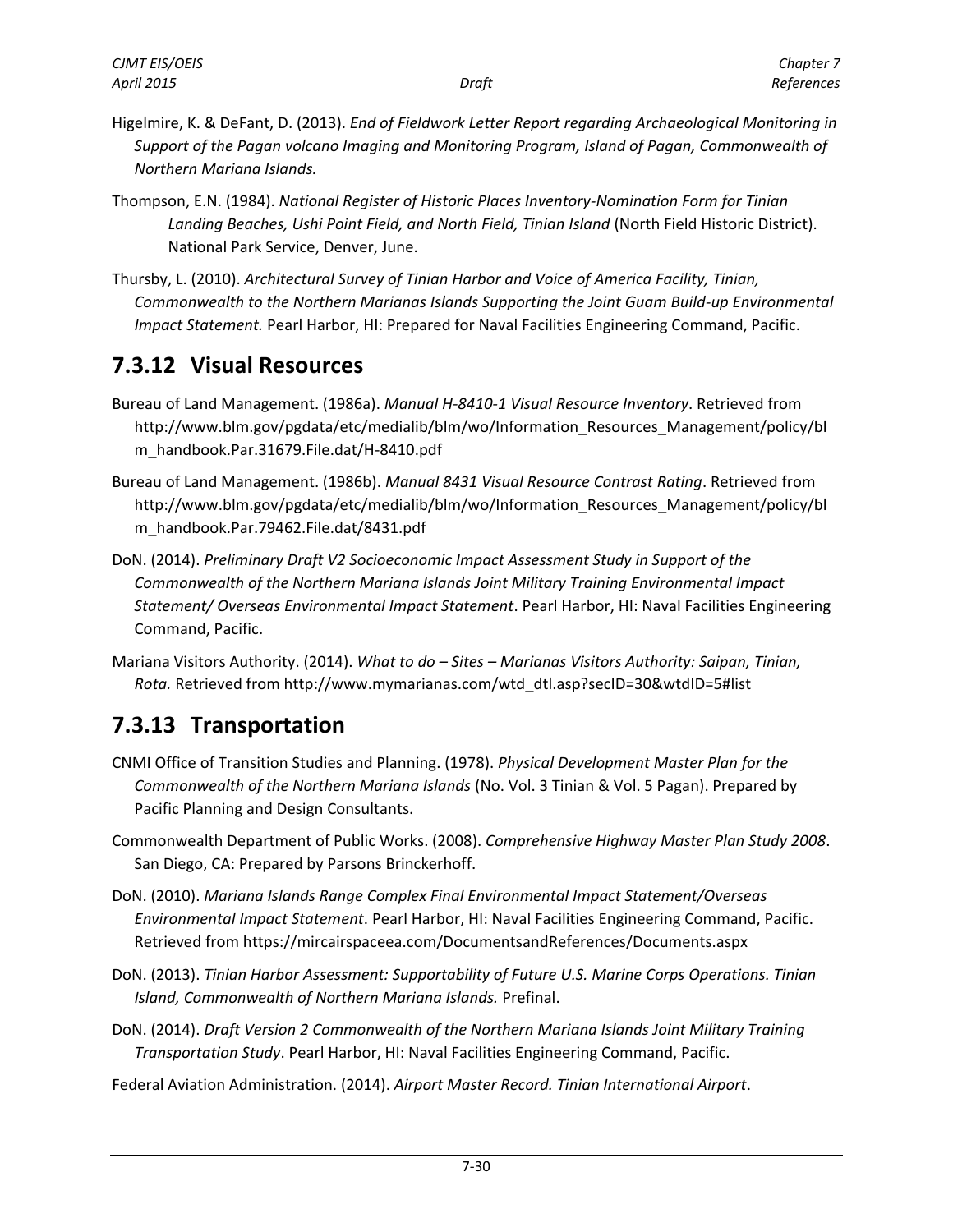- Global Security. (2005). Northern Mariana Islands. Retrieved December 15, 2008, from http://www.globalsecurity.org/military/facility/tinian/htm
- Transportation Research Board. (2000). *Highway Capacity Manual*. Retrieved from http://sjnavarro.files.wordpress.com/2008/08/highway\_capacital\_manual.pdf
- U.S. Census Bureau. (2010). *2010 Northern Marianas Summary File.*
- U.S. Commander Pacific Fleet. (1999). *Final Environmental Impact Statement Military Training in the Marianas*. Prepared by Belt Collins.

#### **7.3.14 Utilities**

- Army Corps of Engineers. (2003). *Final Executive Summary for the Water Infrastructure Development Plans for the Islands of Saipan, Tinian, and Rota Commonwealth of the Northern Mariana Islands.*  Honolulu, HI: Prepared by Belt Collins Hawaii Ltd. and Winzler and Kelly Consulting Services.
- Commonwealth Utilities Corporation. (2013a). Meeting Minutes.
- Commonwealth Utilities Corporation. (2013b, July 1). *Commonwealth Utilities Corporation 2012 Water Quality Report*. Commonwealth Utility News.
- Commonwealth Utilities Corporation. (2014). *Customer Accounts, Water Production, Water and Wasterwater Data.*
- Corwin, G., Bonham, L. D., Terman, M. J., & Viele, G. W. (1957). *Military geology of Pagan, Mariana Islands.* Prepared under the direction of the Chief of Engineers, U.S. Army by the Intelligence Division, Office of the Engineer Headquarters Unites States Army Japan with personnel of the United States Geological Survey. Retrieved from http://www.lib.muohio.edu/multifacet/record/mu3ugb1697610
- Deposa, M. (2014, April 18). CUC: Status quo on Tinian IPP contract. Saipan Tribune. Retrieved from http://www.saipantribune.com/index.php/cuc-status-quo-tinian-ipp-contract/
- DoN. (2010). Update of Integrated Natural Resources Management Plans for Navy Leased Lands on Tinian and Farallon de Medinilla, Plan Years 2010-2015. Hagatna, Guam: Prepared by SWCA Environmental Consultants.
- DoN. (2014). *Draft Version 2 Commonwealth of the Northern Mariana Islands Joint Military Training Utilities Study.* Pearl Harbor, HI: Naval Facilities Engineering Command, Pacific.
- Gingerich, S. B. (2002). *Geohydrology and Numerical Simulation of Alternative Pumping Distributions and the Effects of Drought on the Ground-Water Flow System of Tinian, Commonwealth of the Northern Mariana Islands* (No. 02-4077) (p. 46). Honolulu, HI: Prepared by the United States Geological Survey in cooperation with the Commonwealth Utilities Corporation, Commonwealth of the Northern Mariana Islands. Retrieved from http://pubs.usgs.gov/wri/wri02-4077/
- IT&E. (n.d.). *About Us*. Retrieved January 29, 2014, from http://www.ite.net/about\_us.cfm
- U.S. Geological Survey. (2014). *National Water Information System: Web Interface Pagan*. Retrieved September 10, 2014, from http://waterdata.usgs.gov/hi/nwis/inventory?search\_station\_nm=pagan&search\_station\_nm\_match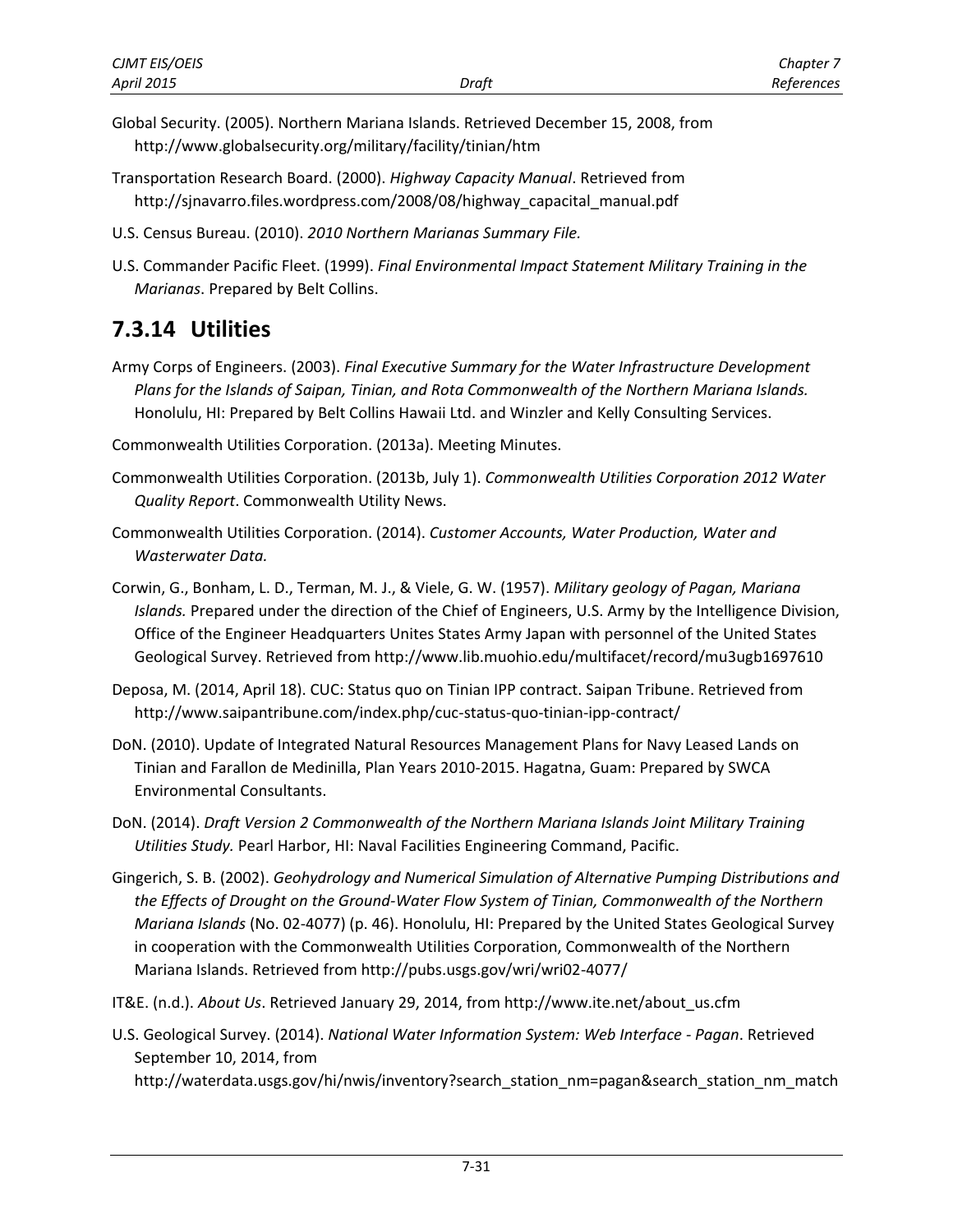\_type=anywhere&format=station\_list&group\_key=NONE&list\_of\_search\_criteria=search\_station\_n m

#### **7.3.15 Socioeconomics and Environmental Justice**

- Air Force. (2012). *Draft Environmental Impact Statement for Divert Activities and Exercises, Guam and Commonwealth of the Northern Mariana Islands.* Retrieved from http://pacafdivertmarianaseis.com/docs.html
- American Planning Association. (2011). *The Role of Community Character in Place-Based Planning.* Presentation by Bret C. Keast.
- Bureau of Justice Statistics. (2003). Number of full-time sworn law enforcement officers, rate per 100,000 residents, and percent change in the United States, 1975-1998.
- Camacho, J. (2014, February 17). *Hot celebration of 10th Tinian Pika Festival.* Saipan Tribune. Retrieved from http://173.0.131.61/newsstory.aspx?cat=1&newsID=153652
- CNMI Department of Commerce. (2006). *Economic Indicators 4th Quarter Issue.* October to December 2006.
- CNMI Department of Commerce. (2008). Economic Indicator, a Quarterly Report. October to December 2008.
- CNMI Department of Commerce. (2012a). *2011 CNMI Prevailing Wage and Workforce Assessment Study (PWWAS): Occupation, Hourly Wage, and Fringe Benefits Report*.
- CNMI Department of Commerce. (2012b). 2011 CNMI Prevailing Wage and Workforce Assessment Study (PWWAS): *Reported Employees' Demographics and Small Employers' Employees Education and Skills Report.*
- CNMI Department of Commerce. (2013*). Economic Indicators, a Quarterly Report*. January June 2013 1st & 2nd Quarter.
- CNMI Department of Public Safety. (2013a). *CNMI Department of Public Safety*. Retrieved September 13, 2013, from http://www.dps.gov.mp/
- CNMI Department of Public Safety. (2013b). Criminal Offenses Calendar 2013 ytd 12-23-2013. Retrieved September 13, 2013, from http://www.dps.gov.mp/downloads/Stats/2013/2013\_Offenses.pdf
- CNMI Office of Transition Studies and Planning. (1978). *Physical Development Master Plan For the Commonwealth of the Northern Mariana Islands* (No. Vol. V Pagan). Prepared by Pacific Planning and Design Consultants.
- CNMI Public School System. (2011). Facts and Figures 2011- 2012. 2011 Edition. Retrieved September 13, 2013, from http://www.cnmipss.org/wp-content/uploads/2011/10/PSS-Facts-Figures-SY2011- 12.pdf
- CNMI Public School System. (2013). *Commonwealth of the Northern Mariana Islands Public School System: About Us*. Retrieved September 12, 2013, from http://www.cnmipss.org/?page\_id=79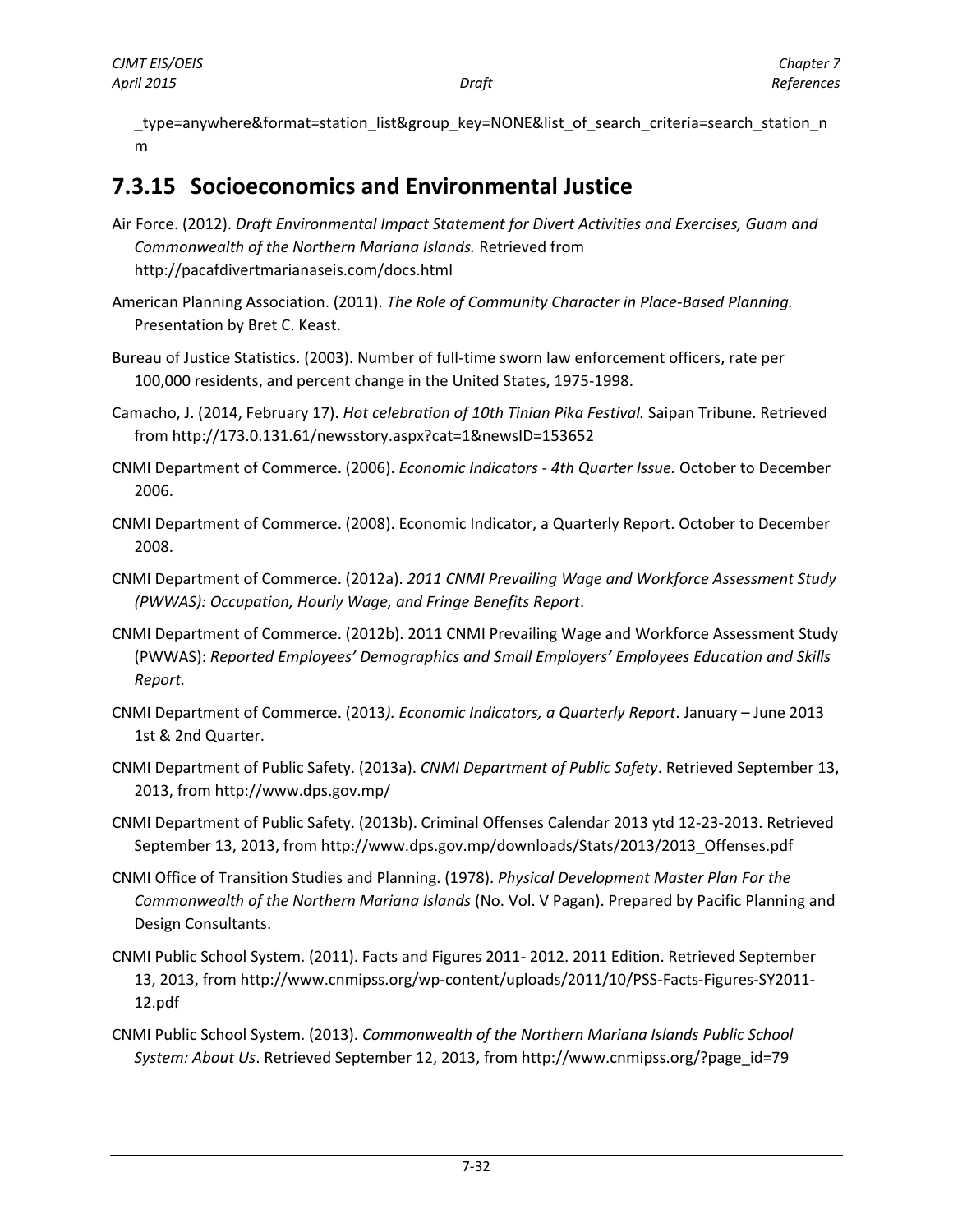Commonwealth Ports Authority. (2013). *Report on the Audit of Financial Statements in Accordance with OMB Circular A-133.* Year Ended September 30, 2011.

Commonwealth Ports Authority. (2014). *Port of Saipan*.

- Deloitte. (2013a). *Commonwealth of the Northern Mariana Islands Public School System (A Component Unit of the Commonwealth of the Northern Mariana Islands) Report on the Audit of Financial Statements in Accordance with OMB Circular A-133:* Year Ended September 30, 2011.
- Deloitte. (2013b). *Commonwealth of the Northern Mariana Islands, Independent Auditor's Reports on Internal Control and on Compliance*: Year Ended September 2011.
- DoN. (2014). *Preliminary Draft V2 Socioeconomic Impact Assessment Study in Support of the Commonwealth of the Northern Mariana Islands Joint Military Training Environmental Impact Statement/ Overseas Environmental Impact Statement.* Pearl Harbor, HI: Naval Facilities Engineering Command, Pacific.
- Eugenio, H. V. (2014, January 30). *170 Tinian families soon to get homesteads*. Saipan Tribune. Retrieved January 9, 2015, from http://www.saipantribune.com/index.php/c2a9c599-1dfb-11e4-aedf-250bc8c9958e/
- Federal Aviation Administration. (2014). Airport Master Record. *Pagan Airstrip*.
- Holdsworth, L. (2009). *Indicators of Community Cohesion in an Australian Country Town.* Commonwealth Journal of Local Governance, (2).
- Mariana Visitors Authority. (2012). *Northern Mariana Islands Tourism Master Plan for 2012-2016*.
- National Oceanic and Atmospheric Administration. (2012). *Commonwealth of the Northern Mariana Islands as a Fishing Community.* National Oceanic and Atmospheric Administration, National Marine Fisheries Service, Pacific Islands Fisheries Science Center.
- National Oceanic and Atmospheric Administration. (2013a). *Regional Statistics and Information for Recreational Fisheries*. Retrieved from http://www.fpir.noaa.gov/SFD/SFD\_rcf\_statistics.html#MarianaIslands
- National Oceanic and Atmospheric Administration. (2013b, August). *Commonwealth of the Northern Mariana Islands 2011 Fisher Statistics.*
- Northern Marianas College-Cooperative Research Extension and Education Service (NMC-CREES). (2011). *Commonwealth of the Northern Mariana Islands Aquaculture Development Plan, 2011-2015*.
- Northern Marianas College-Cooperative Research Extension and Education Service (NMC-CREES). (2013). Beef Cattle Herd Survey, 2013. *Island of Tinian, Commonwealth of the Northern Mariana Islands.*
- Pacific Web. (2013). *Pacificweb.org various Census reports on the Commonwealth of the Northern Mariana Islands.* Retrieved May 25, 2013, from http://www.pacificweb.org/categories/Statistical%20Activities/CNMI.html
- Russell, S. (1998). Gani Revised: A Historical Overview of the Mariana Archipelago's Northern Islands. Pacific Studies, 21(4), 83–105.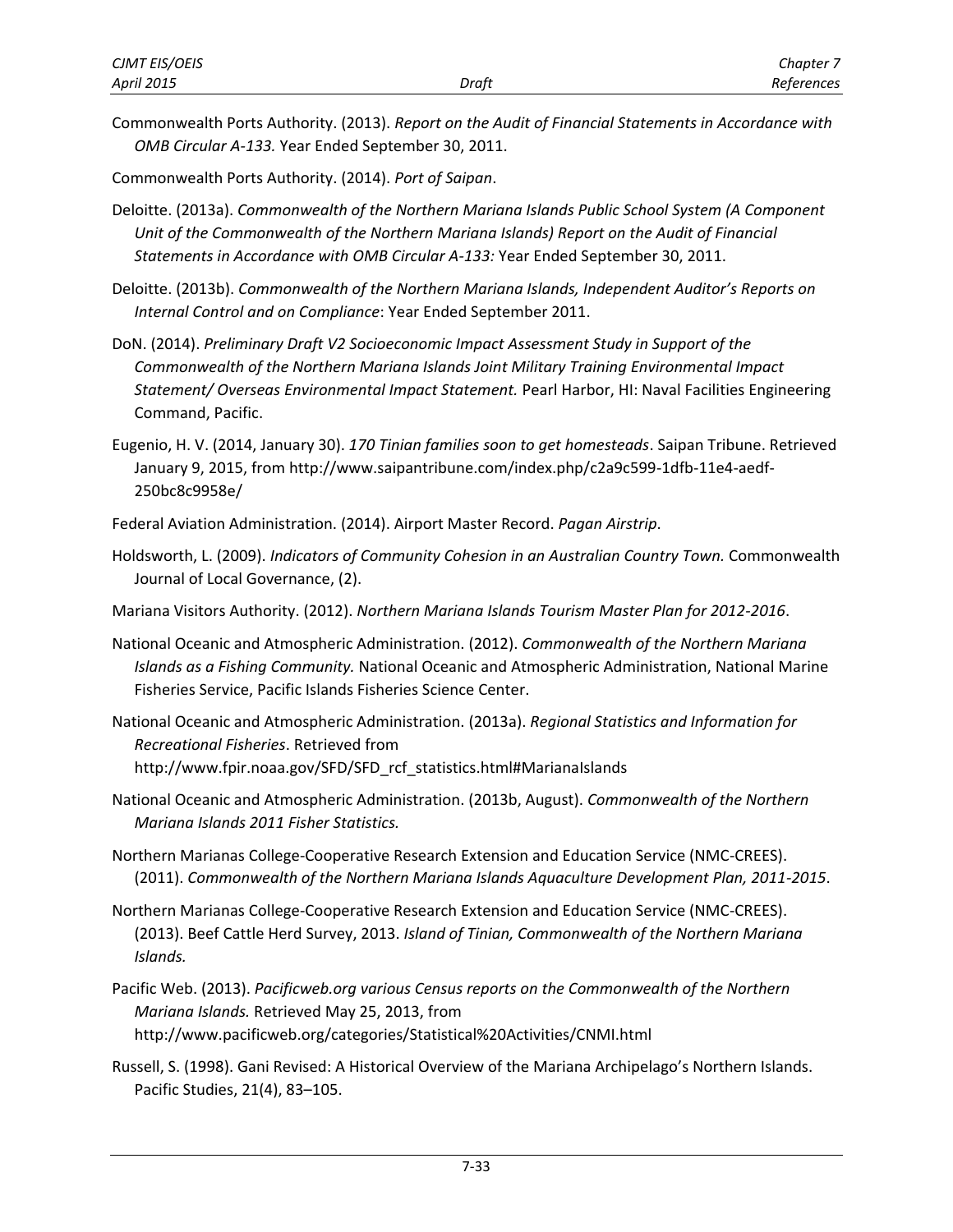Saipan Shipping Company. (2014). *Charter hire quotes. Tug Chamorro & Barge S-2000 Series.*

- Stone, W. & Hughes, J. (2002). Understanding Community Strengths (No. 61). *Australian Institute of Family Studies.* Retrieved from http://www.aifs.gov.au/institute/pubs/fm2002/fm61/ws.pdf
- U.S. Bureau of Economic Analysis. (2012). *Estimates of Gross Domestic Product, Gross Domestic Product by Industry, Compensation by Industry, and Detailed Consumer Spending for the Commonwealth of the Northern Marianas* (News Release No. BEA 12-39). Retrieved from http://commerce.gov.mp/wpcontent/uploads/2013/12/CNMI-GDP\_09132012.pdf
- U.S. Bureau of Economic Analysis. (2013). *2011 and 2012 Estimates of Gross Domestic Product for the Commonwealth of the Northern Mariana Islands* (News Release No. BEA 13-59). Retrieved from http://www.bea.gov/newsreleases/general/terr/2013/cnmi\_111813.pdf
- U.S. Census Bureau. (2000). Decennial Census.
- U.S. Census Bureau. (2010a). 2010 Northern Marianas Summary File.
- U.S. Census Bureau. (2010b). United States Summary File 1.
- U.S. Census Bureau. (2011). *Overview of Race and Hispanic Origin: 2010* (2010 Census Briefs). Retrieved from http://www.census.gov/prod/cen2010/briefs/c2010br-02.pdf
- U.S. Census Bureau. (2014). *CNMI Summary File. 2010 Census of Population and Housing* (No. SFMP/10- 3 (RV)).
- U.S. Department of Agriculture. (2009). *2007 Census of Agriculture Northern Mariana Islands Commonwealth and Island Data* (No. Volume 1, Part 56).
- U.S. Department of Agriculture. (2014). *Official USDA Food Plans: Cost of Food at Home at Four Levels, U.S. Average,* January 2014. Retrieved from http://www.cnpp.usda.gov
- U.S. Environmental Protection Agency. (2012). *Environmental Justice*. Retrieved from http://www.epa.gov/compliance/environmentaljustice/index.html
- U.S. Geological Survey. (2013). *2012 Minerals Yearbook, Pumice and Pumicite.*
- Van Beukering, P., Haider, W., Wolfs, E., Liu, Y., van der Leeuw, K., Longland, M., Sablan, J., Beardmore, B., di Prima, S., Massey, E., Cesar, H., & Hausfather, Z. (2006). *The Economic Value of the Coral Reefs of Saipan, Commonwealth of the Northern Mariana Islands*.

#### **7.3.16 Hazardous Materials and Waste**

- Air Force. (2012). *Draft Environmental Impact Statement for Divert Activities and Exercises, Guam and Commonwealth of the Northern Mariana Islands.* Retrieved from http://pacafdivertmarianaseis.com/docs.html
- Army Corps of Engineers. (2014). *Formerly Used Defense Sites.* Retrieved June 6, 2014, from http://www.usace.army.mil/Media/FactSheets/FactSheetArticleView/tabid/219/Article/475485/for merly-used-defense-sites.aspx
- Brill, A. B., Becker, D. V., Brill, D. R., Donohue, K., Greenspan, B., Goldsmith, S., Royal, H., Silverstein, E., Webster, E., & Kase, K. (1994). Radon Update. Facts Concerning Environmental Radon (Levels,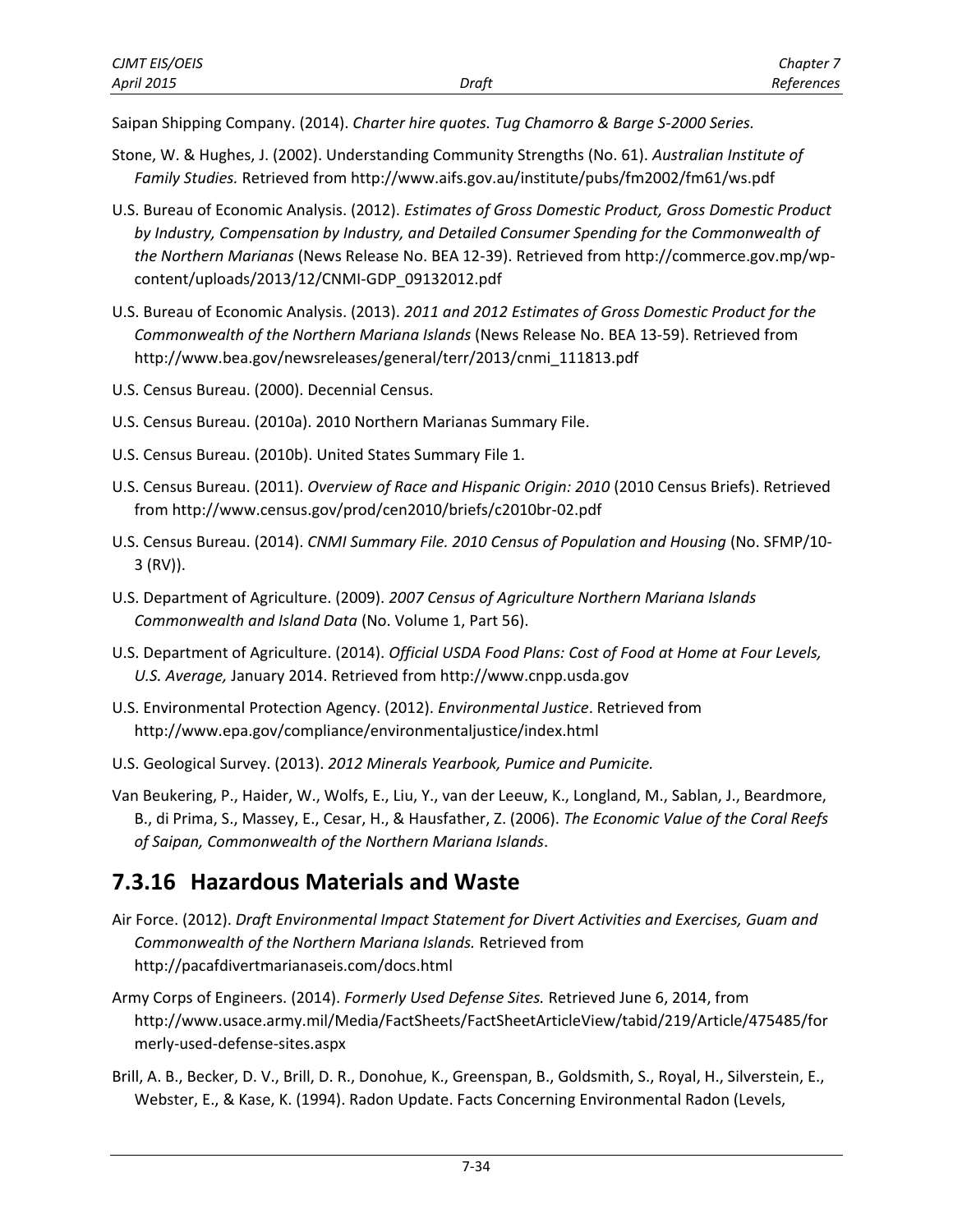Mitigation Strategies, Dosimetry, Effects, Guidelines). *The Journal Of Nuclear Medicine*, *35*(2). Retrieved from http://www.physics.isu.edu/radinf/radon.htm

- Burkhart, J. F., Kladder, D., & Castro, F. (1993). Radon Distribution on the Island of Guam and Correlations to Surficial Geology and Deposition Models.
- CNMI Bureau of Environmental and Coastal Quality. (2008). CNMI Division of Environmental Quality Website. Retrieved from http://www.deq.gov.mp/
- CNMI Division of Environmental Quality. (2014). Masalog Ridge Area Site, Tinian (Public Record). Retrieved from http://cnmideqpublicrecord.weebly.com/masalog-ridge-area-site-tinian.html
- DoN. (2010). *Mariana Islands Range Complex Final Environmental Impact Statement/Overseas Environmental Impact Statement*. Pearl Harbor, HI: Naval Facilities Engineering Command, Pacific. Retrieved from https://mircairspaceea.com/DocumentsandReferences/Documents.aspx
- DoN. (2013a). *Final Historical Ordnance Assessment Study Pagan, Commonwealth of the Northern Mariana Islands*. Pearl Harbor, HI: Naval Facilities Engineering Command, Pacific.
- DoN. (2013b). *Final International Broadcasting Bureau/Voice of America Tinian Transmitter Station Requirements Study.* Pearl Harbor, HI: Naval Facilities Engineering Command, Pacific.
- DoN. (2014a). *Commonwealth of the Northern Mariana Islands Joint Military Training Concept of Operations (aka CONOPs) V4*. Pearl Harbor, HI: Naval Facilities Engineering Command, Pacific.
- DoN. (2014b). *Site Inspection MRS Tinian Mortar Range. Fact Sheet No. 1. Naval Facilities Engineering Command, Marianas.*
- DoN. (2014c). *Final (Version 4) Commonwealth of the Northern Mariana Islands Joint Military Training Solid Waste Study.* Honolulu, HI: Naval Facilities Engineering Command, Pacific.
- GMP Associates, Inc. (1997). *Environmental Baseline Survey. Island of Tinian Commonwealth of the Northern Mariana Islands.*
- International Broadcasting Bureau. (2009). *International Broadcasting Bureau Robert E. Kamosa Transmitting Station Facilities Handbook.*
- Trusdell, F. A., Moore, R. B., & Sako, M. K. (2006). *Preliminary Geologic Map of Mount Pagan Volcano, Pagan Island, Commonwealth of the Northern Mariana Islands* (No. Open-File Report 2006-1386). Prepared by the U.S. Geological Survey and in cooperation with the Emergency Management Office, Commonwealth of the Northern Mariana Islands. Retrieved from http://pubs.usgs.gov/of/2006/1386/
- U.S. Environmental Protection Agency. (1997). *Military Munitions Rule: Hazardous Waste Identification and Management; Explosives Emergencies; Manifest Exemption for Transport of Hazardous Waste on Right-of-Ways on Contiguous Properties.* Final Rule. *Fed. Reg.*, *62*(6622).
- U.S. Environmental Protection Agency. (2005, October 21). pers. comm. *U.S. Army Corps of Engineers Letters to California, Texas and Illinois Regarding Munitions on Closed Military Ranges.*  Memorandum.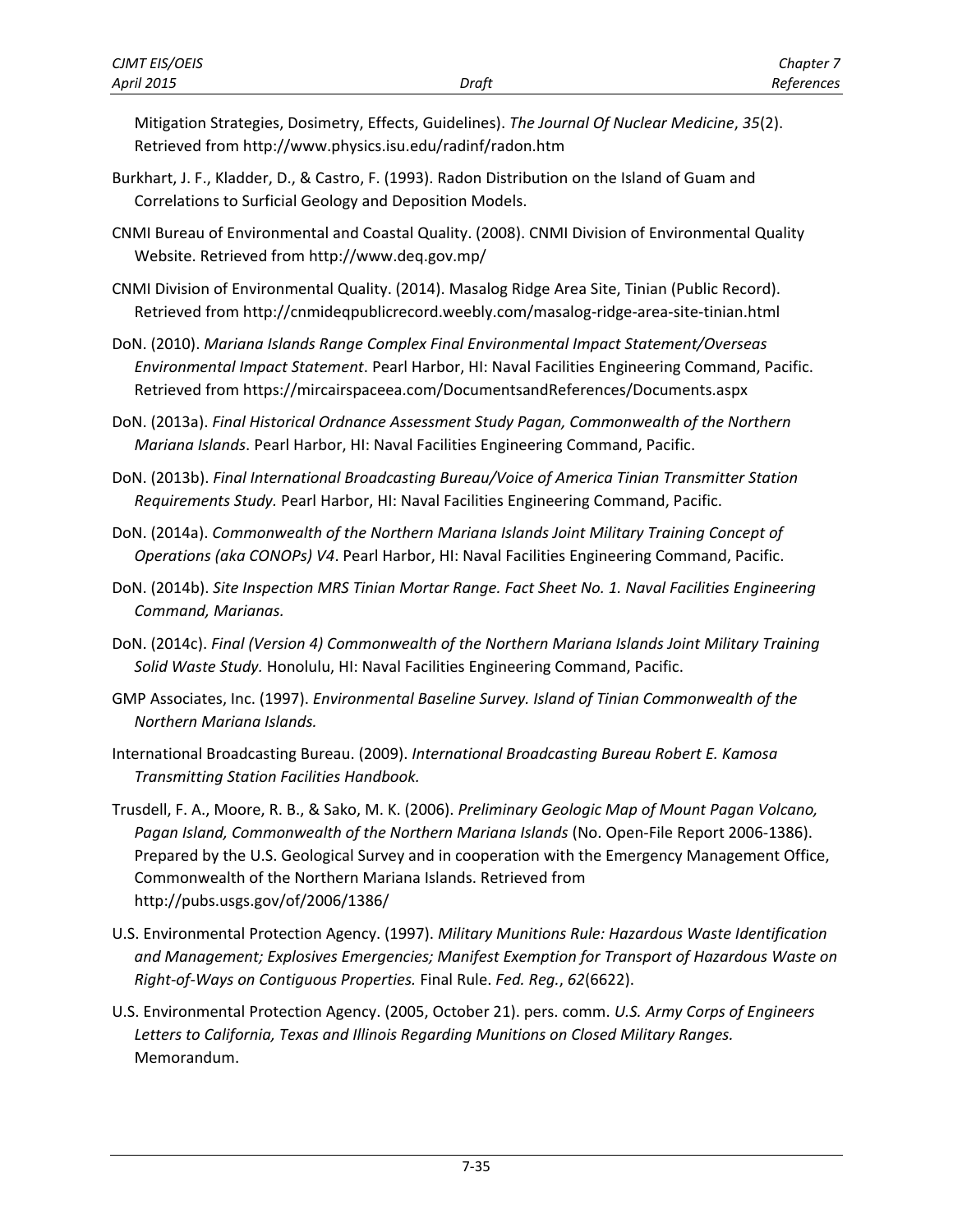- U.S. Environmental Protection Agency. (2008). *Definition of Solid Waste Compendium, Volume C: Military Munitions* (EPA530-R-07-003 Version 1).
- U.S. Environmental Protection Agency. (2014). *What is RCRA Hazardous Waste?* Retrieved May 12, 2014, from http://waste.supportportal.com/link/portal/23002/23023/Article/22091/What-is-a-RCRA-hazardous-waste
- U.S. Pacific Fleet. (2007). *Mariana Islands Range Complex Management Plan (RCMP).* Volume II. 100% Draft.

#### **7.3.17 Public Health and Safety**

- CNMI Department of Public Safety. (2013a). *CNMI Department of Public Safety*. Retrieved September 13, 2013, from http://www.dps.gov.mp/
- CNMI Department of Public Safety. (2013b). *Criminal Offenses Calendar 2013 ytd 12-23-2013*. Retrieved September 13, 2013, from http://www.dps.gov.mp/downloads/Stats/2013/2013\_Offenses.pdf
- CNMI Department of Public Safety, Highways Safety Program. (2013). Fiscal Year 2013 Highways Safety Plan.
- De Guzman, A. O. (2012). Star Marianas sued over plane crash on Tinian. *Marianas Variety*. Retrieved from http://www.mvariety.com/cnmi/cnmi-news/local/51644-star-marianas-sued-over-plane-crashon-tinian-
- DoN. (2010a). *OPNAV Instruction 3500.39C, Operational Risk Management*. Washington, D.C.: Office of the Chief of Naval Operations and Headquarters United States Marine Corps. Retrieved from http://doni.daps.dla.mil/Directives/03000%20Naval%20Operations%20and%20Readiness/03- 500%20Training%20and%20Readiness%20Services/3500.39C.pdf
- DoN. (2010b). *Final Historical Ordnance Assessment Guam and CNMI Area, P-50*. Pearl Harbor, HI: Naval Facilities Engineering Command, Pacific.
- DoN. (2011a). *Marine Corps Order 5100.29B, Marine Corps Safety Program*. Department of the Navy, Headquarters United States Marine Corps.
- DoN. (2011b). *Marine Corps Order 3500.27B, Logistics Training and Readiness Manual*. Department of the Navy, Headquarters United States Marine Corps. Retrieved from http://www.marines.mil/Portals/59/Publications/NAVMC%203500.27B.pdf
- DoN. (2013a). *Final Historical Ordnance Assessment Study Pagan, Commonwealth of the Northern Mariana Islands*. Pearl Harbor, HI: Naval Facilities Engineering Command, Pacific.
- DoN. (2013b). *COMNAV Instruction 3500.4A, Marianas Training Manual*. Joint Region Marianas.
- DoN. (2014). *Preliminary Draft V2 Socioeconomic Impact Assessment Study in Support of the Commonwealth of the Northern Mariana Islands Joint Military Training Environmental Impact Statement/ Overseas Environmental Impact Statement*. Pearl Harbor, HI: Naval Facilities Engineering Command, Pacific.

Federal Aviation Administration. (1999). *Tinian International Airport Layout Plan*.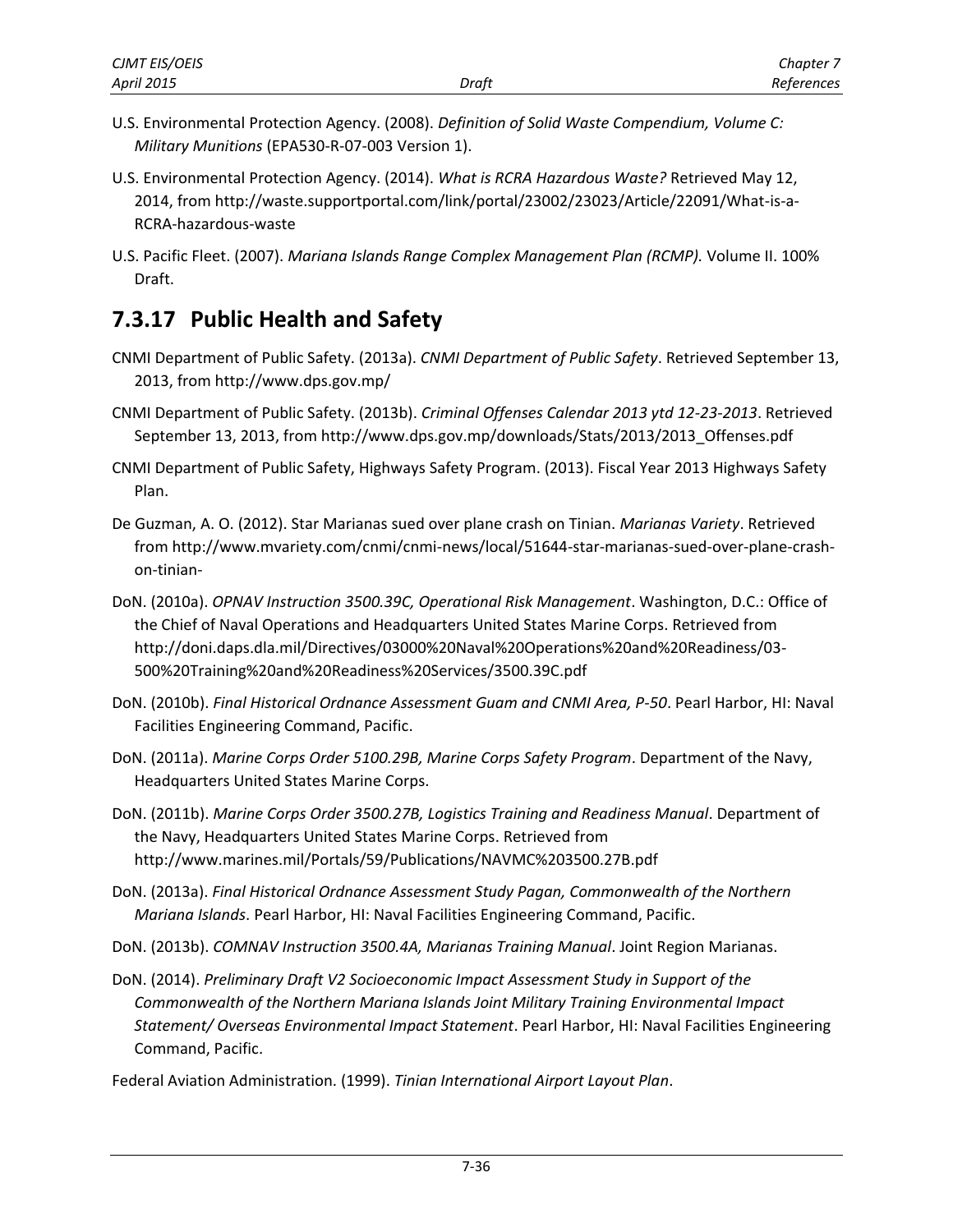Federal Aviation Administration. (2012). *AC 150/5300-13A - Airport Design*. Retrieved from http://www.faa.gov/airports/resources/advisory\_circulars/index.cfm/go/document.current/docume ntNumber/150\_5300-13

Federal Aviation Administration. (2014). *Airport Master Record. Tinian International Airport.* 

- Federal Aviation Administration. (n.d.-a). *Aviation Safety Information Analysis and Sharing (ASIAS).* Retrieved September 9, 2014, from http://www.asias.faa.gov/pls/apex/f?p=100:11:0::NO
- Federal Aviation Administration. (n.d.-b). Wildlife Strike Database and Reporting System. Retrieved September 9, 2014, from http://wildlife.faa.gov/database.aspx
- Flight Safety Foundation. (2012, November 19). ASN Wikibase Occurrence # 150755. *Aviation Safety Network*. Retrieved September 15, 2014, from http://aviationsafety.net/wikibase/wiki.php?id=150755
- Guerrero, J. L. (2013, October 10). HSC-25 Rescues Plane Crash Victims. *Navy News Service*. Retrieved September 9, 2014, from http://www.navy.mil/submit/display.asp?story\_id=76995
- National Transportation Safety Board. (2012, November). NTSB Identification: WPR13LA045. Retrieved September 15, 2014, from http://www.ntsb.gov/aviationquery/brief.aspx?ev\_id=20121119X10642
- National Transportation Safety Board. (2014). *Marine Accident Reports Database*. Retrieved from http://www.ntsb.gov/investigations/AccidentReports/Pages/marine.aspx
- Preston, G. L., Gillett, R. D., McCoy, M. A., Murrell, P. A., & Lovell, E. R. (1997). *Ship Groundings in the Pacific Islands Region*. Apia, Western Samoa: Prepared by South Pacific Regional Environmental Programme. Retrieved from http://www.sprep.org/att/publication/000782\_ShipGroundings.pdf
- U.S. Commander Pacific Fleet. (1999). *Final Environmental Impact Statement Military Training in the Marianas*. Prepared by Belt Collins.
- U.S. Department of Agriculture. (2008). *Wildlife Hazard Assessment: Tinian International Airport*. U.S. Department of Agriculture, Wildlife Services.

### <span id="page-38-0"></span>**7.4 CHAPTER 4**

#### **7.4.1 Introduction**

No references cited.

#### **7.4.2 Geology and Soils**

- Army Corps of Engineers. (1961). *Cratering from High Explosive Charges, Analysis of Crater Data* (Technical Report No. 2-547).
- Department of Defense. (2010). *United Facilities Criteria (UFC) Seismic Design for Buildings. UFC 3-310- 04*. 27 January.
- Ding, Y. C. & Wilson, J. W. (2007). *A Report on the Estimated Reserves and Quality of the Pozzolan Deposits on North Pagan Island, Commonwealth of Northern Mariana Islands*. Prepared for the Secretary, Department of Public Lands, Commonwealth of Northern Mariana Islands. Retrieved from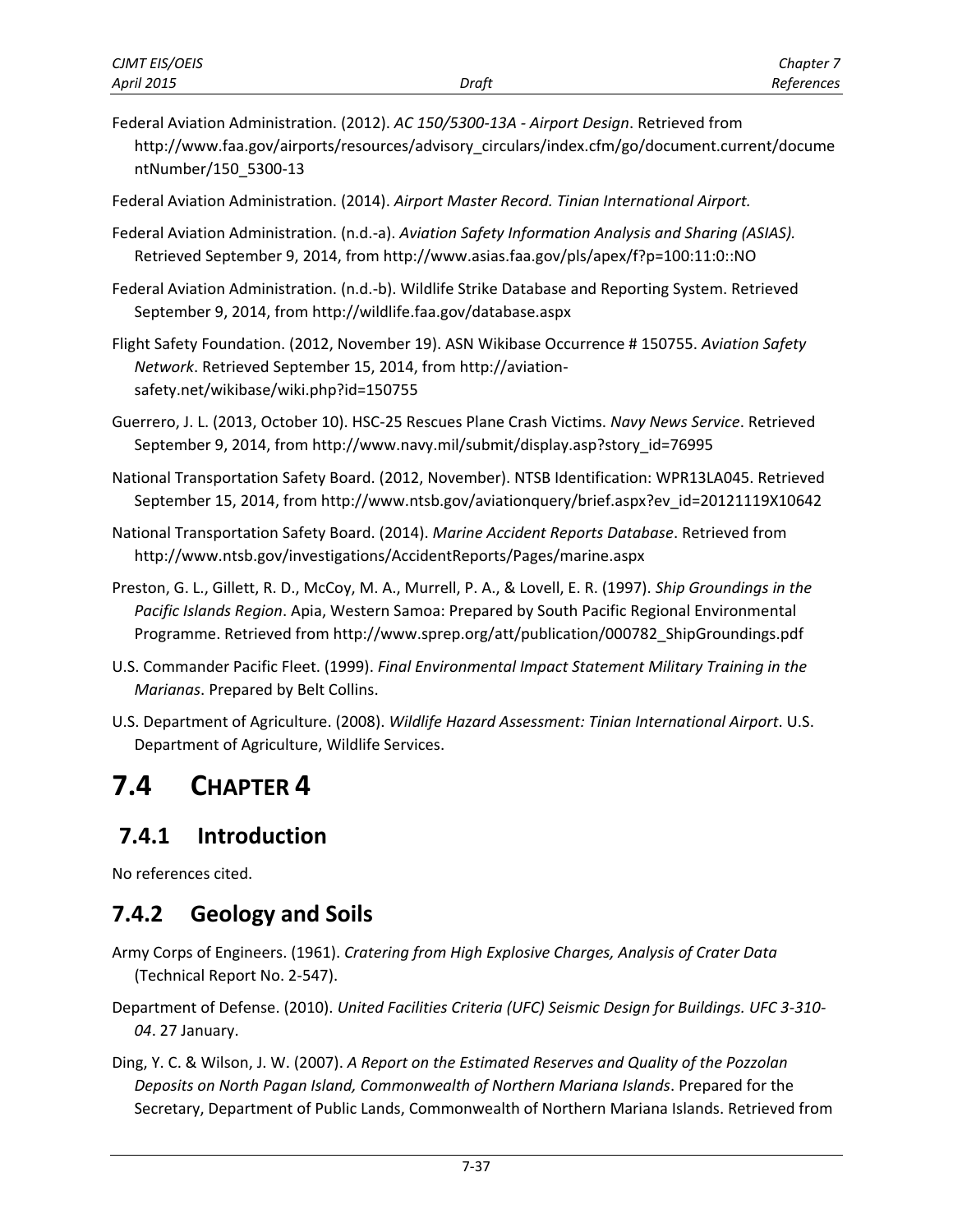http://www.dpl.gov.mp/new/pagan/Site/Department\_of\_Public\_Lands\_files/Phase\_1\_Final\_Rpt\_for \_CNMI\_5\_15\_07.pdf

- DoN. (2005). *Marine Corps Order P3550.10 W/CH 1, Policies and Procedures for Range and Training Area (RTA) Management*. Department of the Navy, Headquarters United States Marine Corps. Retrieved from http://www.marines.mil/Portals/59/Publications/MCO%20P3550.10%20W%20CH%201.pdf
- DoN. (2010a). *Mariana Islands Range Complex Final Environmental Impact Statement/Overseas Environmental Impact Statement*. Pearl Harbor, HI: Naval Facilities Engineering Command, Pacific. Retrieved from https://mircairspaceea.com/DocumentsandReferences/Documents.aspx
- DoN. (2010b). Record of Decision for Mariana Islands Range Complex Training. July 20.
- U.S. Geological Survey. (2014, January 15). Earthquakes. *USGS FAQs*. Retrieved June 16, 2014, from http://www.usgs.gov/faq/taxonomy/term/9762

#### **7.4.3 Water Resources**

CNMI Division of Environmental Quality. (2005). *Well Drilling and Well Operation Regulations*.

Corwin, G., Bonham, L. D., Terman, M. J., & Viele, G. W. (1957). *Military geology of Pagan, Mariana Islands*. Prepared under the direction of the Chief of Engineers, U.S. Army by the Intelligence Division, Office of the Engineer Headquarters Unites States Army Japan with personnel of the United States Geological Survey. Retrieved from http://www.lib.muohio.edu/multifacet/record/mu3ugb1697610

Department of Defense. (1999). *Military Training in the Marianas Final EIS and Record of Decision*. Retrieved from

http://oai.dtic.mil/oai/oai?verb=getRecord&metadataPrefix=html&identifier=ADA365368 (FEIS) and http://www.gpo.gov/fdsys/pkg/FR-1999-08-18/html/99-21375.htm (ROD)

- Department of Defense. (2005). *Department of Defense Operational Range Assessments. Directive 4715.14*. Retrieved from http://www.dtic.mil/whs/directives/corres/pdf/471514p.pdf
- Doan, D. B., Burke, H. W., May, H. G., & Stensland, C. H. (1960). *Military geology of Tinian, Mariana Islands*. Prepared under the direction of the Chief of Engineers, U.S. Army by the Intelligence Division, Office of the Engineer Headquarters Unites States Army Pacific with personnel of the United States Geological Survey. Retrieved from http://search.library.cornell.edu/catalog/5099117
- DoN. (2005). *Marine Corps Order P3550.10 W/CH 1, Policies and Procedures for Range and Training Area (RTA) Management*. Department of the Navy, Headquarters United States Marine Corps. Retrieved from http://www.marines.mil/Portals/59/Publications/MCO%20P3550.10%20W%20CH%201.pdf
- DoN. (2010a). *Final Environmental Impact Statement. Guam and CNMI Military Relocation Relocating Marines from Okinawa, Visiting Aircraft Carrier Berthing, and Army Air and Missile Defense Task Force*. Prepared by TEC-AECOM Pacific Joint Venture for Naval Facilities Engineering Command, Pacific. Retrieved from http://www.guambuildupeis.us/documents
- DoN. (2010b). *Mariana Islands Range Complex Final Environmental Impact Statement/Overseas Environmental Impact Statement*. Pearl Harbor, HI: Naval Facilities Engineering Command, Pacific. Retrieved from https://mircairspaceea.com/DocumentsandReferences/Documents.aspx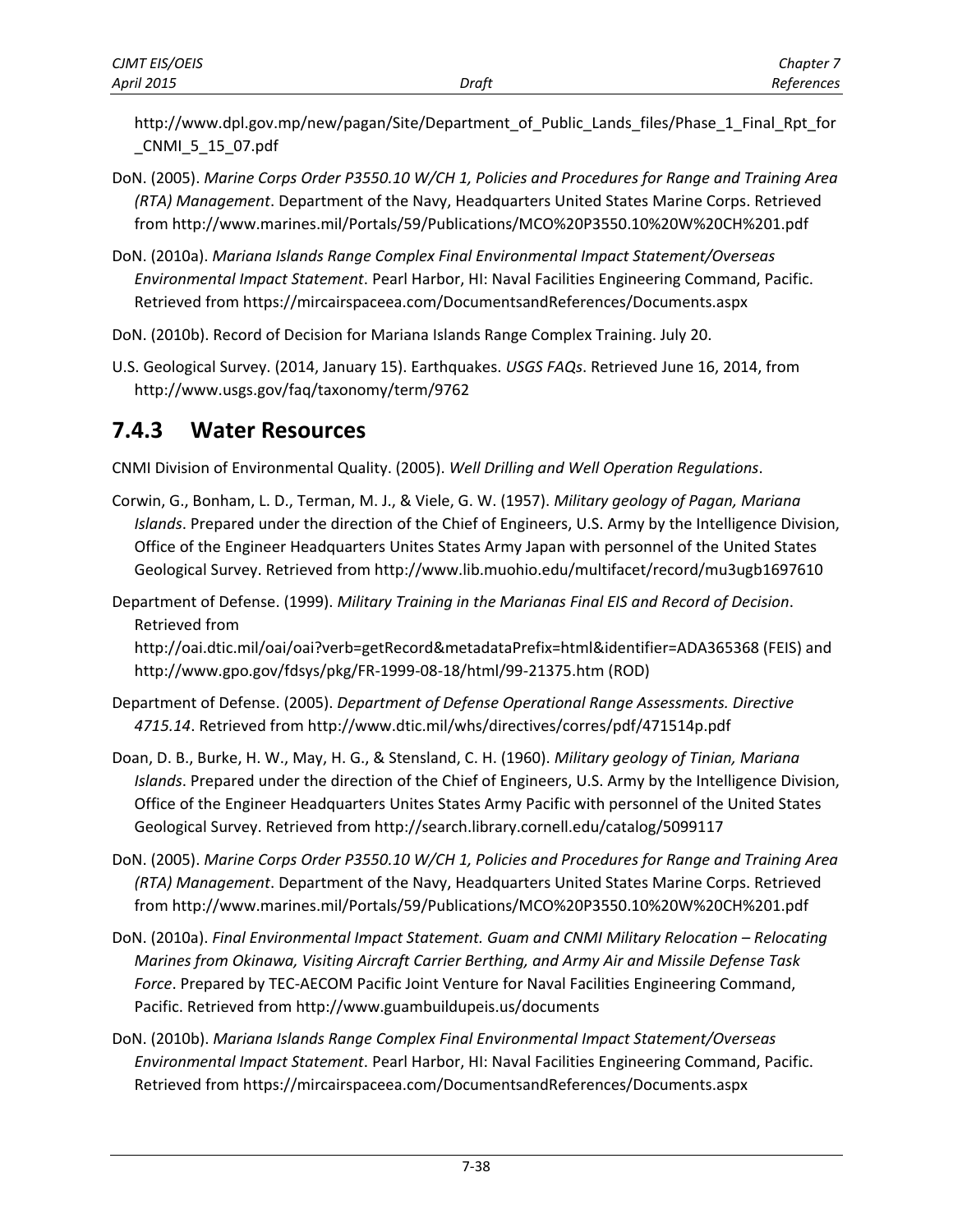- DoN. (2010c). *Department of Defense Ammunition and Explosive Safety Submission. Directive 6055.09- M*. Retrieved from http://www.dtic.mil/whs/directives/corres/pdf/605509m/605509-M-V7.pdf
- Marine Corps Reserve. (2014). Draft Final Environmental Assessment for Amphibious Assault Vehicle Training Exercises for Marine Corps Forces Reserve Centers: Jacksonville, Florida; Tampa, Florida; Gulfport, Mississippi; and Galveston, Texas.
- U.S. Environmental Protection Agency. (2009). *Technical Guidance on Implementing the Stormwater Runoff Requirements for Federal Projects under Section 438 of the Energy Independence and Security Act* (No. EPA 841-B-09-001). Washington, D.C.: Office of Water. Retrieved from http://www.epa.gov/oaintrnt/documents/epa\_swm\_guidance.pdf

#### **7.4.4 Air Quality**

- Aircraft Environmental Support Office (AESO). (1999). Aircraft Emissions Estimates (AESO Memorandum Reports).
- Air Force Civil Engineer Center. (2013). Air Emissions Guide for Air Force Mobile Sources. *Methods for Estimating Emissions of Air Pollutants for Mobile Sources at U.S. Air Force Installations.* Retrieved from

http://www.aqhelp.com/Documents/Air%20Emissions%20Guide%20for%20Air%20Force%20Mobile %20Sources%20Final%202013.pdf

- DoN. (2010a). *Final Environmental Impact Statement. Guam and CNMI Military Relocation Relocating Marines from Okinawa, Visiting Aircraft Carrier Berthing, and Army Air and Missile Defense Task Force.* Prepared by TEC-AECOM Pacific Joint Venture for Naval Facilities Engineering Command, Pacific. Retrieved from http://www.guambuildupeis.us/documents
- DoN. (2010b). *Mariana Islands Range Complex Final Environmental Impact Statement/Overseas Environmental Impact Statement.* Pearl Harbor, HI: Naval Facilities Engineering Command, Pacific. Retrieved from https://mircairspaceea.com/DocumentsandReferences/Documents.aspx
- Federal Aviation Administration. (2014, July 31). *U.S. Federal Aviation Administration Emissions and Dispersion Modeling System* (Version 5.01). Retrieved September 18, 2014, from http://www.faa.gov/about/office\_org/headquarters\_offices/apl/research/models/edms\_model/
- Federal Highway Administration. (2006). Roadway Construction Noise Model User's Guide. U.S. Department of Transportation.
- RSMeans. (2002). 2003 Facilities Construction Cost Data (18th Annual.).
- RSMeans. (2010). 2011 Facilities Construction Cost Data (26th Annual). Retrieved from http://www.valorebooks.com/textbooks/rsmeans-facilities-construction-cost-data-26-annualthedition/9781936335077#default=buy&utm\_source=Froogle&utm\_medium=referral&utm\_campaign =Froogle&date=11/30/13
- U.S. Environmental Protection Agency. (1992). Procedures for Emission Inventory Preparation, Volume IV: Mobile Sources (No. EPA420-R-92-009). Retrieved from http://www.epa.gov/otaq/models/nonrdmdl/r92009.pdf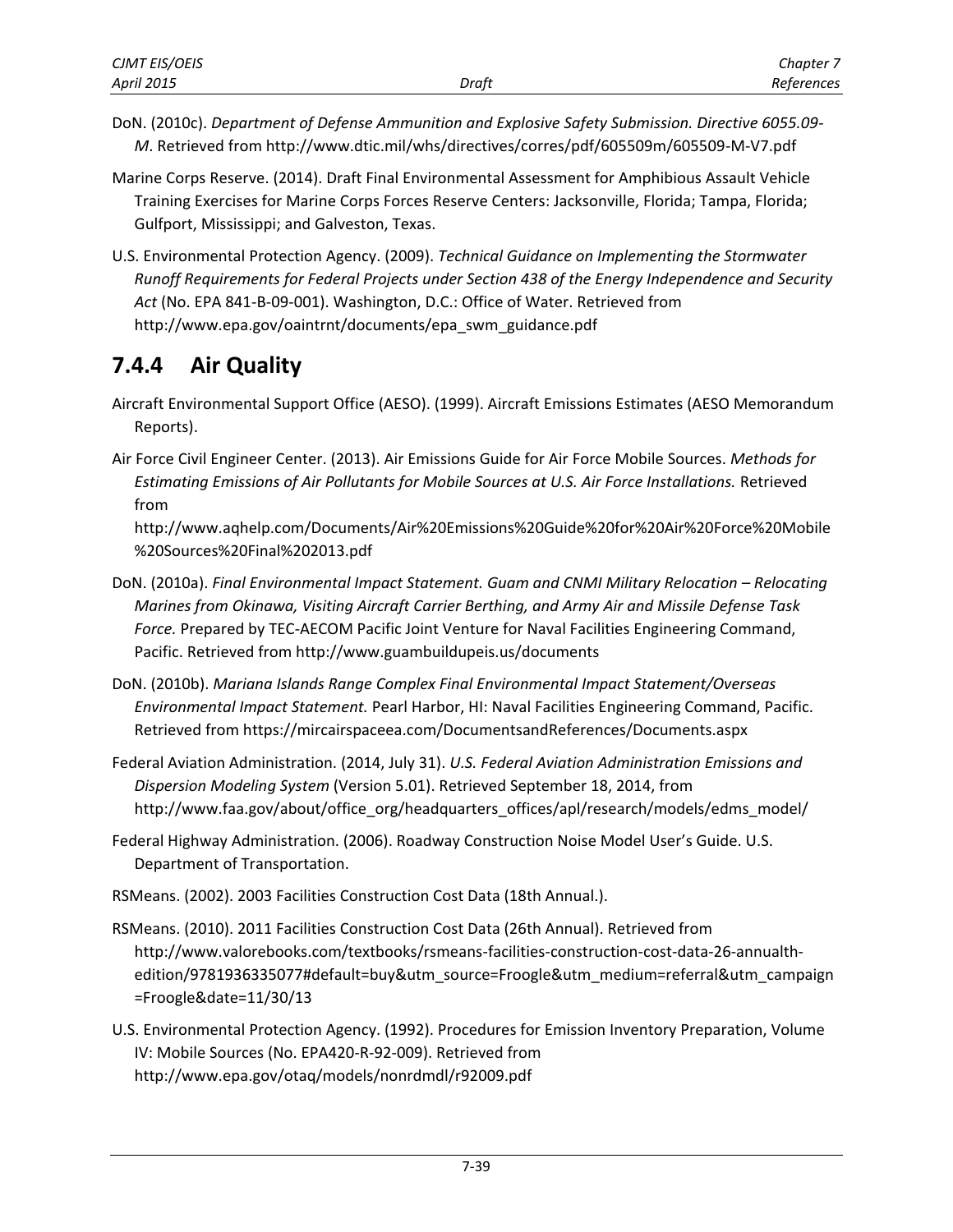- U.S. Environmental Protection Agency. (1995). Compilation of Air Pollutant Emission Factors, AP-42. Retrieved from https://www.aiha.org/getinvolved/AIHAGuidelineFoundation/EmergencyResponsePlanningGuidelines/Documents/2013ERPGV alues.pdf
- U.S. Environmental Protection Agency. (2008). NONROAD2008a Model (nonroad engines, equipment, and vehicles). Modeling and Inventories. Retrieved June 16, 2014, from http://www.epa.gov/otaq/nonrdmdl.htm#model
- U.S. Environmental Protection Agency. (2009). *Current Methodologies in Preparing Mobile Source Portrelated Emission Inventories.* Final Report. Prepared by ICF International. Retrieved from http://epa.gov/cleandiesel/documents/ports-emission-inv-april09.pdf
- U.S. Environmental Protection Agency. (2012). MOVES (Motor Vehicle Emission Simulator). Modeling and Inventories. Retrieved from http://www.epa.gov/otaq/models/moves/

#### **7.4.5 Noise**

- Army. (2007). *Environmental Protection and Enhancement. Army Regulation 200-1*. Retrieved from http://www.rubiconplanning.com/ar-200-1.html
- Army Public Health Command. (2014). *Operational Noise Assessment Proposed Commonwealth of the Northern Mariana Islands Joint Military Training* (Operational Noise Consultation No. WS.0021563- 14).
- Department of Defense Noise Working Group. (2013). *Technical Bulletin – Non-Auditory Health Effects of Aircraft Noise*. Retrieved from from http://www.denix.osd.mil/dnwg/upload/Non-Auditory-Health-Effects-of-Aircraft-Noise.pdf
- DoN. (2008a). *OPNAV Instruction 3550.1A, Marine Corps Order 3550.11, Range Air Installations Compatible Use Zones (RAICUZ) Program*. Washington, D.C.: Office of the Chief of Naval Operations and Headquarters United States Marine Corps. Retrieved from http://community.marines.mil/news/publications/Documents/MCO%203550.11.pdf
- DoN. (2008b). *OPNAV Instruction 11010.36C, Air Installations Compatible Use Zones (AICUZ) Program*. Washington, D.C.: Office of the Chief of Naval Operations and Headquarters United States Marine Corps. Retrieved from

http://doni.daps.dla.mil/Directives/11000%20Facilities%20and%20Land%20Management%20Ashore /11-00%20Facilities%20and%20Activities%20Ashore%20Support/11010.36C.pdf

- DoN. (2009). *Final Environmental Impact Statement and Overseas Environmental Impact Statement (EIS/OEIS) NSWC PCD Mission Activities*. Panama City, FL: Naval Surface Warfare Center Panama City Division.
- DoN. (2010a). *Final Environmental Impact Statement Guam and CNMI Military Relocation Relocating Marines from Okinawa, Visiting Aircraft Carrier Berthing, and Army Air and Missile Defense Task Force*. Prepared by TEC-AECOM Pacific Joint Venture for Naval Facilities Engineering Command, Pacific. Retrieved from http://www.guambuildupeis.us/documents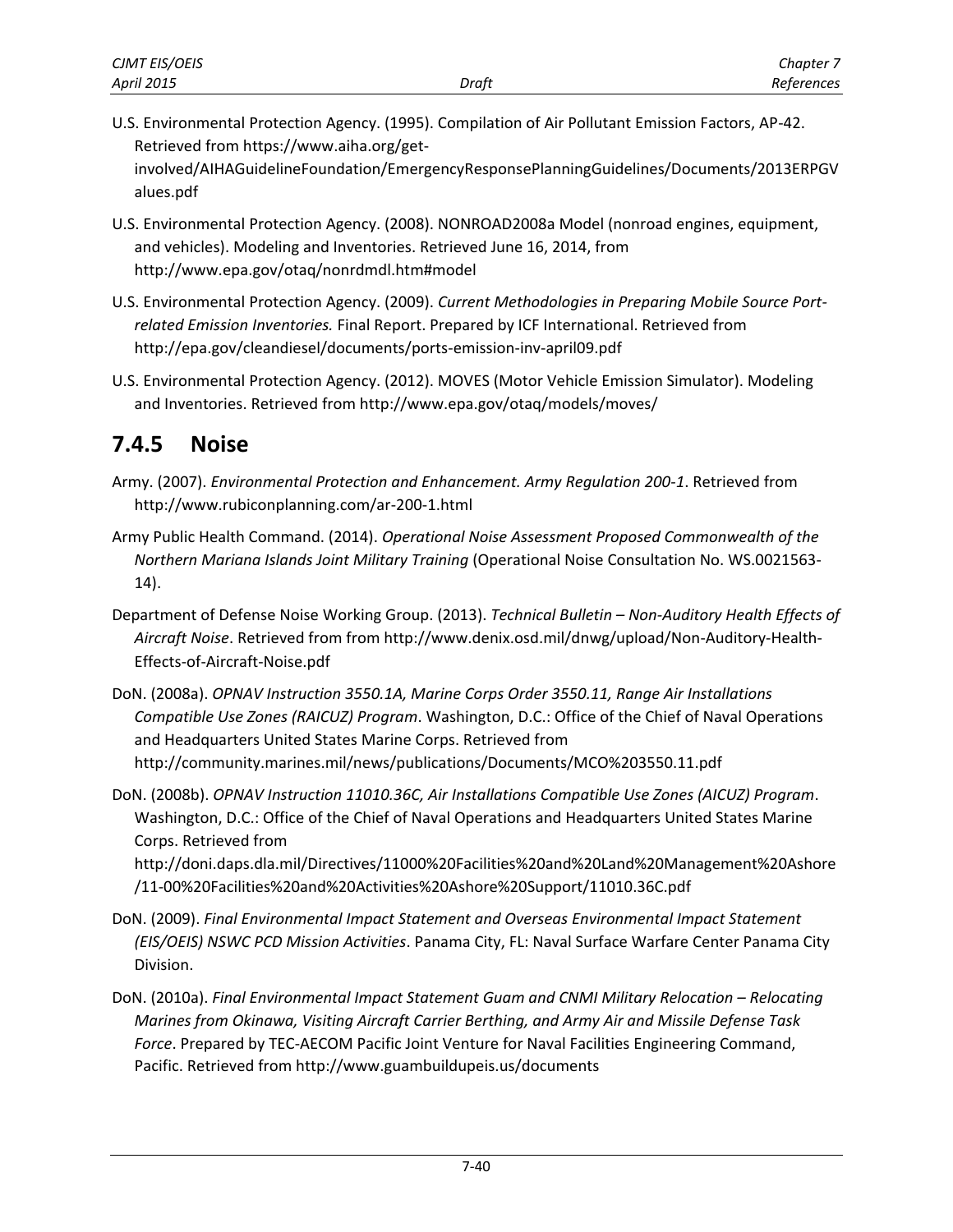- DoN. (2010b). *Mariana Islands Range Complex Final Environmental Impact Statement/Overseas Environmental Impact Statement*. Pearl Harbor, HI: Naval Facilities Engineering Command, Pacific. Retrieved from https://mircairspaceea.com/DocumentsandReferences/Documents.aspx
- DoN. (2014). *Pre-Final (Version 3) Commonwealth of the Northern Mariana Islands Joint Military Training Transportation Study*. Pearl Harbor, HI: Naval Facilities Engineering Command, Pacific.
- Federal Highway Administration. (2004, April). FHWA Traffic Noise Model Version 2.5. *Highway Traffic Noise*. Retrieved from http://www.fhwa.dot.gov/environment/noise/traffic\_noise\_model/tnm\_v25/

Illinworth and Rodkin. (2007). *Compendium of Pile Driving Sound Data*. Illinworth & Rodkin.

- Lucas, M. J. (1995). *Noise Calculation Procedures Contained in the MOA Range Noisemap (MR NMAP) Computer Program*. Rockville, MD: Wyle Laboratories Inc. Retrieved from http://www.ntis.gov/search/product.aspx?ABBR=ADA301027
- Moulton, C. L. (1990). *Air Force Procedure for Predicting Aircraft Noise Around Airbases: Noise Exposure Model (NOISEMAP) User's Manual*. El Segundo, CA: Wyle Laboratories Inc. Retrieved from http://www.dtic.mil/dtic/tr/fulltext/u2/a223162.pdf
- National Institute for Occupational Safety and Health. (1998). *Criteria for a Recommended Standard: Occupational Noise Exposure*. Cincinnati, OH: U.S. Department of Health and Human Services.
- Page, J. A., Wilmer, C., & Plotkin, K. J. (2008). *Rotorcraft Noise Model Technical Reference and User Manual (Version 7.1)* (No. WR 08-04). Prepared by Wyle Laboratories Inc. for NASA Langley Research Center. Retrieved from http://www.foia.af.mil/shared/media/document/afd-091215-088.pdf
- Reine, K. J., Clarke, D., & Dickerson, C. (2014). Characterization of underwater sounds produced by hydraulic and mechanical dredging operations. *The Journal of the Acoustical Society of America*, *135*(6), 3280–3294.
- U.S. Department of Transportation. (2006). *Federal Highway Administration Highway Construction Noise Handbook*. Cambridge, MA: Prepared by U.S. Department of Transportation, Research and Innovative Technology Administration. Retrieved from http://www.fhwa.dot.gov/environment/noise/construction\_noise/handbook/index.cfm
- U.S. Environmental Protection Agency. (1974). *Information on Levels of Environmental Noise Requisite to Protect Public Health and Welfare with an Adequate Margin of Safety*. Retrieved from http://www.nonoise.org/epa/Roll1/roll1doc11.pdf

#### **7.4.6 Airspace**

- Air Force. (2011). *Supplemental Report, Environmental Effects of Training with Defensive Countermeasures*. Prepared by Science Applications International Corporation.
- DoN. (2010a). *Final Environmental Impact Statement Guam and CNMI Military Relocation Relocating Marines from Okinawa, Visiting Aircraft Carrier Berthing, and Army Air and Missile Defense Task Force.* Prepared by TEC-AECOM Pacific Joint Venture for Naval Facilities Engineering Command, Pacific. Retrieved from http://www.guambuildupeis.us/documents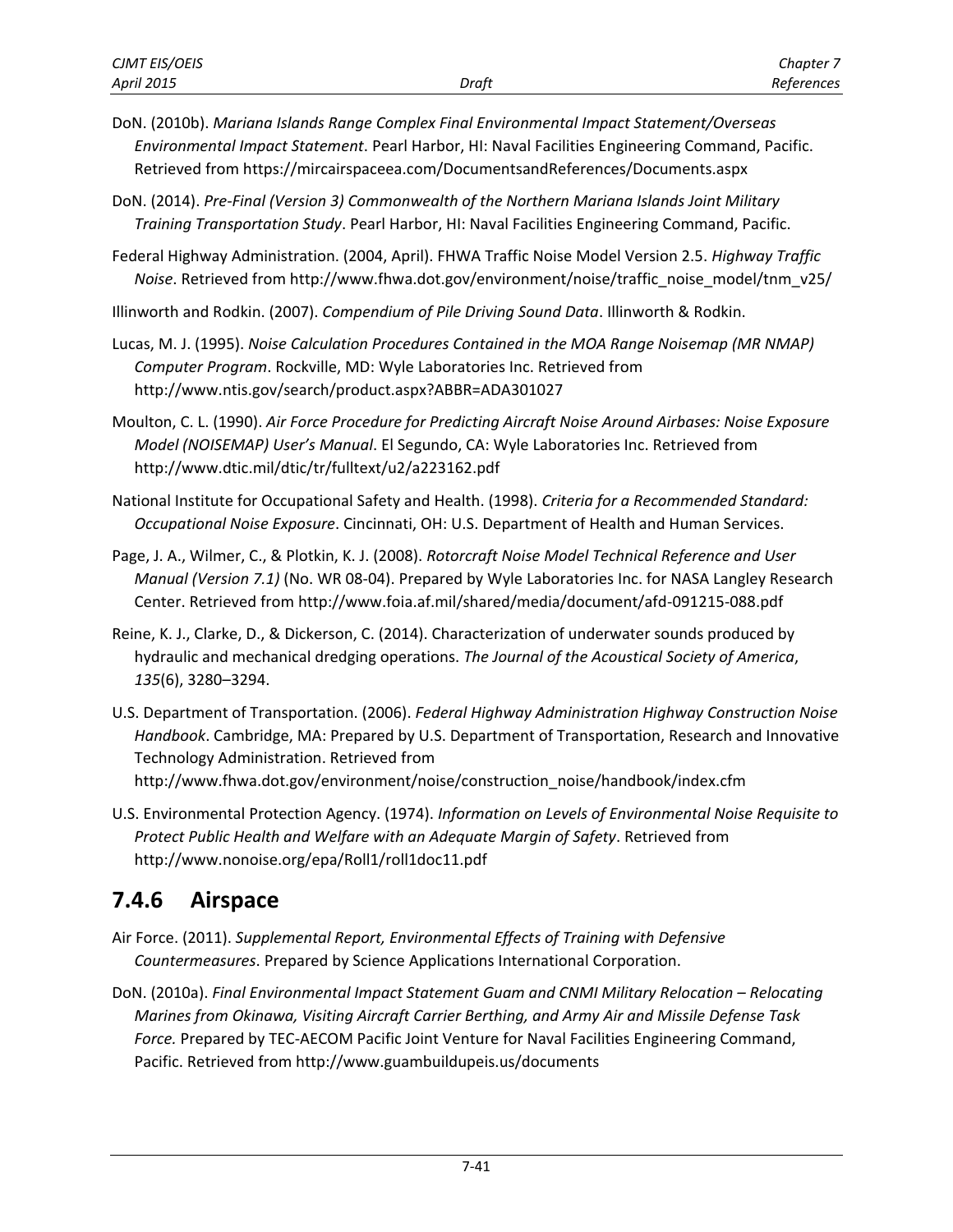DoN. (2010b). *Mariana Islands Range Complex Final Environmental Impact Statement/Overseas Environmental Impact Statement*. Pearl Harbor, HI: Naval Facilities Engineering Command, Pacific. Retrieved from https://mircairspaceea.com/DocumentsandReferences/Documents.aspx

DoN. (2013). *Mariana Islands Range Complex Airspace Final EA/OEA*. Honolulu, HI: Naval Facilities Engineering Command, Pacific. Retrieved from

https://mircairspaceea.com/Portals/MIRCAirspaceEA/mircea/Documents/MIRC\_FINAL\_EA\_JUNE\_20 13.pdf

Federal Aviation Administration. (2012). JO 7400.2J - Procedures for Handling Airspace Matters. Retrieved from

http://www.faa.gov/regulations\_policies/orders\_notices/index.cfm/go/document.current/document Number/7400.2

Federal Aviation Administration. (2013). Terminal Area Forecast (TNI). January. Accessed Nov 4, 2013

- Federal Aviation Administration. (2015). FAA Order JO 7400.2K. Procedures for Handling Airspace Matters. Change 2. U.S. Department of Transportation.
- Federal Aviation Administration and the Department of Defense. (2005). FAA/DOD Memorandum of Understanding.

FlightStats. (2014). Flight Status Information. Retrieved from http://www.flightstats.com/go/FlightStatus/flightStatusByFlight.doc

Skyvector. (2013). Aeronautical Charts. Retrieved from http://skyvector.com/search/site/marianas

#### **7.4.7 Land Use and Submerged Land Use**

- DoN. (2010a). *Final Environmental Impact Statement. Guam and CNMI Military Relocation Relocating Marines from Okinawa, Visiting Aircraft Carrier Berthing, and Army Air and Missile Defense Task Force.* Prepared by TEC-AECOM Pacific Joint Venture for Naval Facilities Engineering Command, Pacific. Retrieved from http://www.guambuildupeis.us/documents
- DoN. (2010b). *Mariana Islands Range Complex Final Environmental Impact Statement/Overseas Environmental Impact Statement*. Pearl Harbor, HI: Naval Facilities Engineering Command, Pacific. Retrieved from https://mircairspaceea.com/DocumentsandReferences/Documents.aspx
- Northern Mariana Islands. (1975a, February 15). *Covenant to Establish a Commonwealth of the Northern Mariana Islands in Political Union with the United States of America*. National Legislative Bodies. Retrieved from http://www.refworld.org/docid/3ae6b54e4.html
- Northern Mariana Islands. (1975b, February 15). *Technical Agreement Regarding Use of Land to Be Leased by the United States in the Northern Mariana Islands*. National Legislative Bodies.

#### **7.4.8 Recreation**

DoN. (2010a). *Final Environmental Impact Statement. Guam and CNMI Military Relocation – Relocating Marines from Okinawa, Visiting Aircraft Carrier Berthing, and Army Air and Missile Defense Task Force.* Prepared by TEC-AECOM Pacific Joint Venture for Naval Facilities Engineering Command, Pacific. Retrieved from http://www.guambuildupeis.us/documents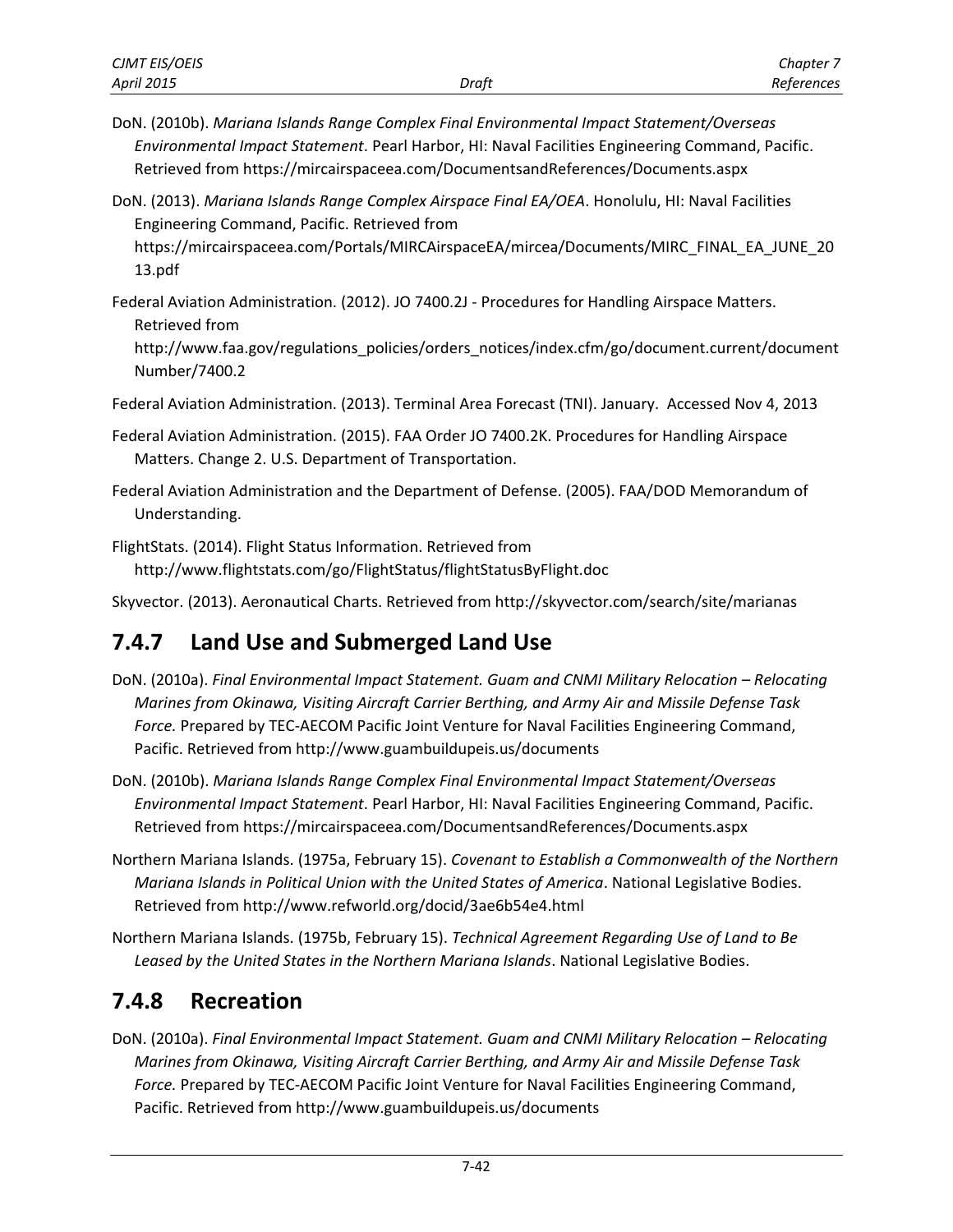| CJMT EIS/OEIS |       | Chapter 7  |
|---------------|-------|------------|
| April 2015    | Draft | References |

- DoN. (2010b). *Mariana Islands Range Complex Final Environmental Impact Statement/Overseas Environmental Impact Statement*. Pearl Harbor, HI: Naval Facilities Engineering Command, Pacific. Retrieved from https://mircairspaceea.com/DocumentsandReferences/Documents.aspx
- DoN. (2014). *Preliminary Draft V2 Socioeconomic Impact Assessment Study in Support of the Commonwealth of the Northern Mariana Islands Joint Military Training Environmental Impact Statement/ Overseas Environmental Impact Statement*. Pearl Harbor, HI: Naval Facilities Engineering Command, Pacific.

#### **7.4.9 Terrestrial Biology**

- Army Public Health Command. (2014). *Operational Noise Assessment Proposed Commonwealth of the Northern Mariana Islands Joint Military Training* (Operational Noise Consultation No. WS.0021563- 14).
- Bowles, A. E. (1995). *Responses of Wildlife to Noise. In Wildlife and Recreationists: Coexistence Through Management and Research* (pp. 109–156). Covelo, CA: Island Press.
- Burger, J. (1981). *Behavioral responses of herring gulls (Larus argentatus) to aircraft noise*. Environmental Pollution Series A, 24(3), 177–184.
- Calford, M. B., Wise, L. Z., & Pettigrew, J. D. (1985). Audiogram of the Grey-headed Flying-fox, Pteropus poliocephalus (Megachiroptera: Pteropodidae). Aust. Mammal, 8, 309–312.
- Center for Biological Diversity. (2013). *Petition to List the Tinian Monarch (Monarcha takatsukasae) as Threatened or Endangered under the Endangered Species Act.* Retrieved from http://www.biologicaldiversity.org/species/birds/Tinian\_monarch/pdfs/Tinian\_Monarch\_Petition.pd f
- Delaney, D. K., Pater, L. L., Hayden, T. J., Swindell, L. L., Beaty, T. A., Carlile, L. D., & Spadgenske, E. W. (2000). *Assessment of Training Noise Impacts on the Red-cockaded Woodpecker: 1999 Results* (No. ERDC/CERL TR-00-13). U.S. Army Corps of Engineers, Engineer Research and Development Center. Retrieved from http://acwc.sdp.sirsi.net/client/search/asset/1002309;jsessionid=4D9880EA62D4E397707E0F8E027F F55D.enterprise-15000
- DoN. (2010a). *Final Environmental Impact Statement. Guam and CNMI Military Relocation Relocating Marines from Okinawa, Visiting Aircraft Carrier Berthing, and Army Air and Missile Defense Task Force*. Prepared by TEC-AECOM Pacific Joint Venture for Naval Facilities Engineering Command, Pacific. Retrieved from http://www.guambuildupeis.us/documents
- DoN. (2010b). *Mariana Islands Range Complex Final Environmental Impact Statement/Overseas Environmental Impact Statement*. Pearl Harbor, HI: Naval Facilities Engineering Command, Pacific. Retrieved from https://mircairspaceea.com/DocumentsandReferences/Documents.aspx
- DoN. (2011). *Environmental Assessment for Proposed Rifle/Pistol Range at Marine Corps Air Station Miramar, California*. San Diego, CA: Prepared for Naval Facilities Engineering Command, Southwest.
- DoN. (2013). *Draft Wetlands Management Plan for the Mariana Common Moorhen, Tinian Military Lease Area, Commonwealth of the Northern Mariana Islands*. Pearl Harbor, HI.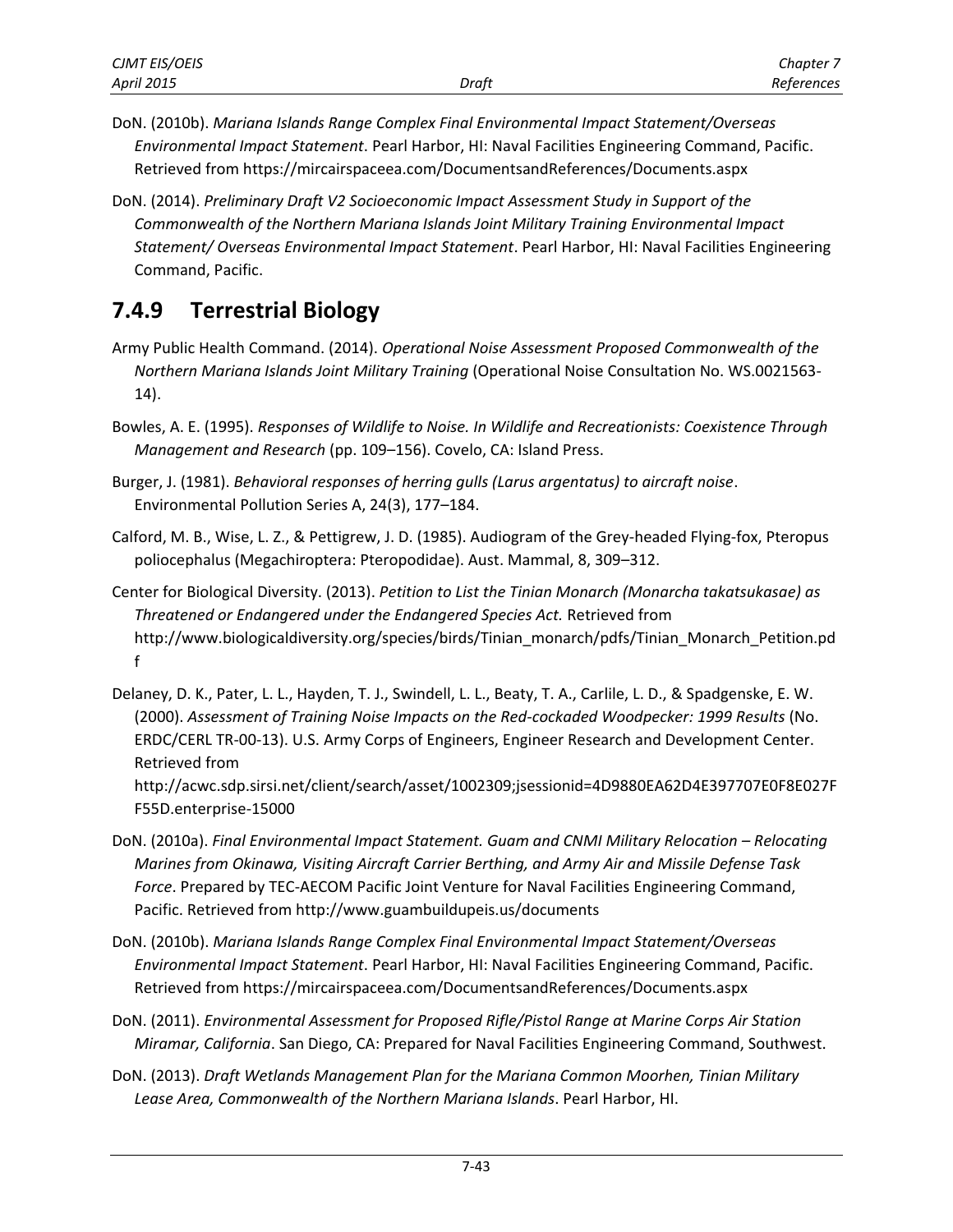- DoN. (2014a). *Final Survey Report. Terrestrial Biological Surveys on Tinian in Support of the Commonwealth of the Northern Mariana Islands Joint Military Training Environmental Impact Statement/Overseas Environmental Impact Statement (July)*. Pearl Harbor, HI: Naval Facilities Engineering Command, Pacific.
- DoN. (2014b). *Draft Guam and CNMI Military Relocation Supplemental Environmental Impact Statement*. Prepared by TEC-AECOM Pacific Joint Venture for Naval Facilities Engineering Command, Pacific.
- DoN. (2014c). *Final (Version 3) Sea Turtle Marine Resources Survey Report in Support of the Commonwealth of the Northern Mariana Islands Joint Military Training Environmental Impact Statement/Overseas Environmental Impact Statement (March)*. Pearl Harbor, HI: Naval Facilities Engineering Command, Pacific.
- Fletcher, J. (1990). Review of noise and terrestrial species: 1983-1988. In *Noise as a Public Health Problem Volume 5: New Advances in Noise Research Part II*. Stockholm, Sweden: Swedish Council for Building Research.
- Gladwin, D. N., Asherin, D. A., & Manci, K. M. (1987). *Effects of Aircraft Noise and Sonic Booms on Fish and Wildlife: Results of a survey of U.S. Fish and Wildlife Service Endangered Species and Ecological Services Field Offices, Refuges, Hatcheries, and Research Centers* (No. NERC-88/30). Fort Collins, CO: U.S. Fish and Wildlife Service, National Ecology Research Center. Retrieved from http://www.dtic.mil/dtic/tr/fulltext/u2/a201965.pdf
- Government of CNMI and United States of America. (1999, September 23). *Dedication of Tinian Military Retention Area Land for Wildlife Conservation.*
- Hall, L. & Richards, G. (2000). *Flying Foxes: Fruit and Blossom Bats of Australia*.
- Hawaiian Agronomics Intenational, Inc. (1985). *Final Report for Flora and Fauna Survey of Tinian, Northern Mariana Islands*. Honolulu, HI: Prepared for Commander, Pacific Division, Naval Facilities Engineering Command. Retrieved from http://www.worldcat.org/title/final-report-for-flora-andfauna-survey-of-tinian-northern-mariana-islands-us-navy-contract-n62742-84-c-0141/oclc/15164926
- Joint Region Marianas, NAVFAC Marianas, and Andersen Air Force Base. (2012). *Project Activity and Progress Report: 2 October 2012 – 9 November 2012. Noise Study and Demographic Survey of Mariana Fruit Bats, Andersen Air Force Base, Guam.* Hagatna, Guam: Prepared by SWCA Environmental Consultants.
- Kessler, C. C. (2011). *Incidental Observations. Marianas Expedition Wildlife Survey 2010. In Marianas Expedition Wildlife Survey 2010: Terrestrial Resource Surveys of Pagan, Commonwealth of the Northern Mariana Islands*. Pearl Harbor, HI: Prepared by U.S. Fish and Wildlife Service, Pacific Islands Fish and Wildlife Office, Honolulu, HI for U.S. Marine Corps and Naval Facilities Engineering Command, Pacific. Retrieved from

http://www.cnmijointmilitarytrainingeis.com/system/assets/45/original/13\_incidental\_observations. pdf?1367959693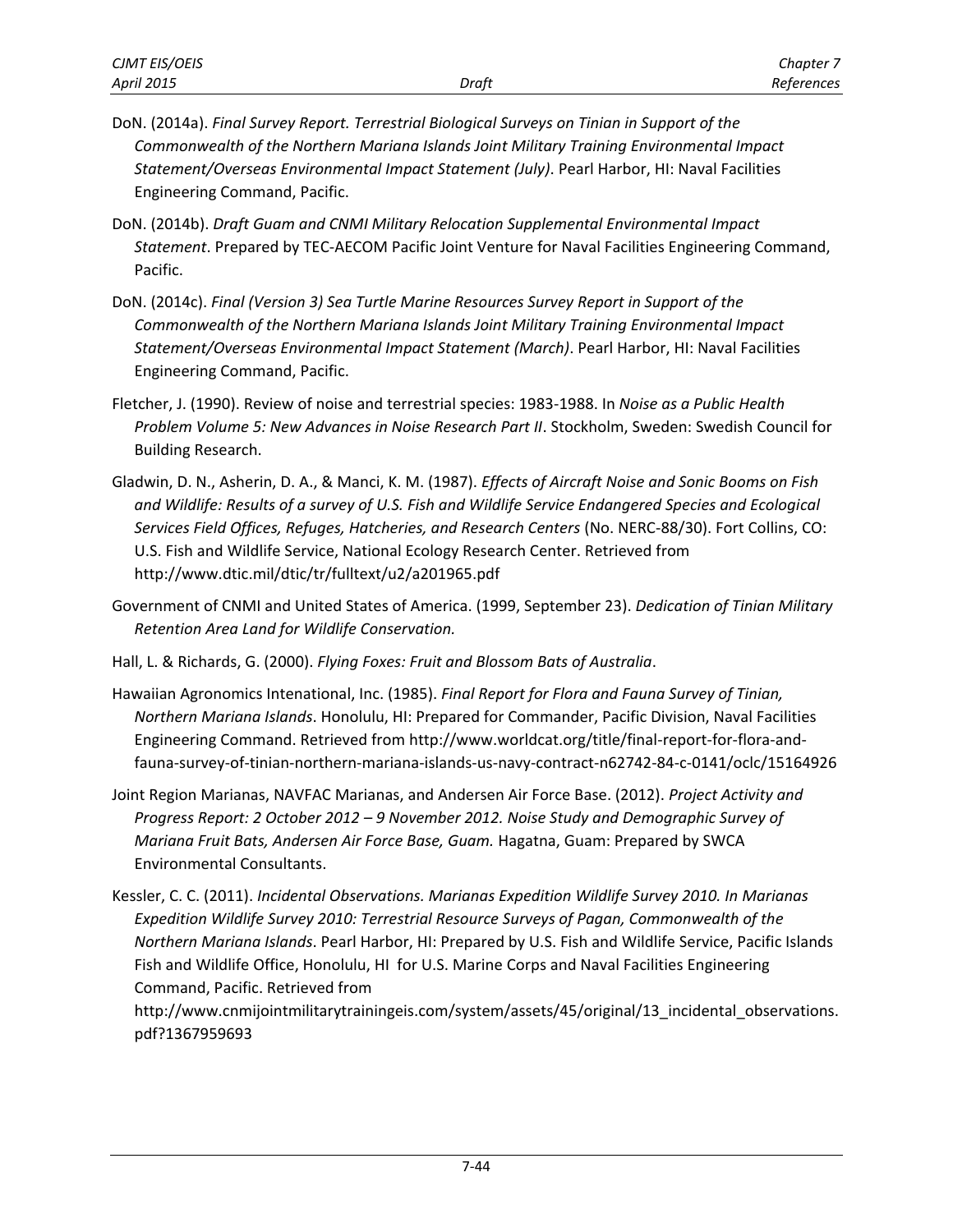- Krausman, P. K., Wallace, M. C., Hayes, C. L., & DeYoung, D. W. (1993). *The effects of low-altitude aircraft on mountain sheep heart rate and behavior* (No. AL/OE-TR-1993-0184). U.S. Air Force. Retrieved from http://www.dtic.mil/dtic/tr/fulltext/u2/a284993.pdf
- Manci, K. M., Gladwin, D. N., Villella, R., & Cavendish, M. G. (1988). *Effects of Aircraft Noise and Sonic Booms on Domestic Animals and Wildlife: A Literature Synthesis* (No. NERC-88/29). Fort Collins, CO: U.S. Fish and Wildlife Service, National Ecology Research Center. Retrieved from http://www.dtic.mil/dtic/tr/fulltext/u2/a201966.pdf
- Morton, J. M. (1996). *The effects of aircraft overflights on endangered Mariana crows and Mariana fruit bats at Andersen Air Force Base, Guam*. Honolulu, HI: Prepared by the U. S. Fish and Wildlife Service for the Department of the Navy, Naval Facilities Engineering Command, Pacific.
- Morton, J. M., Amidon, F. A., & Quinata, L. R. (2000). *Structure of a limestone forest on Northern Guam. Micronesia*, *32*(2), 229–244.
- National Park Service. (1994). *Report to Congress: Effects of aircraft overflights on the National Park System*.
- Parsons, J., Blair, D., Luly, J., & Robson, S. (2008). *Flying-fox (Megachiroptera: Pteropodidae) flight altitudes determined via an unusual sampling method: aircraft strikes in Australia. Acta Chiropterologica*, *10*(2), 377–379. doi:10.3161/150811008X414953
- Parsons, J., Blair, D., Luly, J., & Robson, S. (2009). *Bat Strikes in the Australian Aviation Industry. Journal of Wildlife Management*, *73*(4), 526–529. doi:10.2193/2008-268
- Pratt, L. W. (2010). *Vegetation Assessment of Forests of Pagan Island, Commonwealth of the Northern Mariana Islands. In Marianas Expedition Wildlife Surveys 2010: Terrestrial Resource Surveys of Pagan, Commonwealth of the Northern Mariana Islands*. Pearl Harbor, HI: Prepared by U.S. Fish and Wildlife Service, Pacific Islands Fish and Wildlife Office, Honolulu, HI for U.S. Marine Corps and Naval Facilities Engineering Command, Pacific. Retrieved from http://hilo.hawaii.edu/hcsu/documents/HCSUTR-023PrattPagan.pdf
- Reed, R. N., Rodda, G. H., Siers, S. R., Wostl, E., & Adams, A. A. Y. (2010). T*errestrial Reptiles of Pagan Island, Commonwealth of the Northern Mariana Islands. In Marianas Expedition Wildlife Surveys 2010: Terrestrial Resource Surveys of Pagan, Commonwealth of the Northern Mariana Islands*. Pearl Harbor, HI: Prepared by U.S. Fish and Wildlife Service, Pacific Islands Fish and Wildlife Office, Honolulu, HI for U.S. Marine Corps and Naval Facilities Engineering Command, Pacific.
- Space, J. C. & Falanruw, M. (1999). *Observations on non-native plant species in Micronesia. Paper Prepared for the meeting of the Pacific Islands Committee, Council of Western State Foresters, Majuro, Republic of the Marshall Islands, 22-26 February*.
- Tang, J. W., Lu, X. T., Yin, J. X., & Qi, J. F. (2011). *Diversity, composition and physical structure of tropical forest over limestone in Xishuangbanna, south-west China. Journal of Tropical Forest Science*, *23*, 425–433.
- U.S. Fish and Wildlife Service. (1998). *Biological Opinion of the U.S. Fish and Wildlife Service for Airport Improvements at the Tinian International Airport, Commonwealth of the Northern Mariana Islands. Consultation 1-22-98-F-06LTG*. Honolulu, HI: Pacific Islands Ecoregion.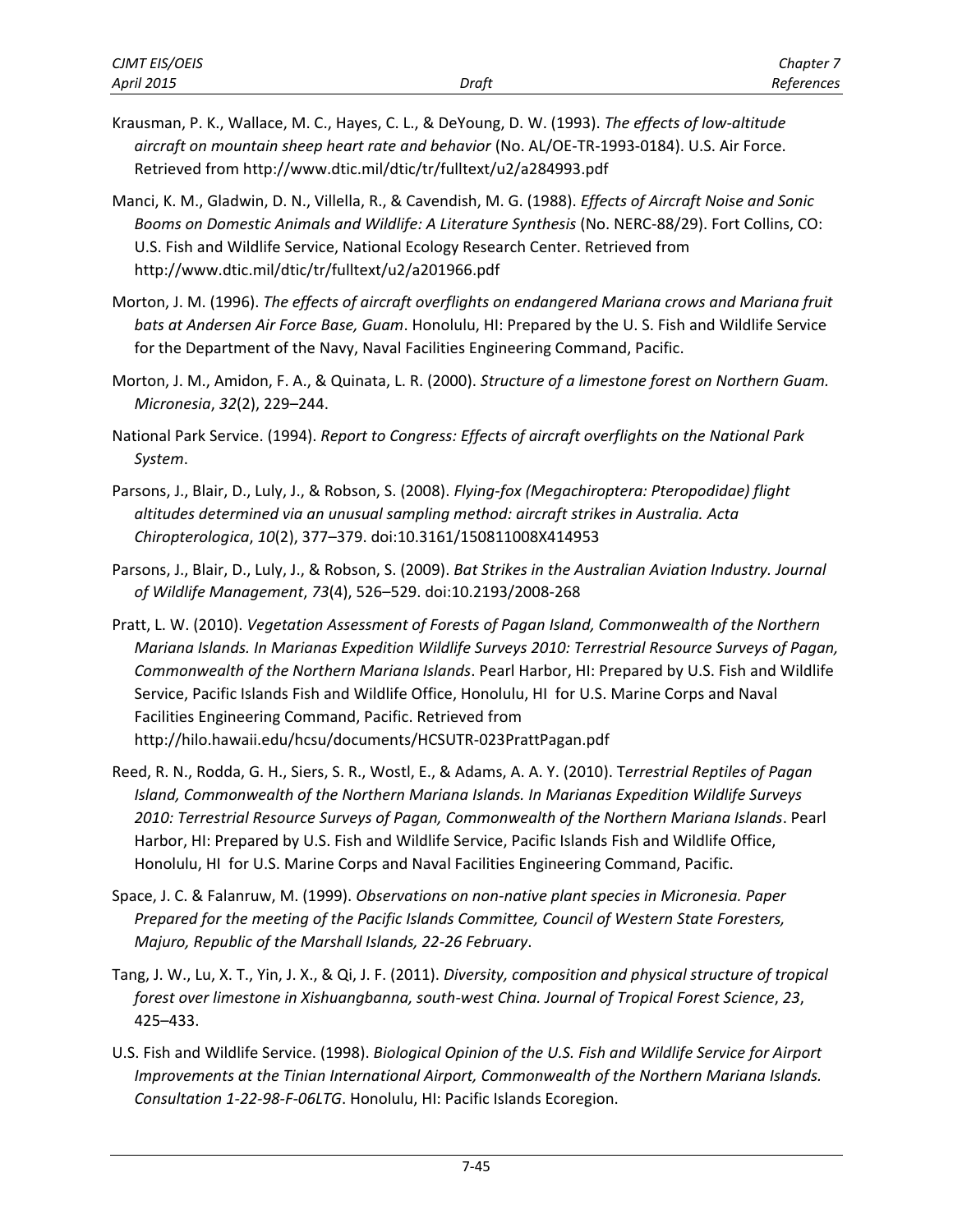- U.S. Fish and Wildlife Service. (2004). *Endangered and Threatened Wildlife and Plants; Final Rule to Remove the Tinian Monarch from the Federal List of Endangered and Threatened Wildlife. Federal Register*, (69), 56367–56371.
- U.S. Fish and Wildlife Service. (2005). *Biological Opinion for the Proposed Revision of the Endangered Species Management Plan (ESMP) at Fort Hood Military Installation in Bell and Coryell Counties, Texas. Consultation 2-12-04-F-478*.
- U.S. Fish and Wildlife Service. (2008). *Draft Guidance to Develop and Implement a Wildland Fire Management Program for Military Training*. Pacific Islands Field Office, Section 7 Consultation and Technical Assistance Program.
- U.S. Fish and Wildlife Service. (2010). *Biological Opinion for the Mariana Islands Range Complex, Guam and the Commonwealth of the Northern Mariana Islands 2010-2015. Consultation 2009-F-0345*. Arlington, TX: Prepared by Ecological Services.
- U.S. Fish and Wildlife Service. (2014). *Endangered and Threatened Wildlife and Plants; Proposed Endangered Status for 21 Species and Proposed Threatened Status for 2 Species in Guam and the Commonwealth of the Northern Mariana Islands; Proposed Rule. Federal Register*, *79*(190), 59364– 59413.
- U.S. Forest Service. (1992). *Report to Congress: Potential Impacts of Aircraft Overflights of National Forest System Wilderness* (No. 1992-0-685-234/61004). Washington, D.C.: U.S. Government Printing Office.
- VanderWerf, E., Ebisu, Y., & Wil Chee-Planning, Inc. (2000). *A Study to Determine the Effects of Noise from Military Training on the endangered O'ahu 'Elepaio*.

#### **7.4.10 Marine Biology**

- Allingham, D. P. & Neil, D. T. (1995). The supratidal deposits and effects of coral dredging on Mud Island, Moreton Bay, southeast Queensland. *Zeitschrift für Geomorphologie, NF*, *39*(3), 273–292.
- Analytical Laboratories of Hawaii. (2004). *Mapping of Benthic Habitats for U.S. Pacific Territories: American Samoa, Guam, and The Commonwealth of the Northern Mariana Islands*.
- Baird, A. H., Guest, J. R., & Willis, B. L. (2009). Systematic and biogeographical patterns in the reproductive biology of scleractinian corals. *Annual Review of Ecology and Systematics*, *40*, 551–571.
- Bartol, S. M. & Ketten, D. R. (2006). *Turtle and tuna hearing* (No. NOAA Technical Memorandum NMFS-PIFSC-7) (pp. 98–103). U.S. Department of Commerce, National Oceanic and Atmospheric Administration. Retrieved from http://www.widecast.org/Resources/Docs/Swimmer\_and\_Brill\_2006\_reducing\_sea\_turtle\_bycatch\_i n\_longlines\_TM\_NMFS\_PIFSC\_7.pdf
- Bearden, C., Brainard, R., de Cruz, T., Hoeke, R., Houk, P., Holzwarth, S., Kolinski, S., Miller, J., Schroeder, R., Timmers, M., Vroom, P., & Stamer, J. (2008). *The State of Coral Reef Ecosystems of the Commonwealth of the Northern Mariana Islands*. Silver Spring, MD: NOAA/NCCOS Center for Coastal Monitoring and Assessment's Biogeography Team.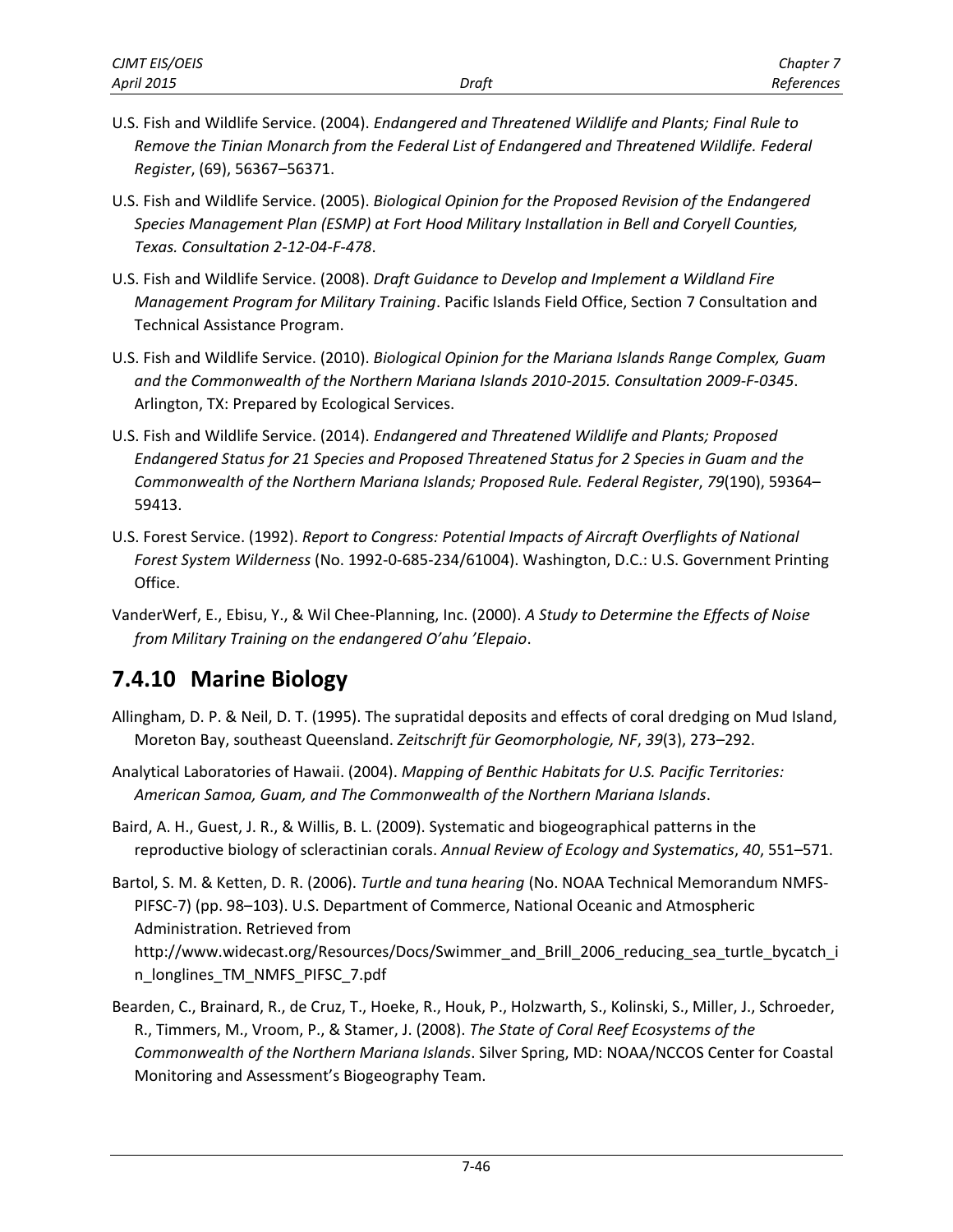- Bickel, S. L., Mallory Hammond, J. D., & Tang, K. W. (2011). Boat-generated turbulence as a potential source of mortality among copepods. *Journal of Experimental Marine Biology and Ecology*, *401*(1-2), 105–109. doi:10.1016/j.jembe.2011.02.038
- Bishop, M. J. (2008). *Displacement of epifauna from seagrass blades by boat wake. Journal of Experimental Marine Biology and Ecology*, *354*(1), 111–118. doi:10.1016/j.jembe.2007.10.013
- Brainard, R. E. (2012). *Coral Reef Ecosystem Monitoring Report of the Mariana Archipelago: 2003 to 2007*. National Oceanic and Atmospheric Administration Fisheries, Pacific Islands Fisheries Science Center. Retrieved from http://www.pifsc.noaa.gov/cred/hmapping/monitoring\_report\_mariana\_archipelago\_2003- 2007/index.php
- Brainard, R. E., Birkeland, C., Eakin, C. M., McElhany, P., Miller, M. W., Patterson, M., & Piniak, G. A. (2011). *Status review report of 82 candidate coral species petitioned under the U.S. Endangered Species Act* (NOAA Tech. Memo., NOAA-TM-NMFS-PIFSC-27) (p. 530). U.S. Department of Commerce. Retrieved from http://www.pifsc.noaa.gov/library/pubs/tech/NOAA\_Tech\_Memo\_PIFSC\_27.pdf
- Chew III, R. T. (1999). *Environmental problems on the low atolls of the Marshall Islands. Journal of Geoscience Education*, *47*, 143–149.
- DoN. (2010a). *Final Environmental Impact Statement. Guam and CNMI Military Relocation Relocating Marines from Okinawa, Visiting Aircraft Carrier Berthing, and Army Air and Missile Defense Task Force*. Prepared by TEC-AECOM Pacific Joint Venture for Naval Facilities Engineering Command, Pacific. Retrieved from http://www.guambuildupeis.us/documents
- DoN. (2010b). *Mariana Islands Range Complex Final Environmental Impact Statement/Overseas Environmental Impact Statement*. Pearl Harbor, HI: Naval Facilities Engineering Command, Pacific. Retrieved from https://mircairspaceea.com/DocumentsandReferences/Documents.aspx
- DoN. (2014a). *Final Coral Marine Resources Survey Report in Support of the Commonwealth of the Northern Mariana Islands Joint Military Training Environmental Impact Statement/Overseas Environmental Impact Statement*. Prepared by Tetra Tech for Naval Facilities Engineering Command, Pacific.
- DoN. (2014b). *Final (Version 3) Sea Turtle Marine Resources Survey Report in Support of the Commonwealth of the Northern Mariana Islands Joint Military Training Environmental Impact Statement/Overseas Environmental Impact Statement (March)*. Pearl Harbor, HI: Naval Facilities Engineering Command, Pacific.
- DoN. (2014c). *Final (Version 3) Marine Mammal Marine Survey Report in Support of the Commonwealth of the Northern Mariana Islands Joint Military Training Environmental Impact Statement/Overseas Environmental Impact Statement*. Pearl Harbor, HI: Naval Facilities Engineering Command, Pacific.
- DoN. (2014d). *Pre-Final (Version 3) Commonwealth of the Northern Mariana Islands Joint Military Training Transportation Study*. Pearl Harbor, HI: Naval Facilities Engineering Command, Pacific.
- Erftemeijer, P. L. A., Riegl, B., Hoeksema, B. W., & Todd, P. A. (2012). *Environmental impacts of dredging*  and other sediment disturbances on corals: A review. Marine Pollution Bulletin, 64(9), 1737-1765. doi:10.1016/j.marpolbul.2012.05.008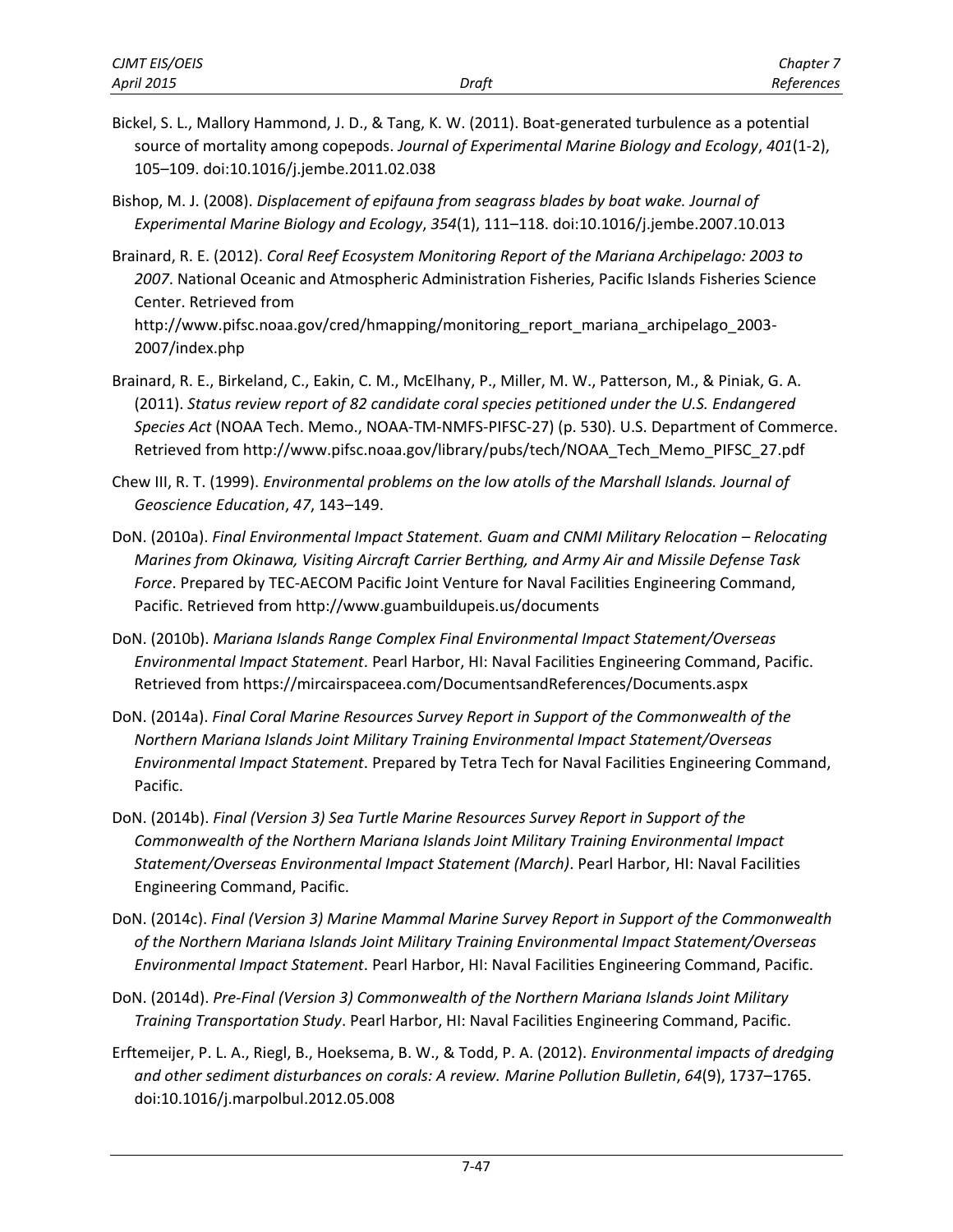| CJMT EIS/OEIS<br>April 2015                               | Draft                                                                                                                                                                                                                                                                                                      | Chapter 7<br>References |
|-----------------------------------------------------------|------------------------------------------------------------------------------------------------------------------------------------------------------------------------------------------------------------------------------------------------------------------------------------------------------------|-------------------------|
| Criteria for Injury to Fish from Pile Driving Activities. | Fisheries Hydroacoustic Working Group. (2008). Memorandum: Agreement in Principle for Interim                                                                                                                                                                                                              |                         |
|                                                           | Hastings, M. C. & Popper, A. N. (2005). <i>Effects of Sound on Fish</i> . Retrieved from<br>http://www.dot.ca.gov/hq/env/bio/files/Effects_of_Sound_on_Fish23Aug05.pdf                                                                                                                                     |                         |
|                                                           | Hazel, J., Lawler, I. R., Marsh, H., & Robson, S. (2007). Vessel speed increases collision risk for the green<br>turtle Chelonia mydas. Endangered Species Research, 3, 105-113.                                                                                                                           |                         |
|                                                           | Hill, M., Ligon, A., Deakos, M., U, A., Milette-Winfree, A., Oleson, E., & Bendlin, A. (2014). Cetacean<br>Surveys in the Waters of the Southern Mariana Archipelago (February 2010- April 2014) (No. PIFSC<br>Data Report DR-14-013). Prepared for the U.S. Pacific Fleet Environmental Readiness Office. |                         |
|                                                           | Jaap, W. C. (2000). Coral reef restoration. Ecological Engineering, 15, 345–364.                                                                                                                                                                                                                           |                         |
| the Northern Mariana Islands. Micronesica, 37, 95-118.    | Kolinski, S. P., Ilo, L. I., & Manglona, J. M. (2004). Green turtles and their marine habitats at Tinian and<br>Aguijan, with projections of resident turtle demographics in the southern arc of the Commonwealth of                                                                                       |                         |
|                                                           | Lenhardt, M. L., Bellmund, S., Byles, R. A., Harkins, S. W., & Musick, J. A. (1983). Marine turtle reception<br>of bone-conducted sound. Journal of Auditory Research, 23(2), 119-125.                                                                                                                     |                         |

Ligon, A. D., Deakos, M. H., & U, A. C. (2011). *Small-Boat Cetacean Surveys Off Guam and Saipan, Mariana Islands, February - March 2010*. Pacific Island Fisheries Science Center.

- Magalhaes, S., Prieto, R., Silva, M. A., Goncalves, J., Afonso-Dias, M., & Santos, R. S. (2002). *Short term reactions of sperm whales (Physeter macrocephalus) to whale watching vessels in the Azores. Aquatic Mammals*, *28*(3), 267–274.
- Marshall, M. (2012). *Broken coral embryos become clone army. New Scientist, Online*, 1–1.
- Miller, J. (1974). *Effects of noise on people. Journal of Acoustical Society of America*, *56*(3), 729–764.
- Minton, D., Brown, V., Dugger, K., Flores, T., Foster, K., Houk, P., Iguel, J., Kessler, C., Kolinski, S., Schols, T., Starmer, J., Suhkraj, N., Tenorio, M., & Trianni, M. (2009). *Draft Report. Marine Resource Surveys of Tinian, Commonwealth of the Northern Mariana Islands. Volume I (January)*.
- Moein, S. E., Musick, J. A., Keinath, J. A., Barnard, D. A., Lenhardt, M., & George, R. (1994). *Evaluation of Seismic Sources for Repelling Sea Turtles from Hopper Dredges* (No. Report from Virginia Institute of Marine Science). Gloucester Point, VA: Prepared for U.S. Army Corps of Engineers Waterways Experiment Station. Retrieved from http://www.vims.edu/library/GreyLit/VIMS/MoeinMusicketal1994.pdf
- Myrberg, A. (1980). *Ocean noise and the behavior of marine animals: relationships and implications*. In F. Diemer, F. Vernberg, & D. Mirkes (Eds.), *Advanced concepts in ocean measurements for marine biology* (pp. 461–491). Univ. South Car. Press.
- National Marine Fisheries Service. (2012). Endangered and Threatened Wildlife and Plants: Proposed Listing Determinations for 82 Reef-Building Coral Species; Proposed Reclassification of *Acropora palmata* and *Acropora cervicornis* from Threatened to Endangered. *Federal Register*, *77*(236), 73220– 73262.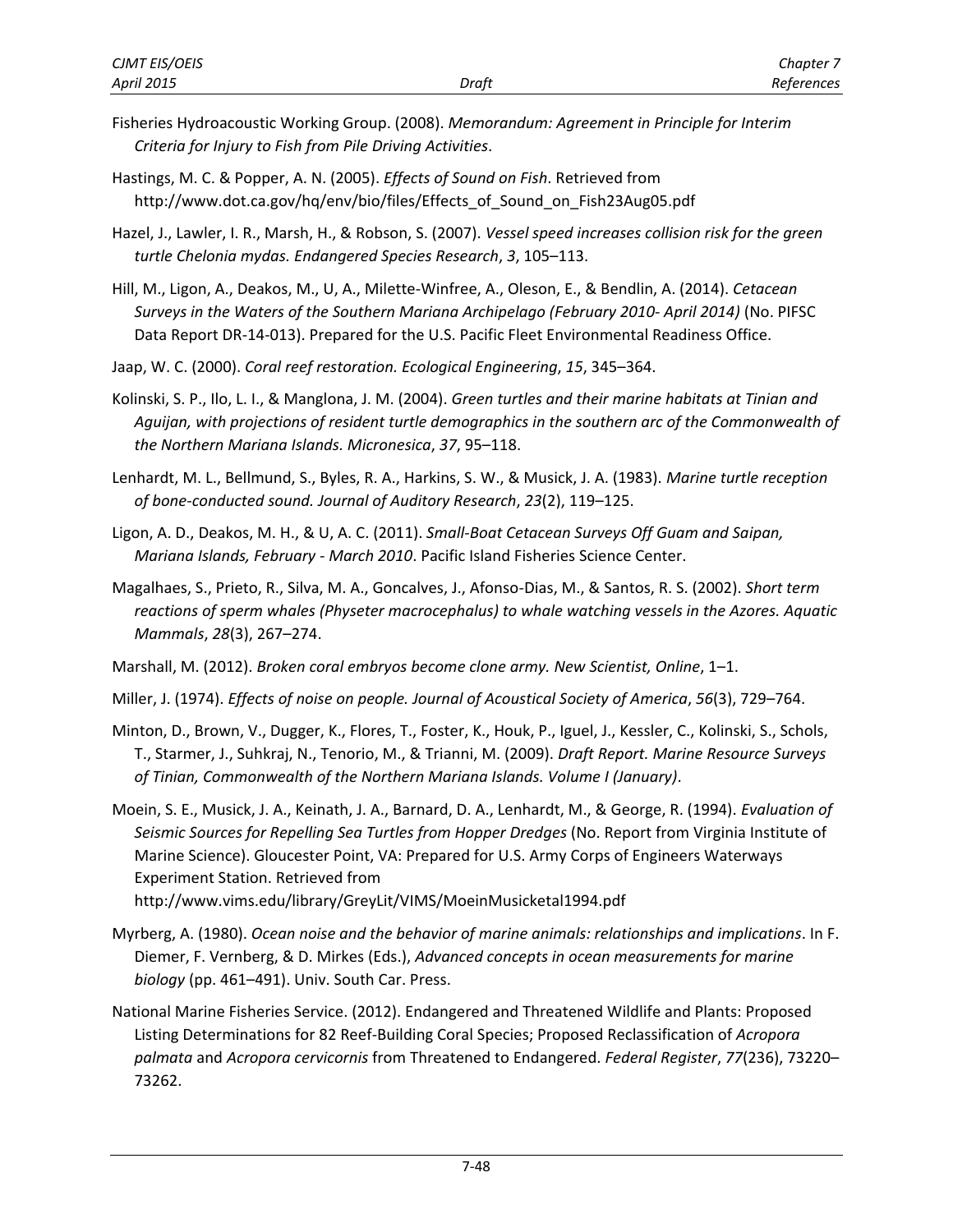- National Oceanic and Atmospheric Administration, National Centers for Coastal Ocean Science. (2005). *Shallow-Water Benthic Habitats of American Samoa, Guam, and the Commonwealth of the Northern Mariana Islands* (NOAA Technical Memorandum NOS NCCOS No. 8). Silver Spring, MD. Retrieved from http://ccma.nos.noaa.gov/ecosystems/coralreef/us\_pac\_terr/
- National Oceanic and Atmospheric Administration West Coast Region. (2015). *Interim Sound Threshold Guidance.* Retrieved February 6, 2015, from http://www.westcoast.fisheries.noaa.gov/protected\_species/marine\_mammals/threshold\_guidance. html
- Noren, D. P., Johnson, A. H., Rehder, D., & Larson, A. (2009). *Close approaches by vessels elicit surface active behaviours by southern resident killer whales. Endangered Species Research*, *8*, 179–192.
- Popper, A., Fay, R., Platt, C., & Sand, O. (2003). *Sound detection mechanisms and capabilities of teleost fishes. In S. Collin & N. Marshall (Eds.), Sensory Processing in Aquatic Environments*. New York: Springer-Verlag.
- Popper, A. N., Carlson, T. J., Hawkins, A. D., & Southall, B. L. (2006). *Interim Criteria for Injury of Fish Exposed to Pile Driving Operations: A White Paper*.
- Reine, K. J., Clarke, D., & Dickerson, C. (2014). *Characterization of underwater sounds produced by hydraulic and mechanical dredging operations. The Journal of the Acoustical Society of America*, *135*(6), 3280–3294.
- Richardson, W. J., Greene Jr., C. R., Malme, C. I., & Thomson, D. H. (1995). *Marine Mammals and Noise*. San Diego, CA: Academic Press, Inc.
- Ridgway, S. H., Weaver, E. G., McCormick, J. G., Palin, J., & Anderson, J. H. (1969). *Hearing in the giant sea turtle, Chelonia mydas. Proceedings of the National Academy of Sciences USA*, *64*, 884–890.
- Riegl, B. M. & Dodge, R. E. (2008). *Coral Reefs of the USA* (Vol. 1). Dordrecht, The Netherlands: Kluwer Academic Publishers.
- Scholik, A. & Yan, H. (2002). *Effects of boat engine noise on the auditory sensitivity of the fathead minnow, Pimephales promelas. Environmental Biology of Fishes*, *63*, 203–209.
- Simpson, S. D., Radford, A. N., Tickle, E. J., Meekan, M. G., & Jeffs, A. G. (2011). *Adaptive avoidance of reef noise. PLoS ONE*, *6*(2). doi:10.1371/journal.pone.0016625
- Smith, M. E., Coffin, A. B., Miller, D. L., & Popper, A. N. (2006). *Anatomical and functional recovery of the goldfish (Carassius auratus) ear following noise exposure. Journal of Experimental Biology*, *209*, 4193–4202. doi:10.1242/jeb.02490
- Smith, M. E., Kane, A. S., & Popper, A. N. (2004). *Acoustical stress and hearing sensitivity in fishes: does the linear threshold shift hypothesis hold water? Journal of Experimental Biology*, *207*(Pt 20), 3591– 3602.
- Southeast Florida Coral Reef Initiative. (2011). *Guidelines and Management Practices for Artificial Reef Siting, Use, Construction, and Anchoring in Southeast Florida*. Miami: Florida Department of Environmental Protection.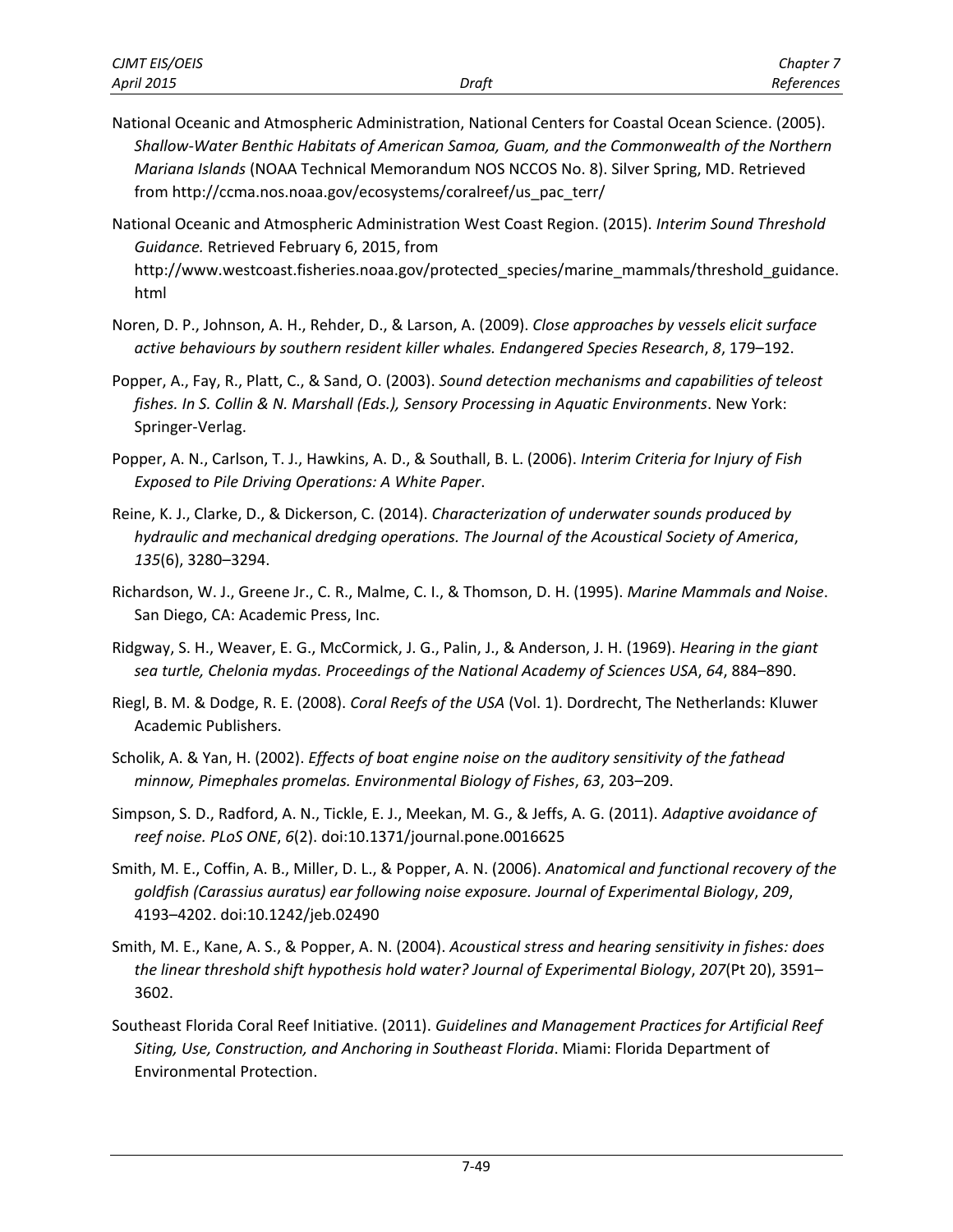Spalding, M. D., Taylor, M. L., Ravilious, C., Short, F. T., & Green, E. P. (2003). *Global Overview: The Distribution and Status of Seagrasses.* In E. P. Green & F. T. Short (Eds.), *World Atlas of Seagrasses*. Berkeley, CA: University of California Press.

Stadler, J. H. & Woodbury, D. P. (2009). *Assessing the effects to fishes from pile driving: Application of new hydroacoustic criteria*. Retrieved from ftp://ftp.mdt.mt.gov/research/OTHER/Bull\_Trout/ASSESSING-EFFECTS-TO-FISHES-FROM-PILE-DRIVING\_2009.PDF

- Sukhraj, N., Brown, V., Schils, T., Cox, E., Kolinski, S., Tenorio, M., McKagan, S., deVillers, A., & Foster, K. B. (2010). *Draft Report. Marine Resource Surveys of Pagan, Commonwealth of the Northern Mariana Islands. Volume I (November)*.
- Tan, Y. Z. & Chou, L. M. (2012). *Natural colonisation of a marina seawall by scleractinian corals along Singapore's east coast. Nature in Singapore*, *5*, 177–183.

Vermeij, M. J. A., Marhaver, K. L., Huijbers, C. M., Nagelkerken, I., & Simpson, S. D. (2010). *Coral Larvae Move toward Reef Sounds. PLoS One*, *5*(5). Retrieved from http://www.plosone.org/article/info%3Adoi%2F10.1371%2Fjournal.pone.0010660

- Watkins, W. A. (1981). *Reaction of three species of whales, Balaenoptera physalus, Meyaptera novaeangliae, and BalaenoEtera edeni to implanted radio tags. Deep Sea Research*, *28*, 589–599.
- Watkins, W. A. (1986). *Whale Reactions to Human Activities in Cape Cod Waters. Marine Mammal Science*, *2*(4), 251–262.
- Western Pacific Regional Fishery Management Council. (2009). *Fishery Ecosystem Plan for the Mariana Archipelago.* Honolulu, HI. Retrieved from http://www.wpcouncil.org/fishery-plans-policiesreports/marianas-fishery-ecosystem-plan/
- Young, R. W. (1973). *Sound pressure in water from a source in air and vice versa. Journal of Acoustical Society of America*, *53*(6), 1708–1716.

#### **7.4.11 Cultural Resources**

- Athens, S. J. (2009). *Final Archaeological Surveys and Cultural Resources Studies on Guam and the Commonwealth of the Northern Mariana Islands in Support of the Joint Guam Build-Up Environmental Impact Statement Volume III-I: Tinian Narrative Report and Volume II-I: Saipan, Saigan, and Pagan Narrative Report.* Prepared by International Archaeological Research Institute Inc.
- Burns, J. (2010). *Underwater Archaeology Remote Sensing Survey of the Proposed AAV and LCAS Landing Beaches on Tinian (Unai Chulu and Unai Dangkulo), Commonwealth of the Northern Marianas Islands.* Prepared by Southeastern Archaeological Research, Inc. for TEC Inc.
- Department of Defense. (2011). *Programmatic Agreement Among the Department of Defense, the Advisory Council on Historic Preservation, the Guam State Historic Preservation Officer, and the Commonwealth of the Northern Mariana Islands State Historic Preservation Officer Regarding the Military Relocation to the Islands of Guam and Tinian.*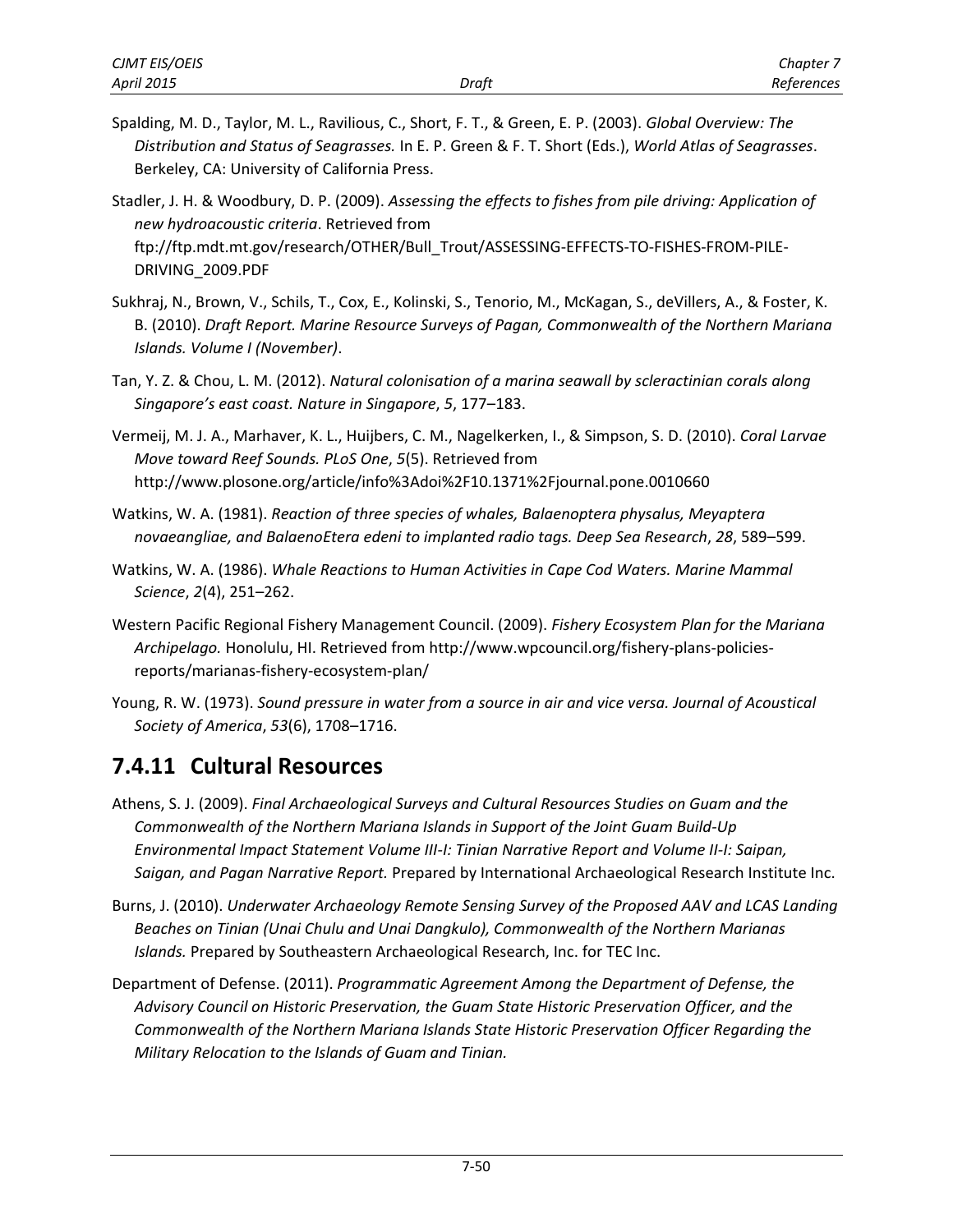| <b>CJMT EIS/OEIS</b> |       | Chapter 7  |
|----------------------|-------|------------|
| <b>April 2015</b>    | Draft | References |

- DoN. (2010a). *Mariana Islands Range Complex Final Environmental Impact Statement/Overseas Environmental Impact Statement.* Pearl Harbor, HI: Naval Facilities Engineering Command, Pacific. Retrieved from https://mircairspaceea.com/DocumentsandReferences/Documents.aspx
- DoN. (2010b). *Final Environmental Impact Statement. Guam and CNMI Military Relocation Relocating Marines from Okinawa, Visiting Aircraft Carrier Berthing, and Army Air and Missile Defense Task Force.* Prepared by TEC-AECOM Pacific Joint Venture for Naval Facilities Engineering Command, Pacific. Retrieved from http://www.guambuildupeis.us/documents

#### **7.4.12 Visual Resources**

- Bureau of Land Management. (1986). *Manual 8431 Visual Resource Contrast Rating*. Retrieved from http://www.blm.gov/pgdata/etc/medialib/blm/wo/Information\_Resources\_Management/policy/bl m\_handbook.Par.79462.File.dat/8431.pdf
- DoN. (2010a). *Final Environmental Impact Statement. Guam and CNMI Military Relocation Relocating Marines from Okinawa, Visiting Aircraft Carrier Berthing, and Army Air and Missile Defense Task Force*. Prepared by TEC-AECOM Pacific Joint Venture for Naval Facilities Engineering Command, Pacific. Retrieved from http://www.guambuildupeis.us/documents
- DoN. (2010b). *Mariana Islands Range Complex Final Environmental Impact Statement/Overseas Environmental Impact Statement*. Pearl Harbor, HI: Naval Facilities Engineering Command, Pacific. Retrieved from https://mircairspaceea.com/DocumentsandReferences/Documents.aspx

#### **7.4.13 Transportation**

- American Association of State Highway and Transportation Officials. (2011). *A Policy on Geometric Design of Highways and Streets 2011* (6th ed.).
- Department of Defense. (2006). *Unified Facilities Criteria (UFC). General Provisions and Geometric Design for Roads, Streets, Walks, and Open Storage Areas* (No. 3-250-18FA). Retrieved from http://www.wbdg.org/ccb/DOD/UFC/ARCHIVES/ufc\_3\_250\_18fa.pdf
- Department of Defense. (2009). *Department of Defense Physical Security Program. Directive 5200.08-R*.
- Department of Defense. (2014). *Department of Defense Security of DoD Installations and Resources and the DoD Physical Security Review Board (PSRB). Directive 5200.08*.
- DoN. (2010a). *Final Environmental Impact Statement. Guam and CNMI Military Relocation Relocating Marines from Okinawa, Visiting Aircraft Carrier Berthing, and Army Air and Missile Defense Task Force*. Prepared by TEC-AECOM Pacific Joint Venture for Naval Facilities Engineering Command, Pacific. Retrieved from http://www.guambuildupeis.us/documents
- DoN. (2010b). *Mariana Islands Range Complex Final Environmental Impact Statement/Overseas Environmental Impact Statement*. Pearl Harbor, HI: Naval Facilities Engineering Command, Pacific. Retrieved from https://mircairspaceea.com/DocumentsandReferences/Documents.aspx
- DoN. (2014a). *Preliminary Draft V1 Socioeconomic Impact Assessment Study in Support of the Commonwealth of the Northern Mariana Islands Joint Military Training Environmental Impact*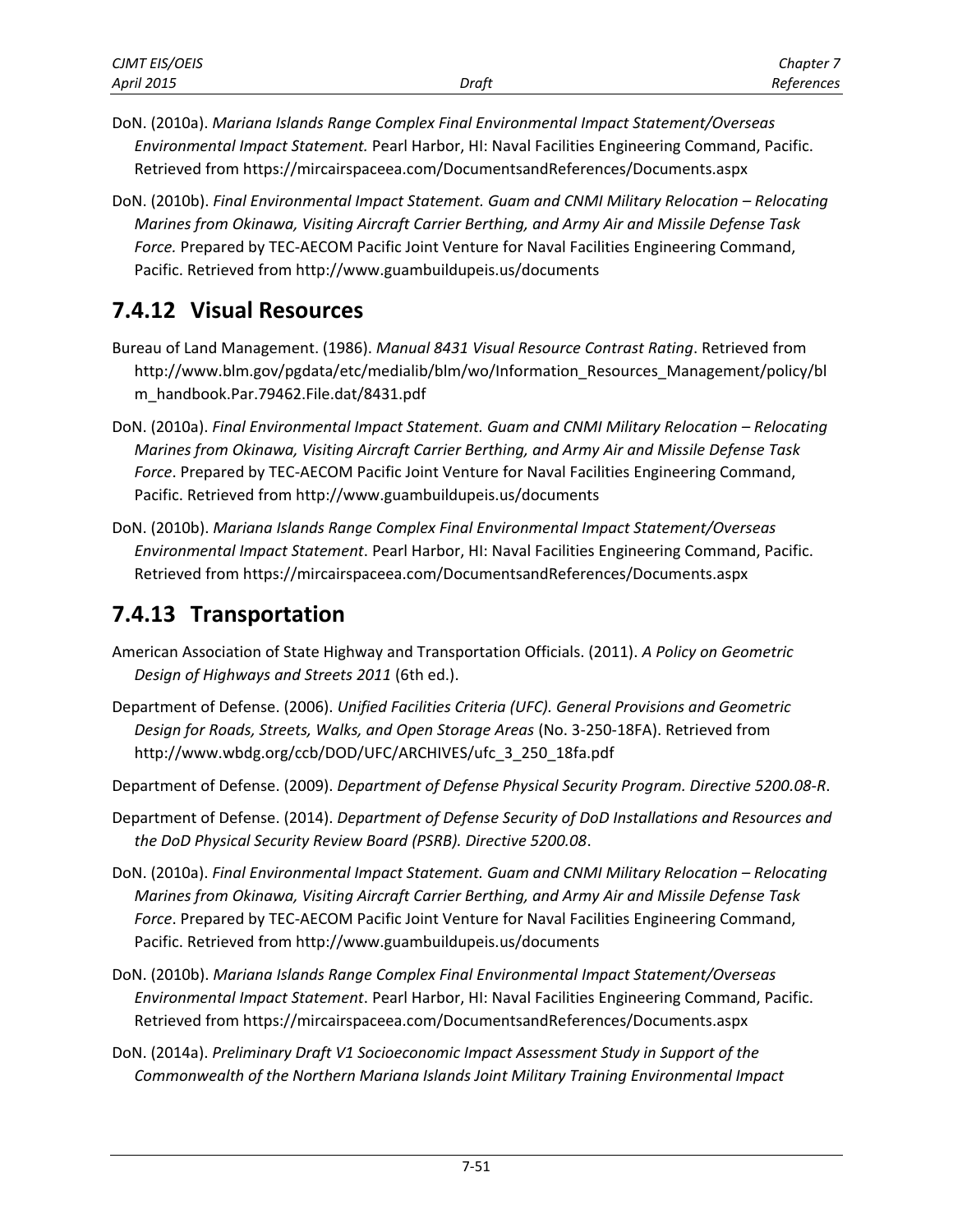*Statement/ Overseas Environmental Impact Statement*. Pearl Harbor, HI: Naval Facilities Engineering Command, Pacific.

- DoN. (2014b). *Draft Version 2 Commonwealth of the Northern Mariana Islands Joint Military Training Transportation Study*. Pearl Harbor, HI: Naval Facilities Engineering Command, Pacific.
- Northern Mariana Islands. (1975, February 15). Technical Agreement Regarding Use of Land to Be Leased by the United States in the Northern Mariana Islands. National Legislative Bodies.
- Transportation Research Board. (2000). *Highway Capacity Manual*. Retrieved from http://sjnavarro.files.wordpress.com/2008/08/highway\_capacital\_manual.pdf

#### **7.4.14 Utilities**

- Army Corps of Engineers. (2003). *Final Executive Summary for the Water Infrastructure Development Plans for the Islands of Saipan, Tinian, and Rota Commonwealth of the Northern Mariana Islands.*  Honolulu, HI: Prepared by Belt Collins Hawaii Ltd. and Winzler and Kelly Consulting Services.
- Commonwealth Utilities Corporation. (2014). *Customer Accounts, Water Production, Water and Wasterwater Data.*
- DoN. (2014a). *Pre Final (Version 3) Commonwealth of the Northern Mariana Islands Joint Military Training Utilities Study.* Pearl Harbor, HI: Naval Facilities Engineering Command, Pacific.
- DoN. (2014b). *Preliminary Draft V2 Socioeconomic Impact Assessment Study in Support of the Commonwealth of the Northern Mariana Islands Joint Military Training Environmental Impact Statement/ Overseas Environmental Impact Statement.* Pearl Harbor, HI: Naval Facilities Engineering Command, Pacific.

#### **7.4.15 Socioeconomics and Environmental Justice**

American Planning Association. (2011). *The Role of Community Character in Place-Based Planning*. Presentation by Bret C. Keast.

Council on Environmental Quality. (1997). *Environmental Justice Guidance Under the National Environmental Policy Act*. Retrieved from http://www.epa.gov/compliance/ej/resources/policy/ej\_guidance\_nepa\_ceq1297.pdf

- DoN. (2010a). *Final Environmental Impact Statement. Guam and CNMI Military Relocation Relocating Marines from Okinawa, Visiting Aircraft Carrier Berthing, and Army Air and Missile Defense Task Force*. Prepared by TEC-AECOM Pacific Joint Venture for Naval Facilities Engineering Command, Pacific. Retrieved from http://www.guambuildupeis.us/documents
- DoN. (2010b). *Mariana Islands Range Complex Final Environmental Impact Statement/Overseas Environmental Impact Statement*. Pearl Harbor, HI: Naval Facilities Engineering Command, Pacific. Retrieved from https://mircairspaceea.com/DocumentsandReferences/Documents.aspx
- DoN. (2014). *Preliminary Draft V2 Socioeconomic Impact Assessment Study in Support of the Commonwealth of the Northern Mariana Islands Joint Military Training Environmental Impact Statement/ Overseas Environmental Impact Statement*. Pearl Harbor, HI: Naval Facilities Engineering Command, Pacific.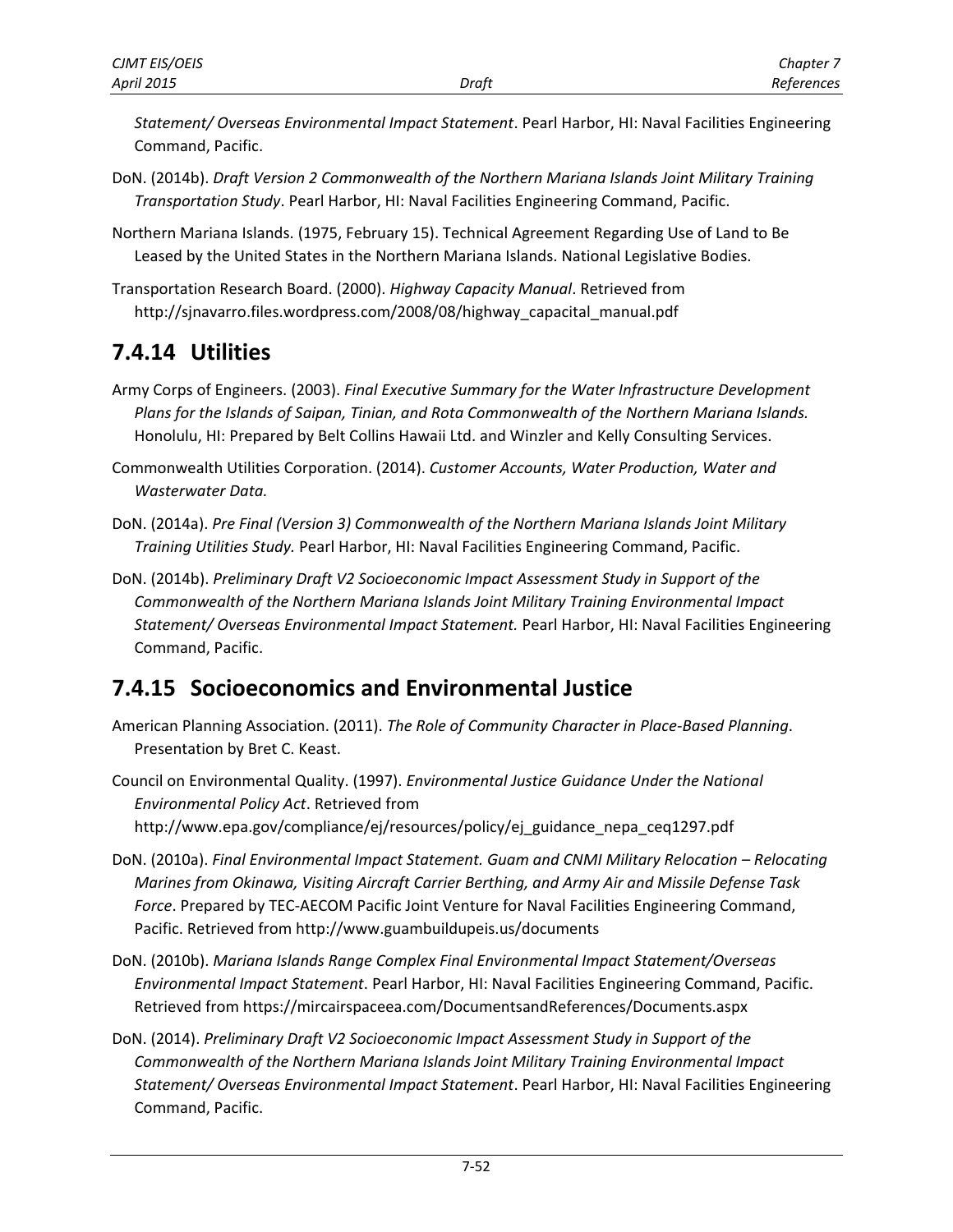| CJMT EIS/OEIS     |       | Chapter 7  |
|-------------------|-------|------------|
| <b>April 2015</b> | Draft | References |

DoN and Department of the Army. (2010). *Record of Decision. Final Environmental Impact Statement. Guam and CNMI Military Relocation – Relocating Marines from Okinawa, Visiting Aircraft Carrier Berthing, and Army Air and Missile Defense Task Force*. Retrieved from http://www.guambuildupeis.us/documents/record\_of\_decision/Guam\_Record\_Of\_Decision\_FINAL.p df

- Holdsworth, L. (2009). Indicators of Community Cohesion in an Australian Country Town. *Commonwealth Journal of Local Governance*, (2).
- Noise Help. (2014). Noise Level Chart. Retrieved September 19, 2014, from http://www.noisehelp.com/noise-level-chart.html
- Office of Economic Adjustment, Department of Defense. (n.d.). Managing Community Growth. *Economic Adjustment Technical Bulletin 5*. Retrieved June 26, 2014, from http://www.oea.gov/library/directory/assistance/growth/managing-community-growth%2ctechnical-bulletin-5/view
- Stone, W. & Hughes, J. (2002). *Understanding Community Strengths* (No. 61). Australian Institute of Family Studies. Retrieved from http://www.aifs.gov.au/institute/pubs/fm2002/fm61/ws.pdf
- U.S. Census Bureau. (2010). *2010 Northern Marianas Summary File.*
- U.S. Environmental Protection Agency. (2010). *Guidelines for Preparing Economic Analyses*.
- U.S. Environmental Protection Agency. (2012). *Addressing Children's Health through Reviews Conducted Pursuant to the National Environmental Policy Act and Section 309 of the Clean Air Act*. Washington, D.C.

#### **7.4.16 Hazardous Materials and Waste**

- Breeh, B. N. (2004). *Classification and Disposal of Waste Flameless Ration Heaters*. U.S. Environmental Protection Agency. Retrieved from http://yosemite.epa.gov/osw/rcra.nsf/ea6e50dc6214725285256bf00063269d/AC92AEF1F4AA10428 525731A0046E54A/\$file/14774.pdf
- Burkhart, J. F., Kladder, D., & Castro, F. (1993). *Radon Distribution on the Island of Guam and Correlations to Surficial Geology and Deposition Models*.
- Department of Defense. (2005). *Department of Defense Instruction Operational Range Clearance. Directive 3200.16*. Retrieved from http://www.dtic.mil/whs/directives/corres/pdf/320016p.pdf
- Department of Defense. (2013). *Unified Facilities Criteria (UFC). Design: Petroleum Fuel Facilities* (No. 3- 460-01). Retrieved from http://www.wbdg.org/ccb/DOD/UFC/ARCHIVES/ufc\_3\_250\_18fa.pdf
- Department of Defense. (2014). *Department of Defense Instruction Material Potentially Presenting an Explosive Hazard. Directive 4140.62*. Retrieved from http://www.dtic.mil/whs/directives/corres/pdf/414062p.pdf
- DoN. (2010a). *Department of Defense Ammunition and Explosive Safety Submission. Directive 6055.09- M*. Retrieved from http://www.dtic.mil/whs/directives/corres/pdf/605509m/605509-M-V7.pdf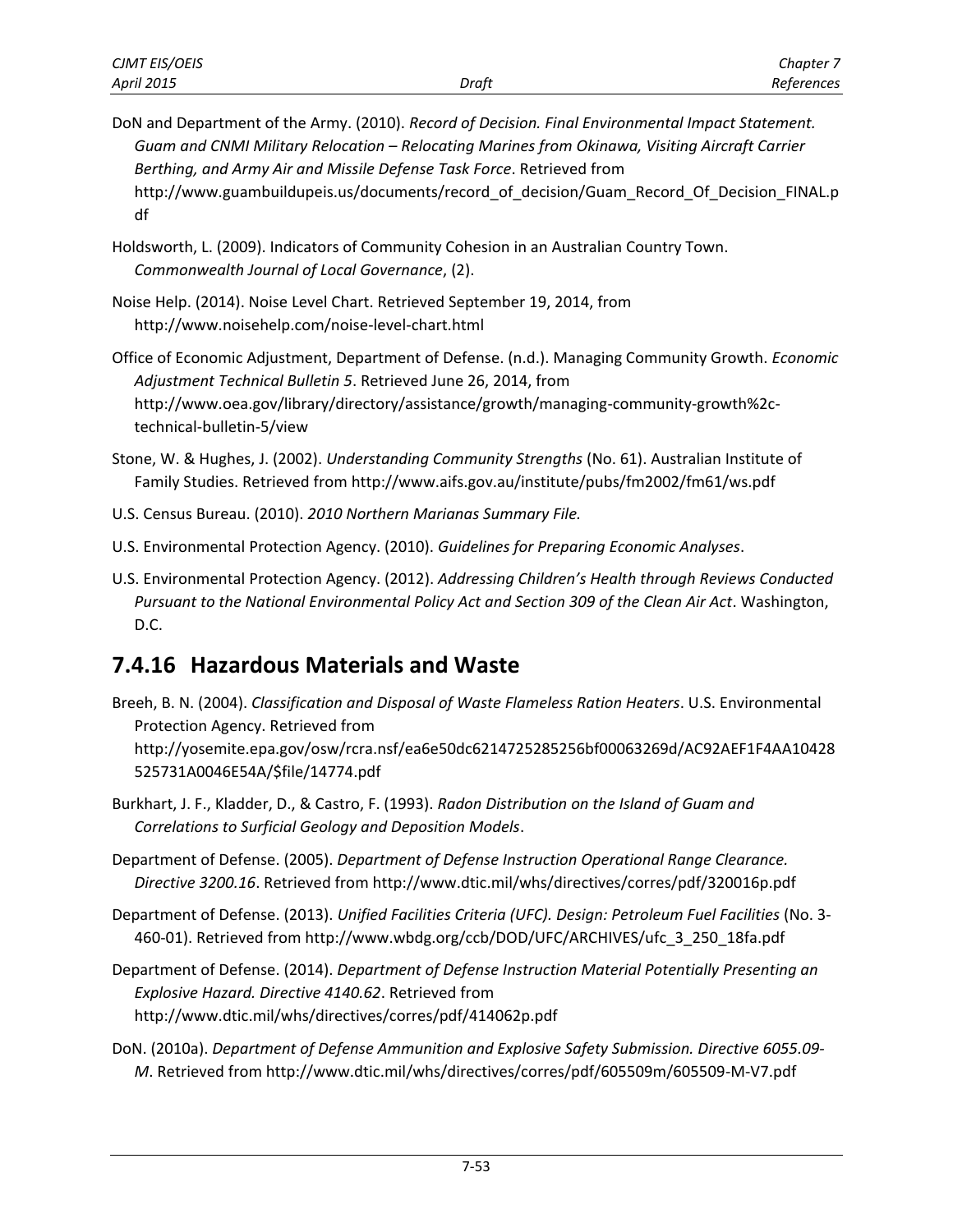- DoN. (2010b). *Mariana Islands Range Complex Final Environmental Impact Statement/Overseas Environmental Impact Statement*. Pearl Harbor, HI: Naval Facilities Engineering Command, Pacific. Retrieved from https://mircairspaceea.com/DocumentsandReferences/Documents.aspx
- DoN. (2010c). *Final Environmental Impact Statement. Guam and CNMI Military Relocation Relocating Marines from Okinawa, Visiting Aircraft Carrier Berthing, and Army Air and Missile Defense Task Force*. Prepared by TEC-AECOM Pacific Joint Venture for Naval Facilities Engineering Command, Pacific. Retrieved from http://www.guambuildupeis.us/documents
- DoN. (2011). *Naval Ordnance and Safety and Security Activity Instruction 8020.15C*. Indian Head, MD. 10 February.
- Rabauliman, F. M. (2013). *Notice of Certification and Adoption of Regulations of Pesticide Management*. Saipan, MP: CNMI Department of Environmental Quality. Retrieved from http://www.deq.gov.mp/resources/files/branches/Pest\_Tanks/CNM%20DEQ%20Pesticide%20Mana gement%20Regulations\_2013.pdf

#### **7.4.17 Public Health and Safety**

- DoN. (2005). *Marine Corps Order P3550.10 W/CH 1, Policies and Procedures for Range and Training Area (RTA) Management*. Department of the Navy, Headquarters United States Marine Corps. Retrieved from http://www.marines.mil/Portals/59/Publications/MCO%20P3550.10%20W%20CH%201.pdf
- DoN. (2010). *Final Environmental Impact Statement. Guam and CNMI Military Relocation Relocating Marines from Okinawa, Visiting Aircraft Carrier Berthing, and Army Air and Missile Defense Task Force*. Prepared by TEC-AECOM Pacific Joint Venture for Naval Facilities Engineering Command, Pacific. Retrieved from http://www.guambuildupeis.us/documents
- DoN. (2010b). *Mariana Islands Range Complex Final Environmental Impact Statement/Overseas Environmental Impact Statement*. Pearl Harbor, HI: Naval Facilities Engineering Command, Pacific. Retrieved from https://mircairspaceea.com/DocumentsandReferences/Documents.aspx
- DoN. (2011). *NOSSA Instruction 8020.15C*. Indian Head, MD. 10 February.

#### **7.4.18 IBB Programmatic Analysis**

- Bailey, H., Senior, B., Simmons, D., Rusin, J., Picken, P., & Thompson, P. M. (2010). Assessing underwater noise levels during pile-driving at an offshore windfarm and its potential effects on marine mammals. *Marine Pollution Bulletin*, *60*, 888–897.
- Barlow, J. (2006). Cetacean abundance in Hawaiian waters estimated from a summer/fall survey in 2002. *Marine Mammal Science*, *22*(2), 446–464.
- Brandt, M., Diederichs, A., Betke, K., & Nehls, G. (2011). Responses of harbour porpoises to pile driving at the Horns Rev II offshore wind farm in the Danish North Sea. *Marine Ecology Progress Series*, *421*, 205–216.
- California Department of Transportation. (2012). *Hydroacoustic Compendium of Pile Driving Sound Data, Updated October 2012*. Retrieved from http://www.dot.ca.gov/hq/env/bio/fisheries\_bioacoustics.htm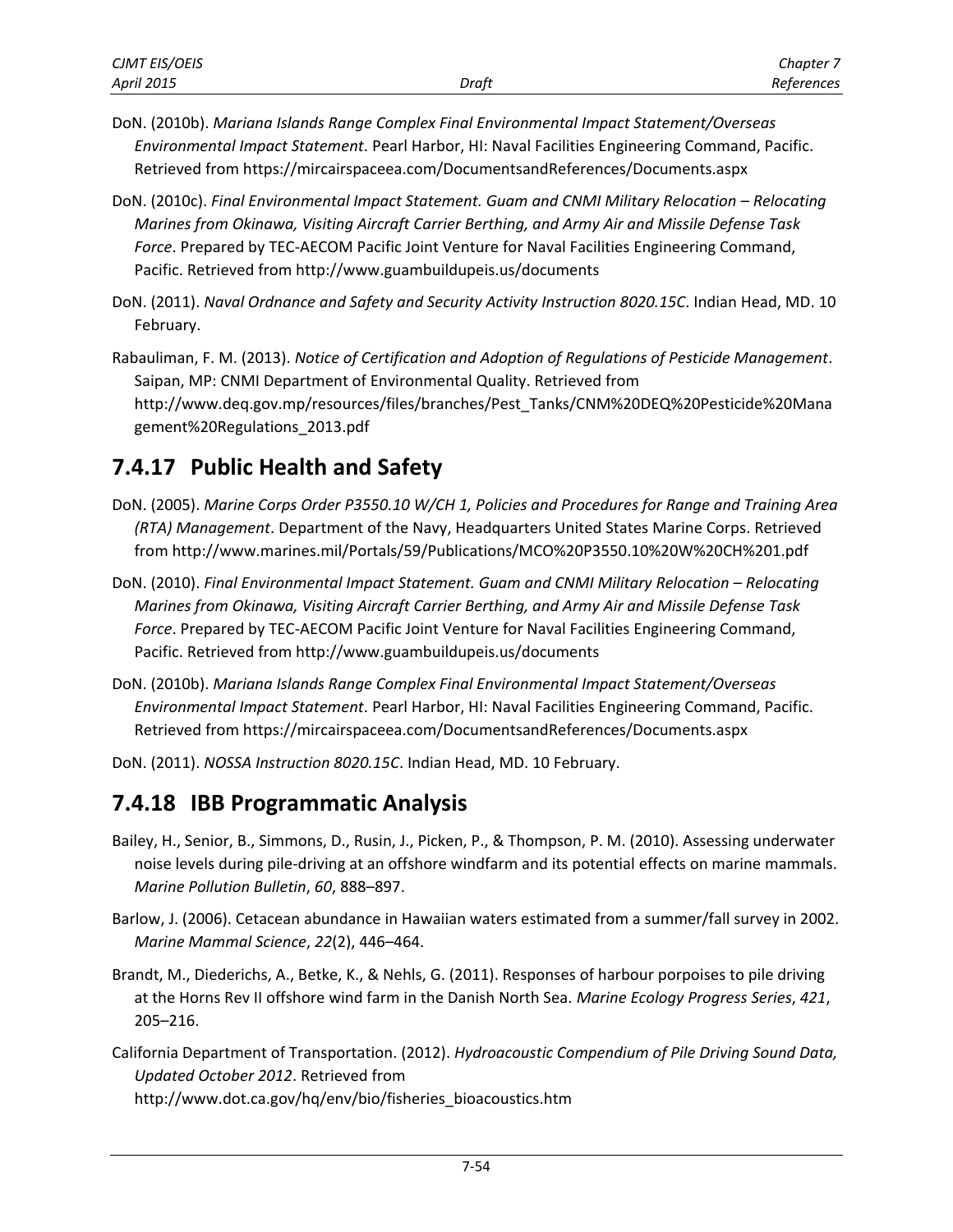- Cowardin, L. M., Carter, V., Golet, F. C., & LaRoe, E. T. (1979). *Classification of Wetlands and Deepwater Habitats of the United States*. Washington, D.C.: U.S. Department of the Interior, Fish and Wildlife Service. Retrieved from http://www.fws.gov/wetlands/Documents/Classification-of-Wetlands-and-Deepwater-Habitats-of-the-United-States.pdf
- Department of Defense. (2005). *Department of Defense Instruction Operational Range Clearance. Directive 3200.16*. Retrieved from http://www.dtic.mil/whs/directives/corres/pdf/320016p.pdf
- Department of Defense. (2014). *Department of Defense Instruction Material Potentially Presenting an Explosive Hazard. Directive 4140.62*. Retrieved from http://www.dtic.mil/whs/directives/corres/pdf/414062p.pdf
- DoN. (2007). *Marine Mammal and Sea Turtle Survey and Density Estimates for Guam and the Commonwealth of the Northern Mariana Islands*. Pearl Harbor, HI: Naval Facilities Engineering Command, Pacific.
- DoN. (2010). *Department of Defense Ammunition and Explosive Safety Submission. Directive 6055.09-M*. Retrieved from http://www.dtic.mil/whs/directives/corres/pdf/605509m/605509-M-V7.pdf
- DoN. (2011). *NOSSA Instruction 8020.15C*. Indian Head, MD. 10 February.
- DoN. (2013). *Final International Broadcasting Bureau/Voice of America Tinian Transmitter Station Requirements Study*. Pearl Harbor, HI: Naval Facilities Engineering Command, Pacific.
- DoN. (2014a). *Final International Broadcasting Bureau/Voice of America Tinian Transmitter Station Relocation Study*. Pearl Harbor, HI: Naval Facilities Engineering Command, Pacific.
- DoN. (2014b). *Final Coral Marine Resources Survey Report in Support of the Commonwealth of the Northern Mariana Islands Joint Military Training Environmental Impact Statement/Overseas Environmental Impact Statement*. Prepared by Tetra Tech for Naval Facilities Engineering Command, Pacific.
- DoN. (2014c). *Final (Version 3) Sea Turtle Marine Resources Survey Report in Support of the Commonwealth of the Northern Mariana Islands Joint Military Training Environmental Impact Statement/Overseas Environmental Impact Statement (March)*. Pearl Harbor, HI: Naval Facilities Engineering Command, Pacific.
- DoN. (2014d). *Final (Version 3) Marine Mammal Marine Survey Report in Support of the Commonwealth of the Northern Mariana Islands Joint Military Training Environmental Impact Statement/Overseas Environmental Impact Statement*. Pearl Harbor, HI: Naval Facilities Engineering Command, Pacific.
- Fulling, G. L., Thorson, P. H., & Rivers, J. (2011). Distribution and abundance estimates for cetaceans in the waters off Guam and the Commonwealth of the Northern Mariana Islands. *Pacific Science*, *65*, 321–343.
- Greene, C. R. & Moore, S. E. (1995). Man-made Noise. In W. J. Richardson, C. R. Greene, C. I. Malme, & D. H. Thomson (Eds.), *Marine Mammals and Noise* (pp. 101–158). San Diego, CA: Academic Press.
- HDR. (2012). *Guam and Saipan Marine Species Monitoring: Winter-Spring Survey 15-29 March*. Pearl Harbor, HI: Prepared for U.S. Pacific Fleet and submitted to Naval Facilities Engineering Command (NAVFAC) Pacific.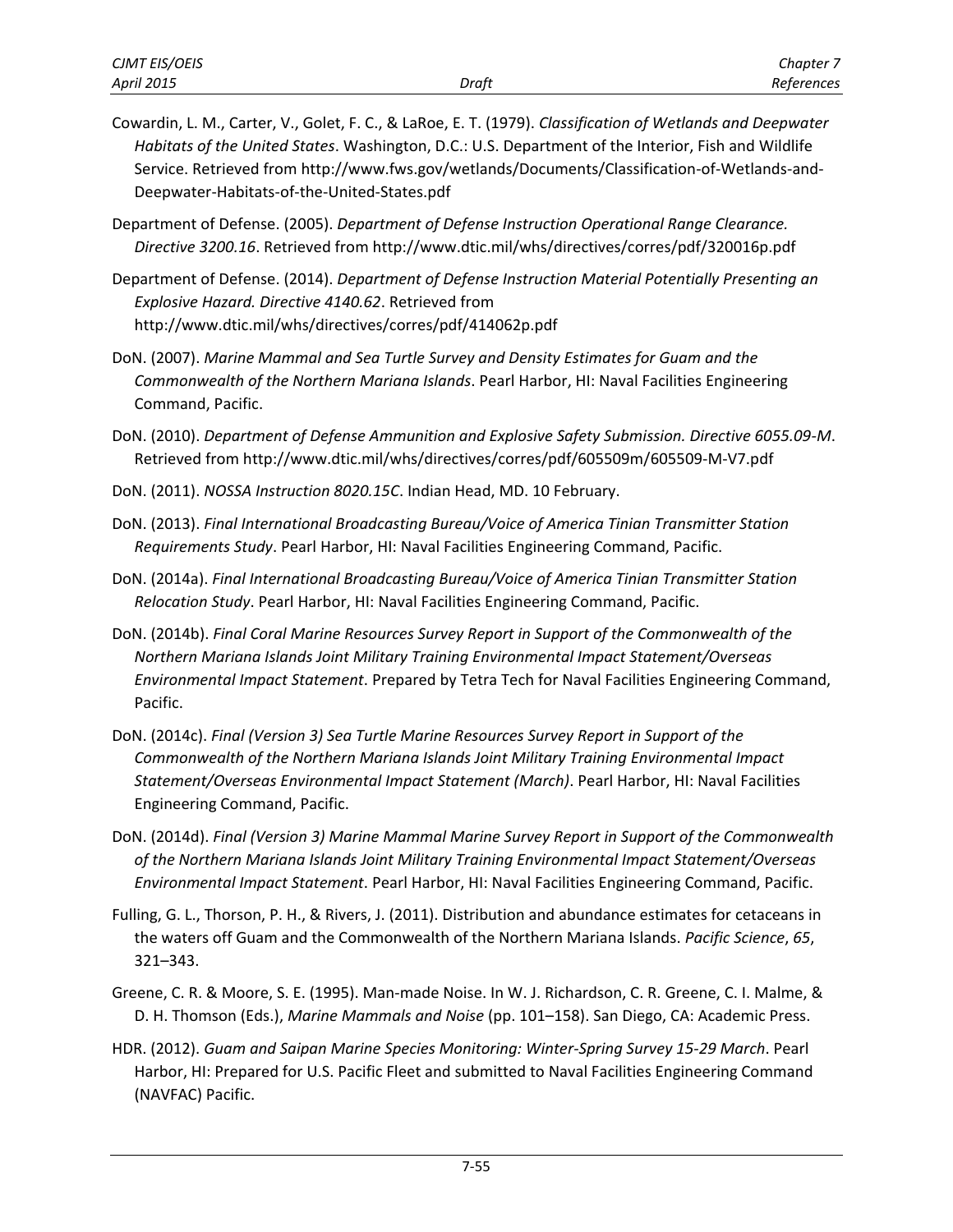Hill, M., Ligon, A., Deakos, M., U, A., Milette-Winfree, A., Brendlin, A., & Oleson, E. (2014). *Draft. Cetacean Surveys in the Waters of the Southern Mariana Archipelago (February 2010‐April 2014)*. Pacific Islands Fisheries Science Center.

Hill, M., Ligon, A., Deakos, M., U, A., Milette-Winfree, A., & Oleson, E. (2013a). *Cetacean Surveys of Guam and CNMI Waters: May–July, 2012: Including Individual Photo-Identification of Pilot Whales, Spinner Dolphins and Bottlenose Dolphins (2010-2012)* (No. Data Report DR-13-001). Pacific Islands Fisheries Science Center. Retrieved from http://www.navymarinespeciesmonitoring.us/files/7213/6559/6815/Hill\_et\_al\_2013\_-\_Appendix\_A.pdf

- Hill, M., Ligon, A., Deakos, M., U, A., Milette-Winfree, A., & Oleson, E. (2013b). *Cetacean Surveys in the Waters of the Southern Mariana Archipelago (2010‐2012)* (No. Data Report DR-13-005). Pacific Islands Fisheries Science Center.
- Hill, M., Ligon, A., Deakos, M., U, A., Norris, E., & Oleson, E. (2012). *Cetacean Surveys of Guam and CNMI Waters: August - September, 2011* (No. Data Report DR-12-002). Pacific Islands Fisheries Science Center. Retrieved from http://www.pifsc.noaa.gov/library/pubs/DR-12-002.pdf
- Kessler, C. C. (2011). Incidental Observations. Marianas Expedition Wildlife Survey 2010. In *Marianas Expedition Wildlife Survey 2010: Terrestrial Resource Surveys of Pagan, Commonwealth of the Northern Mariana Islands*. Pearl Harbor, HI: Prepared by U.S. Fish and Wildlife Service, Pacific Islands Fish and Wildlife Office, Honolulu, HI for U.S. Marine Corps and Naval Facilities Engineering Command, Pacific. Retrieved from http://www.cnmijointmilitarytrainingeis.com/system/assets/45/original/13 incidental observations. pdf?1367959693
- Ligon, A. D., Deakos, M. H., & U, A. C. (2011). *Small-Boat Cetacean Surveys Off Guam and Saipan, Mariana Islands, February - March 2010*. Pacific Island Fisheries Science Center.
- National Marine Fisheries Service. (2005). *Endangered Fish and Wildlife; Notice of intent to prepare an environmental impact statement* (No. 70 FR 1871).
- Oleson, E. (2013). *Cetacean Research in the Mariana Archipelago. Mariana Archipelago Ecosystem Science Implementation Planning Workshop. Garapan, Saipan, Northern Mariana Islands. May 20-22, 2013.*
- Thompson, P. M., Lusseau, D., Barton, T., Simmons, D., Rusin, J., & Bailey, H. (2010). Assessing the responses of coastal cetaceans to the construction of offshore wind turbines. *Marine Pollution Bulletin*, *60*, 1200–1208. doi:10.1016/j.marpolbul.2010.03.030
- U.S. Department of Transportation. (2006). *Federal Highway Administration Highway Construction Noise Handbook*. Cambridge, MA: Prepared by U.S. Department of Transportation, Research and Innovative Technology Administration. Retrieved from http://www.fhwa.dot.gov/environment/noise/construction\_noise/handbook/index.cfm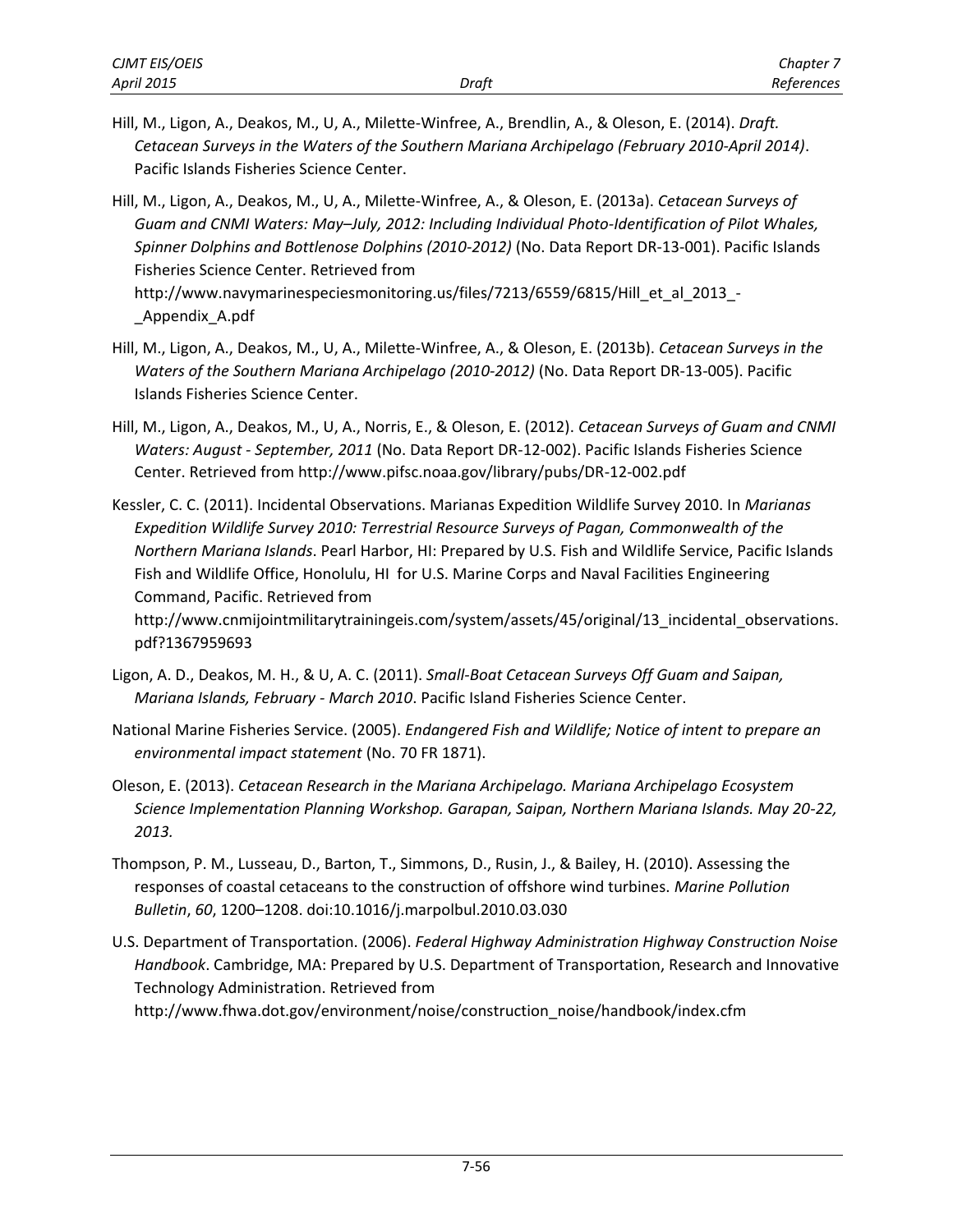#### **7.4.19 Section 4(f) Evaluation**

- Athens, S. J. (2009). *Final Archaeological Surveys and Cultural Resources Studies on Guam and the Commonwealth of the Northern Mariana Islands in Support of the Joint Guam Build-Up Environmental Impact Statement Volume III-I: Tinian Narrative Report and Volume II-I: Saipan, Saigan, and Pagan Narrative Report.* Prepared by International Archaeological Research Institute Inc.
- Crowl, P. (1960). *U.S. Army in World War II: The War in the Pacific, Campaign in the Marianas. Washington, D.C.: Office of the Chief, Military History.*
- Dixon, B. & Welch, D. (2002). *Archaeological Survey of the West Tinian Airport Improvement Area, Commonwealth of the Mariana Islands. Honolulu, HI: IARII.*
- DoN. (2013a). *Training Needs Assessment: An Assessment of Current Training Ranges and Supporting Facilities in the U.S. Pacific Command Area of Responsibility. Prepared by TEC-AECOM Pacific Joint Venture for Naval Facilities Engineering Command, Pacific.* Retrieved from http://www.cnmijointmilitarytrainingeis.com/system/assets/5/original/dtp\_eis\_tna\_03082013.pdf?1 362969550
- DoN. (2013b). *Commonwealth of the Northern Mariana Islands Joint Military Training Requirements and Siting Study*. Revised. Pearl Harbor, HI: Naval Facilities Engineering Command, Pacific. Retrieved from http://www.cnmijointmilitarytrainingeis.com/system/assets/6/original/cjmt\_siting\_study\_\_as\_of\_17 25\_8\_mar\_2013\_.pdf?1362969628
- DoN and Department of the Army. (2010). *Record of Decision. Final Environmental Impact Statement. Guam and CNMI Military Relocation – Relocating Marines from Okinawa, Visiting Aircraft Carrier Berthing, and Army Air and Missile Defense Task Force.* Retrieved from http://www.guambuildupeis.us/documents/record\_of\_decision/Guam\_Record\_Of\_Decision\_FINAL.p df
- Federal Aviation Administration (FAA). (2007). *Environmental Desk Reference for Airport Actions. Office of Airport Planning and Programming, Airports Planning and Environmental Division, APP-400.*  October.
- Tuggle, D. (2009). *Archaeological Surveys and Cultural Resources Studies on Guam and the Commonwealth of the Northern Mariana Islands in Support of the Joint Guam Build-Up Environmental Impact Statement, Volume III-2: Site Descriptions.* Honolulu, HI: IARII.

## <span id="page-58-0"></span>**7.5 CHAPTER 5**

- Baum, J., Clarke, S., Domingo, A., Ducrocq, M., Lamónaca, A. F., Gaibor, N., Graham, R., Jorgensen, S., Kotas, J. E., Medina, E., Martinez-Ortiz, J., Monzini Taccone di Sitizano, J., Morales, M. R., Navarro, S. S., Pérez-Jiménez, J. C., Ruiz, C., Smith, W., Valenti, S. V., & Vooren, C. M. (2007). Sphyrna lewini (Scalloped Hammerhead). *The ICUN Red List of Threatened Species. Version 2014.3*. Retrieved January 15, 2015, from http://www.iucnredlist.org/details/39385/0
- Berger, G. M., Gourley, J., & Shroer, G. (2005). *Comprehensive Wildlife Conservation Strategy for the Commonwealth of the Northern Mariana Islands*. Portland, OR: Prepared by CNMI Department of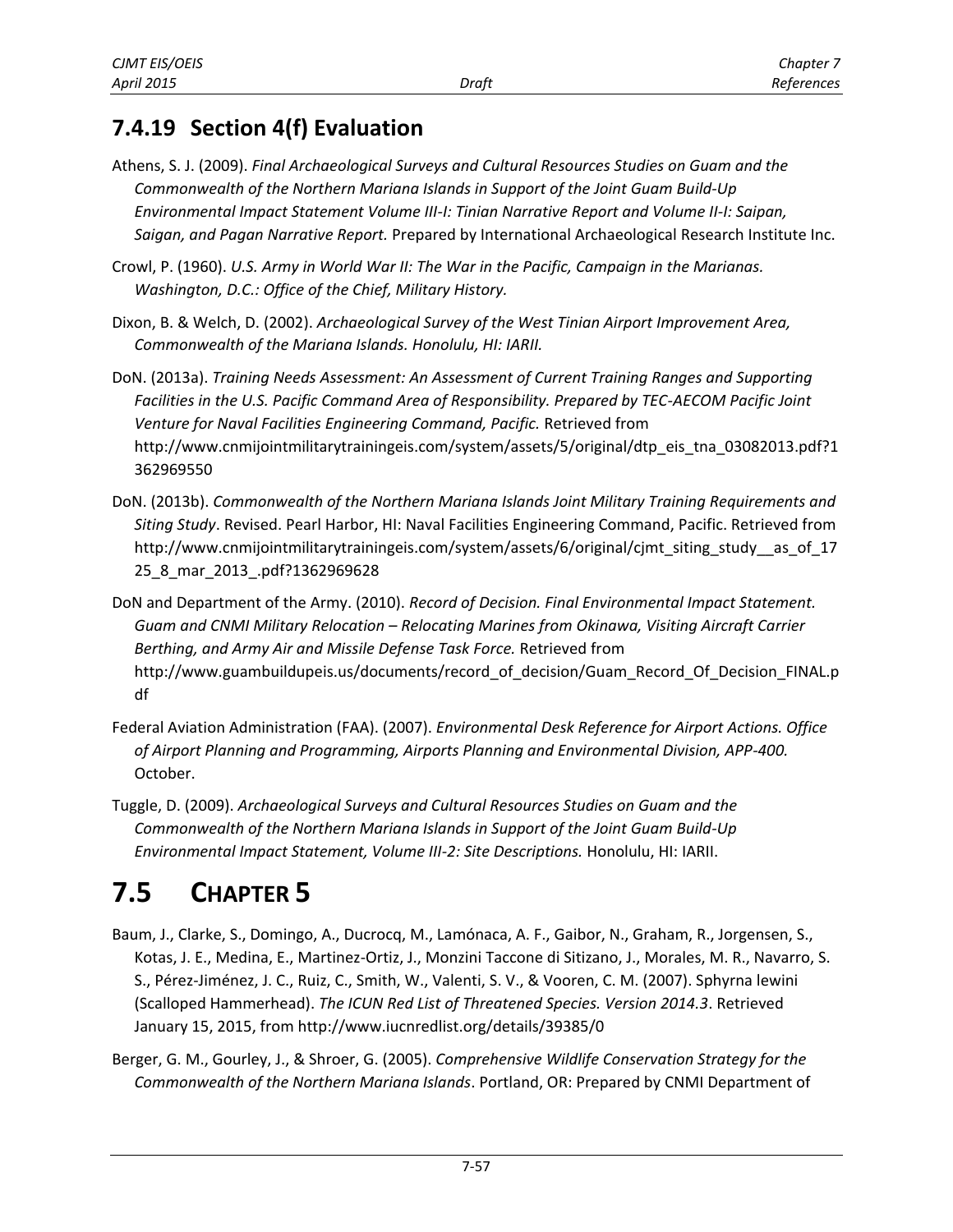Lands and Natural Resources, Division of Fish and Wildlife for National Advisory Acceptance Team, Migratory Birds and State Programs, U.S. Fish and Wildlife Service.

- Bowers, N. M. (1950). *Problems of Resettlement on Saipan, Tinian, and Rota, Marianas* (No. 7). CNMI Division of Historic Preservation.
- Brown, E. & Wolf, S. (2009). *Petition to List 83 Coral Species Under the Endangered Species Act*. San Francisco, CA: The Center for Biological Diversity.
- California Department of Transportation, U.S. Environmental Protection Agency, and the Federal Highway Administration. (2005). *Guidance for Preparers of Cumulative Impact Analysis: Approach and Guidance*. Retrieved from http://www.dot.ca.gov/ser/cumulative\_guidance/downloads/Approach\_and\_Guidance.pdf
- Commonwealth Utilities Corporation. (2013a, July 1). *Commonwealth Utilities Corporation 2012 Water Quality Report*. Commonwealth Utility News.
- Commonwealth Utilities Corporation. (2013b). Meeting Minutes.
- DoN. (2007). *Marine Mammal and Sea Turtle Survey and Density Estimates for Guam and the Commonwealth of the Northern Mariana Islands*. Pearl Harbor, HI: Naval Facilities Engineering Command, Pacific.
- DoN. (2010). *Mariana Islands Range Complex Final Environmental Impact Statement/Overseas Environmental Impact Statement*. Pearl Harbor, HI: Naval Facilities Engineering Command, Pacific. Retrieved from https://mircairspaceea.com/DocumentsandReferences/Documents.aspx
- DoN. (2012). *Marine Corps Order 3570.1C / AR 385-63, Range Safety*. Headquarters Department of the Army, Headquarters United States Marine Corps. Retrieved from http://www.marines.mil/Portals/59/Publications/MCO%203570\_1C.pdf
- DoN. (2013a). *Draft Mariana Islands Training and Testing (MITT) Environmental Impact Statement /Overseas Environmental Impact Statement*. Retrieved from http://mitteis.com/DocumentsandReferences/EISDocuments/NoticeofIntentinFederalRegister.aspx
- DoN. (2013b). *Mariana Islands Range Complex Airspace Final EA/OEA*. Honolulu, HI: Naval Facilities Engineering Command, Pacific. Retrieved from https://mircairspaceea.com/Portals/MIRCAirspaceEA/mircea/Documents/MIRC\_FINAL\_EA\_JUNE\_20 13.pdf
- DoN. (2014a). *Final Coral Marine Resources Survey Report in Support of the Commonwealth of the Northern Mariana Islands Joint Military Training Environmental Impact Statement/Overseas Environmental Impact Statement*. Prepared by Tetra Tech for Naval Facilities Engineering Command, Pacific.
- DoN. (2014b). *Final (Version 3) Sea Turtle Marine Resources Survey Report in Support of the Commonwealth of the Northern Mariana Islands Joint Military Training Environmental Impact Statement/Overseas Environmental Impact Statement (March)*. Pearl Harbor, HI: Naval Facilities Engineering Command, Pacific.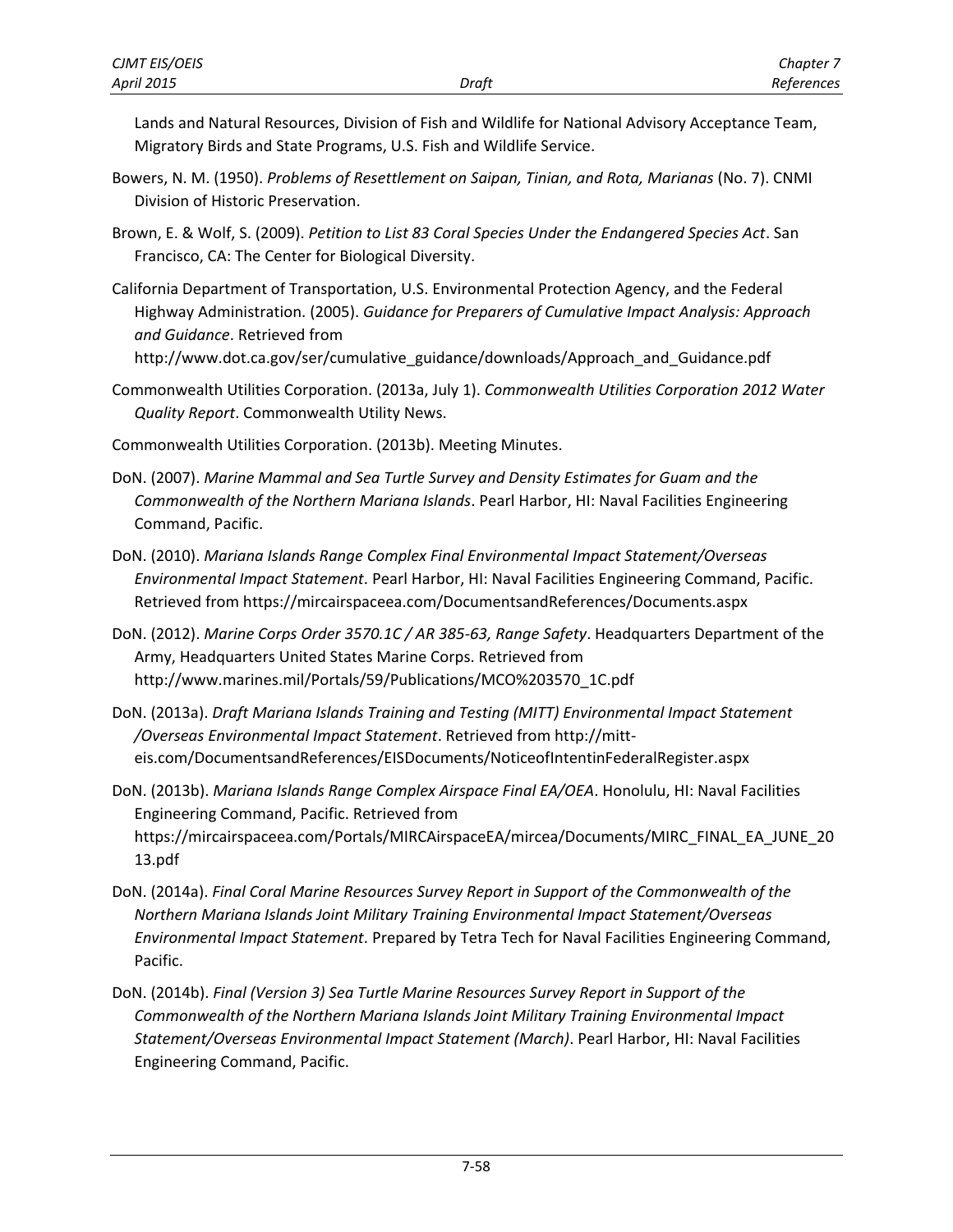- DoN. (2014c). *Pre Final (Version 3) Commonwealth of the Northern Mariana Islands Joint Military Training Utilities Study*. Pearl Harbor, HI: Naval Facilities Engineering Command, Pacific.
- DoN. (2014d). *Preliminary Draft V2 Socioeconomic Impact Assessment Study in Support of the Commonwealth of the Northern Mariana Islands Joint Military Training Environmental Impact Statement/ Overseas Environmental Impact Statement*. Pearl Harbor, HI: Naval Facilities Engineering Command, Pacific.
- Mariana Visitors Authority. (2012). *Northern Mariana Islands Tourism Master Plan for 2012-2016*.
- National Marine Fisheries Service. (2014a). Endangered and Threatened Wildlife and Plants; Threatened and Endangered Status for Distinct Population Segments of Scalloped Hammerhead Sharks; Final Rule. *Federal Register*, *79*(128), 38214–38242.

National Marine Fisheries Service. (2014b). S*tatus Review Report: Scalloped Hammerhead Shark (Sphyrna lewini).* March. 141 pp. Available online at http://www.nmfs.noaa.gov/pr/pdfs/statusreviews/scallopedhammerheadshark2014.pdfNational

- National Marine Fisheries Service. (2014c). Scalloped hammerhead Shark (*Sphyrna lewini*). http://www.nmfs.noaa.gov/pr/species/fish/scallopedhammerheadshark.htm. Last updated 15 September 2014.
- National Marine Fisheries Service and U.S. Fish and Wildlife Service. (2007). *Green Sea Turtle (Chelonia mydas) 5-year Review: Summary and Evaluation.* (pp. 102). Silver Spring, MD: National Marine Fisheries Service.
- National Marine Fisheries Service and U.S. Fish and Wildlife Service. (2013). *Hawksbill Sea Turtle (Eretmochelys imbricata) 5-Year Review: Summary and Evaluation.* NOAA. Silver Spring, MD: 92.
- National Oceanic and Atmospheric Administration. (2007). *Species of Concern: Humphead Wrasse Cheilinus undulatus*. Retrieved from http://www.fpir.noaa.gov/Library/PRD/SOC/Revised%20fact%20sheets\_2007/humpheadwrasse\_det ailed.pdf
- National Oceanic and Atmospheric Administration and U.S. Fish and Wildlife Service. (2007).
- Oleson, E. (2013). *Cetacean Research in the Mariana Archipelago. Mariana Archipelago Ecosystem Science Implementation Planning Workshop. Garapan, Saipan, Northern Mariana Islands. May 20-22, 2013.*
- Polhemus, P. A. (2010). Marine and Freshwater Insect Surveys on Pagan Island, Northern Mariana Islands. Final Report. In *Marianas Expedition Wildlife Surveys 2010: Terrestrial Resource Surveys of Pagan, Commonwealth of the Northern Mariana Islands*. Honolulu, HI: Prepared by U.S. Fish and Wildlife Service, Pacific Islands Fish and Wildlife Office, Honolulu, HI for U.S. Marine Corps and Naval Facilities Engineering Command, Pacific.
- Todiño, J. B. (2014). CNMI, Consultants Briefed On Pagan Development Opportunities. *Marianas Variety*. Retrieved from http://pidp.eastwestcenter.org/pireport/2014/June/062614. htmTodiño, J. B. (2014). CNMI, Consultants Briefed On Pagan Development Opportunities. *Marianas Variety*. Retrieved from http://pidp.eastwestcenter.org/pireport/2014/June/062614. htm